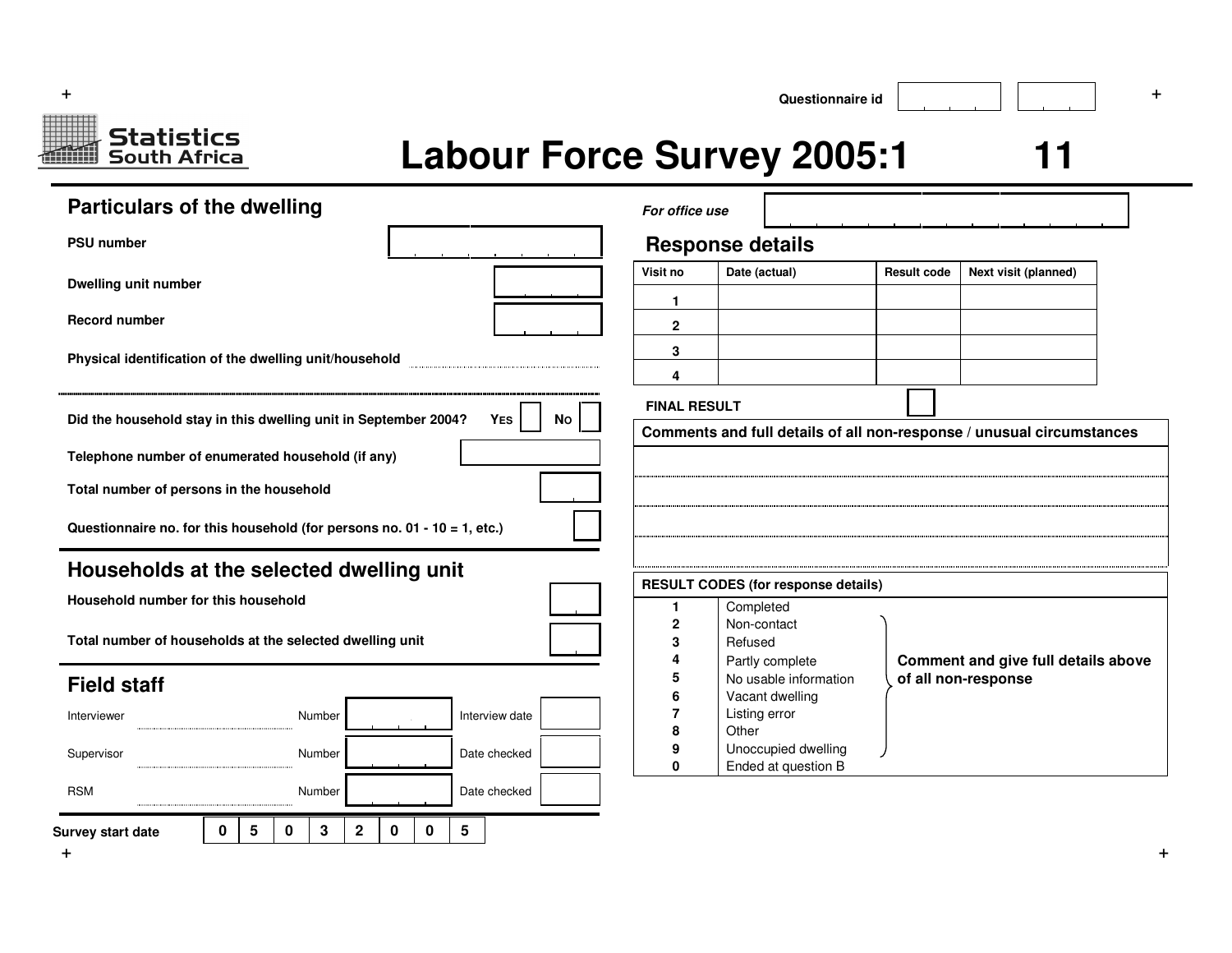**Questionnaire id**

**<sup>+</sup>**

## **Physical Address:**

| Plot / stand / street no.:            |  |
|---------------------------------------|--|
| Street name:                          |  |
| Street type:                          |  |
| Village / suburb / locality:          |  |
| Identifiers (unit / other no):        |  |
| Building / school / flat / farm name: |  |

**Codes for street type:**

| <b>AVENUE</b>    | <b>AVE</b> |
|------------------|------------|
| <b>CIRCLE</b>    | CR         |
| <b>SIRKEL</b>    | SR         |
| <b>CLOSE</b>     | СL         |
| CRESCENT         | CR         |
| <b>DRIVE</b>     | DR         |
| <b>GROVE</b>     | GR         |
| LANE             | LN         |
| LAAN             | LA         |
| <b>PARK</b>      | РK         |
| <b>PLACE</b>     | PL         |
| <b>ROAD</b>      | RD         |
| RYLAAN           | <b>RLA</b> |
| <b>SINGEL</b>    | SGL        |
| <b>STAIRS</b>    | ST         |
| STREET/STRAAT    | <b>STR</b> |
| WAY              | w          |
| <b>BOULEVARD</b> | <b>BVR</b> |
|                  |            |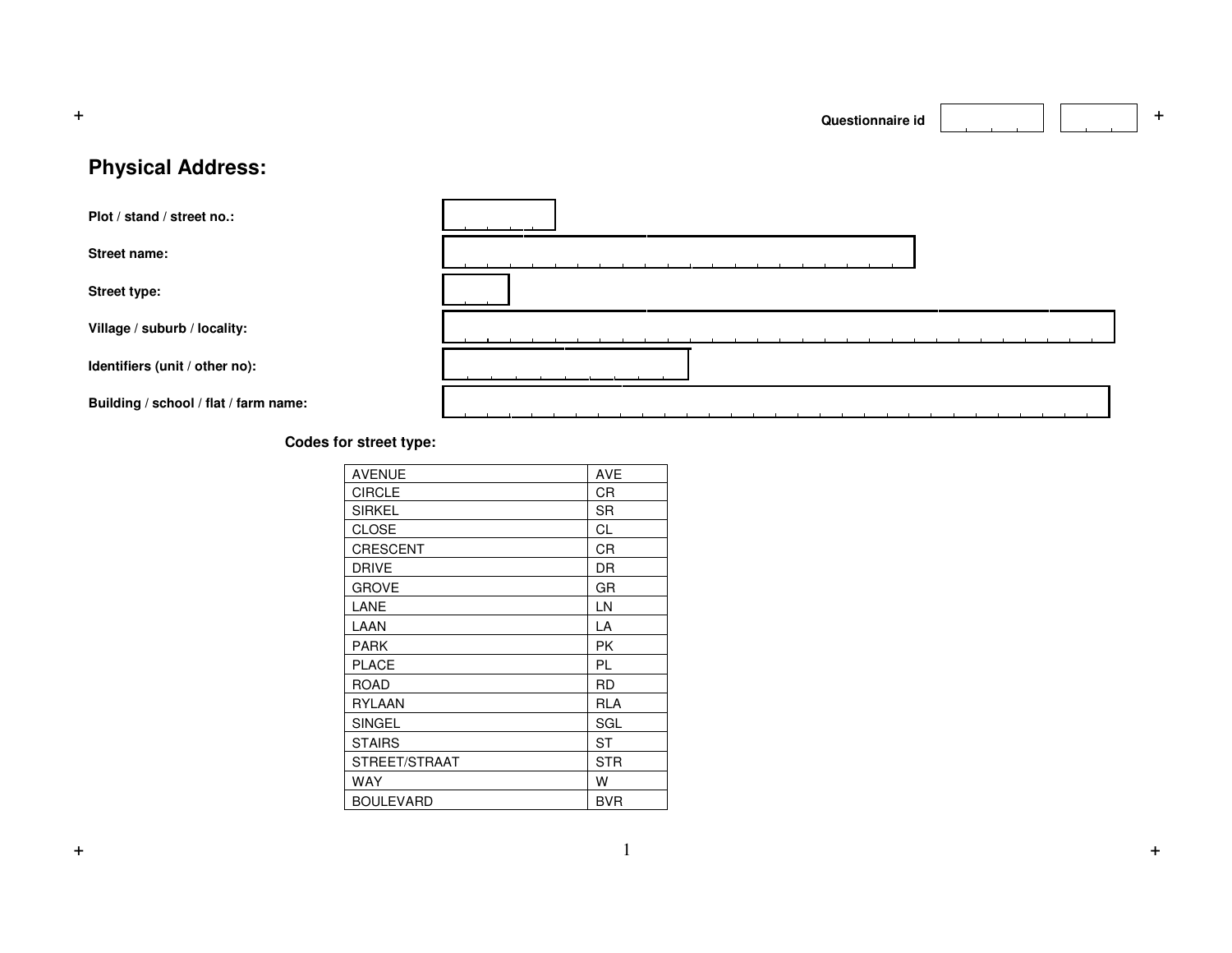#### **FLAPThis section covers particulars of each person in the household**

The following information must be obtained for every person who has stayed in this household for at least four nights on average per week during the last four weeks. **Do not forget babies.** If there are more than 10 persons in the household, use a second questionnaire.

|     |                                                                                                                                                          |                           | Person (respondent) number |                                      |               |          |             |             |             |          |                  |
|-----|----------------------------------------------------------------------------------------------------------------------------------------------------------|---------------------------|----------------------------|--------------------------------------|---------------|----------|-------------|-------------|-------------|----------|------------------|
|     | Ask who the head (or the acting head) of the household is<br>and record that person in column 01.                                                        | 01<br>Head<br>(or acting) | 02                         | 03                                   | 04            | 05       | 06          | 07          | 08          | 09       | 10               |
| A   | First name and surname<br>First name:<br>Write down first name and surname of each<br>member of the household, starting with the<br>head or acting head. |                           |                            |                                      |               |          |             |             |             |          |                  |
|     | If more than one head or acting head,<br>Surname:<br>take the oldest<br>Write sideways if necessary                                                      |                           |                            |                                      |               |          |             |             |             |          |                  |
| B.1 | Has  stayed here for at least four nights on average<br>per week during the last four weeks?                                                             |                           |                            |                                      |               |          |             |             |             |          |                  |
|     | $1 = YES$                                                                                                                                                | $\Box$ 1                  | $\Box$ 1                   | $\Box$ 1                             | $\Box$ 1      | $\Box$ 1 | $\Box$ 1    | $\Box$ 1    | $\Box$ 1    | $\Box$ 1 | $\Box$ 1         |
|     | $2 = No$<br>$\rightarrow$ End of questions for this person                                                                                               | $\Box$ 2                  | $\Box$ 2                   | $\Box$ 2                             | $\Box$ 2      | $\Box$ 2 | $\Box$ 2    | $\Box$ 2    | $\Box$ 2    | $\Box$ 2 | $\Box$ 2         |
| B.2 | Was  part of this household in September 2004?                                                                                                           |                           |                            |                                      |               |          |             |             |             |          |                  |
|     | $1 = YES$                                                                                                                                                | $\Box$ 1                  | $\Box$ 1                   | $\Box$ 1                             | $\Box$ 1      | $\Box$ 1 | $\Box$ 1    | $\Box$ 1    | $\Box$ 1    | $\Box$ 1 | $\Box$ 1         |
|     | $2 = No$                                                                                                                                                 | $\Box$ 2                  | $\Box$ 2                   | $\Box$ 2                             | $\Box$ 2      | $\Box$ 2 | $\Box$ 2    | $\Box$ 2    | $\Box$ 2    | $\Box$ 2 | $\Box$ 2         |
| C   | Is  a male or a female?                                                                                                                                  |                           |                            |                                      |               |          |             |             |             |          |                  |
|     | $1 = MALE$                                                                                                                                               | $\Box$ 1                  | $\Box$ 1                   | $\Box$ 1                             | $\Box$ 1      | $\Box$ 1 | $\square$ 1 | $\Box$ 1    | $\Box$ 1    | $\Box$ 1 | $\sqcap_1$       |
|     | $2 =$ FEMALE                                                                                                                                             | $\Box$ 2                  | $\Box$ 2                   | $\Box$ 2                             | $\Box$ 2      | $\Box$ 2 | $\Box$ 2    | $\Box$ 2    | $\Box$ 2    | $\Box$ 2 | $\Box$ 2         |
| D   | How old is ? (In completed years - In figures only)<br>Less than 1 year = $00$                                                                           |                           |                            |                                      |               |          |             |             |             |          |                  |
| Е.  | What population group does  belong to?                                                                                                                   |                           |                            |                                      |               |          |             |             |             |          |                  |
|     | $1 = AFRICAN/BLACK$                                                                                                                                      | $\Box$ 1                  | $\Box$ 1                   | $\Box$ 1                             | $\Box$ 1      | $\Box$ 1 | $\Box$ 1    | $\Box$ 1    | $\Box$ 1    | $\Box$ 1 | $\Box$ 1         |
|     | $2 =$ COLOURED                                                                                                                                           | $\Box$ 2                  | $\Box$ 2                   | $\Box$ 2                             | $\sqsupset$ 2 | $\Box$ 2 | $\Box$ 2    | $\Box$ 2    | $\Box$ 2    | $\Box$ 2 | $\overline{1}$ 2 |
|     | $3 =$ INDIAN/ASIAN                                                                                                                                       | $\Box$ 3                  | $\Box$ 3                   | $\Box$ 3                             | $\Box$ 3      | $\Box$ 3 | $\Box$ 3    | $\square$ з | $\Box$ 3    | $\Box$ 3 | $\sqsupset$ 3    |
|     | $4 =$ WHITE                                                                                                                                              | $\Box$ 4                  | $\Box$ 4                   | $\Box$ 4                             | $\Box$ 4      | $\Box$ 4 | $\Box$ 4    | $\Box$ 4    | $\Box$ 4    | $\Box$ 4 | $\Box$ 4         |
|     |                                                                                                                                                          | $\Box$ 5                  | $\Box$ 5                   | $\Box$ 5                             | $\Box$ 5      | $\Box$ 5 | $\Box$ 5    | $\Box$ 5    | $\square$ 5 | $\Box$ 5 | $\Box$ 5         |
| F   | Is there any other person residing in this household,<br>than those already mentioned, who is not presently here?                                        | $\Box$ YES<br>$\Box$ No   |                            | $\rightarrow$ If "YES", Go back to A |               |          |             |             |             |          |                  |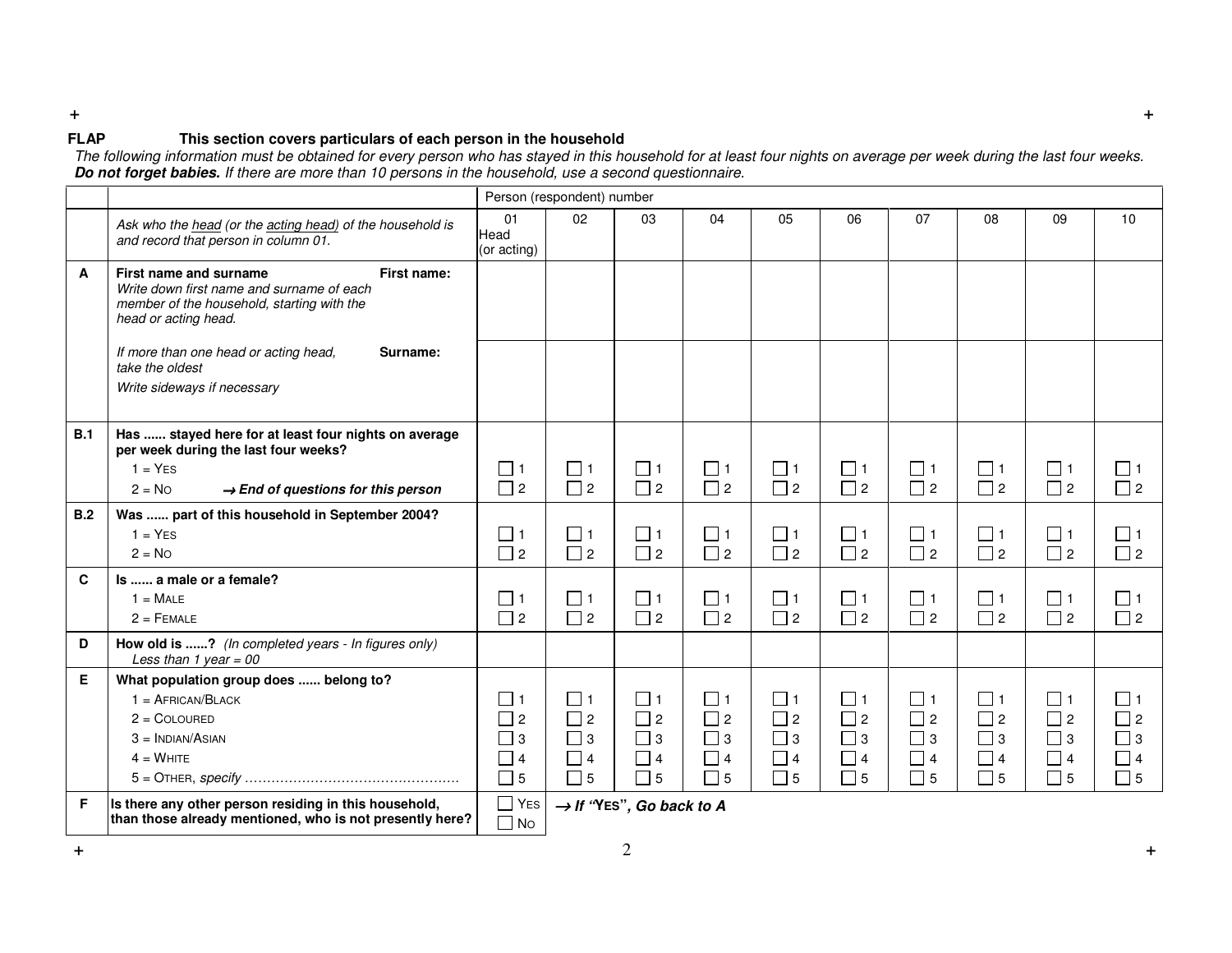**Questionnaire id**

## **<sup>+</sup>**

#### **SECTION 1 This section covers particulars of each person in the household**

|                |                                                                                                                                                                                                                                                                                                                                                                                                            | 01                                                                                                                                                          | 02 <sub>2</sub>                                                                                                                                          | 03                                                                                                                                                       | 04                                                                                                                                                       | 05                                                                                                                                                       | 06                                                                                                                                                       | 07                                                                                                                                                       | 08                                                                                                                                                       | 09                                                                                                                                                       | 10                                                                                                                                  |
|----------------|------------------------------------------------------------------------------------------------------------------------------------------------------------------------------------------------------------------------------------------------------------------------------------------------------------------------------------------------------------------------------------------------------------|-------------------------------------------------------------------------------------------------------------------------------------------------------------|----------------------------------------------------------------------------------------------------------------------------------------------------------|----------------------------------------------------------------------------------------------------------------------------------------------------------|----------------------------------------------------------------------------------------------------------------------------------------------------------|----------------------------------------------------------------------------------------------------------------------------------------------------------|----------------------------------------------------------------------------------------------------------------------------------------------------------|----------------------------------------------------------------------------------------------------------------------------------------------------------|----------------------------------------------------------------------------------------------------------------------------------------------------------|----------------------------------------------------------------------------------------------------------------------------------------------------------|-------------------------------------------------------------------------------------------------------------------------------------|
| 1.1.a<br>1.1.b | What is 's present marital status?<br>$1 = \text{MARR}$<br>2 = LIVING TOGETHER LIKE HUSBAND AND WIFE<br>$3 =$ WIDOW/WIDOWER<br>$4 = DivORCED OR SEPARATED$<br>$\rightarrow$ Go to Q 1.2<br>$5 =$ NEVER MARRIED<br>Does 's spouse/partner live in this household?<br>$1 = YES$<br>$2 = No$<br>$\rightarrow$ Go to Q 1.2                                                                                     | $\Box$ 1<br>$\Box$ 2<br>$\Box$ з<br>$\Box$ 4<br>$\Box$ 5<br>$\Box$ 1<br>$\Box$ 2                                                                            | $\Box$ 1<br>$\Box$ 2<br>$\Box$ 3<br>$\Box$ 4<br>$\square$ 5<br>$\Box$ 1<br>$\Box$ 2                                                                      | $\Box$ 1<br>$\Box$ 2<br>$\Box$ 3<br>$\Box$ 4<br>$\Box$ 5<br>$\Box$ 1<br>$\Box$ 2                                                                         | $\Box$ 1<br>$\Box$ 2<br>$\Box$ 3<br>$\Box$ 4<br>$\Box$ 5<br>$\square$ 1<br>$\Box$ 2                                                                      | $\Box$ 1<br>$\Box$ 2<br>$\Box$ 3<br>$\Box$ 4<br>$\square$ 5<br>$\Box$ 1<br>$\Box$ 2                                                                      | $\Box$ 1<br>$\Box$ 2<br>$\Box$ 3<br>$\Box$ 4<br>$\Box$ 5<br>$\Box$ 1<br>$\Box$ 2                                                                         | $\Box$ 1<br>$\Box$ 2<br>$\Box$ 3<br>$\Box$ 4<br>$\Box$ 5<br>$\Box$ 1<br>$\Box$ 2                                                                         | $\Box$ 1<br>$\Box$ 2<br>$\Box$ 3<br>$\Box$ 4<br>$\Box$ 5<br>$\Box$ 1<br>$\Box$ 2                                                                         | $\Box$ 1<br>$\Box$ 2<br>$\Box$ 3<br>$\Box$ 4<br>$\Box$ 5<br>$\Box$ 1<br>$\Box$ 2                                                                         | $\overline{\phantom{a}}$<br>$\sqsupset$ 2<br>┓<br>3<br>$\Box$ 14<br>$\Box$ 5<br>$\blacksquare$<br>$\Box$ 2                          |
| 1.1.c          | If $1.1.b = 1$<br>Which person is the spouse/partner of ?<br>Give person number                                                                                                                                                                                                                                                                                                                            |                                                                                                                                                             |                                                                                                                                                          |                                                                                                                                                          |                                                                                                                                                          |                                                                                                                                                          |                                                                                                                                                          |                                                                                                                                                          |                                                                                                                                                          |                                                                                                                                                          |                                                                                                                                     |
| 1.2            | Which language does  speak most often at home?<br>$01 = AFRIKAANS$<br>$02$ = ENGLISH<br>$03 =$ ISINDEBELE/SOUTH NDEBELE/NORTH NDEBELE<br>$04 =$ ISIXHOSA/XHOSA<br>$05 =$ Isizulu/Zulu<br>06 = SEPEDI/NORTHERN SOTHO<br>07 = SESOTHO/SOUTHERN SOTHO/SOTHO<br>$08 =$ SETSWANA/TSWANA<br>$09 =$ SISWATI/SWAZI<br>10 = TSHIVENDA/VENDA<br>11 = XITSONGA/TSONGA<br>12 = OTHER, specify in the box at the bottom | $\Box$ 01<br>$\Box$ 02<br>$\Box$ 03<br>$\Box$ 04<br>$\Box$ 05<br>$\Box$ 06<br>$\Box$ 07<br>$\Box$ 08<br>$\Box$ 09<br>$\Box$ 10<br>$\Box$<br>11<br>$\Box$ 12 | $\Box$ 01<br>$\Box$ 02<br>$\Box$ 03<br>$\Box$ 04<br>$\Box$ 05<br>$\Box$ 06<br>$\Box$ 07<br>$\Box$ 08<br>$\Box$ 09<br>$\Box$ 10<br>$\Box$ 11<br>$\Box$ 12 | $\Box$ 01<br>$\Box$ 02<br>$\Box$ 03<br>$\Box$ 04<br>$\Box$ 05<br>$\Box$ 06<br>$\Box$ 07<br>$\Box$ 08<br>$\Box$ 09<br>$\Box$ 10<br>$\Box$ 11<br>$\Box$ 12 | $\Box$ 01<br>$\Box$ 02<br>$\Box$ 03<br>$\Box$ 04<br>$\Box$ 05<br>$\Box$ 06<br>$\Box$ 07<br>$\Box$ 08<br>$\Box$ 09<br>$\Box$ 10<br>$\Box$ 11<br>$\Box$ 12 | $\Box$ 01<br>$\Box$ 02<br>$\Box$ 03<br>$\Box$ 04<br>$\Box$ 05<br>$\Box$ 06<br>$\Box$ 07<br>$\Box$ 08<br>$\Box$ 09<br>$\Box$ 10<br>$\Box$ 11<br>$\Box$ 12 | $\Box$ 01<br>$\Box$ 02<br>$\Box$ 03<br>$\Box$ 04<br>$\Box$ 05<br>$\Box$ 06<br>$\Box$ 07<br>$\Box$ 08<br>$\Box$ 09<br>$\Box$ 10<br>$\Box$ 11<br>$\Box$ 12 | $\Box$ 01<br>$\Box$ 02<br>$\Box$ 03<br>$\Box$ 04<br>$\Box$ 05<br>$\Box$ 06<br>$\Box$ 07<br>$\Box$ 08<br>$\Box$ 09<br>$\Box$ 10<br>$\Box$ 11<br>$\Box$ 12 | $\Box$ 01<br>$\Box$ 02<br>$\Box$ 03<br>$\Box$ 04<br>$\Box$ 05<br>$\Box$ 06<br>$\Box$ 07<br>$\Box$ 08<br>$\Box$ 09<br>$\Box$ 10<br>$\Box$ 11<br>$\Box$ 12 | $\Box$ 01<br>$\Box$ 02<br>$\Box$ 03<br>$\Box$ 04<br>$\Box$ 05<br>$\Box$ 06<br>$\Box$ 07<br>$\Box$ 08<br>$\Box$ 09<br>$\Box$ 10<br>$\Box$ 11<br>$\Box$ 12 | $\Box$ 01<br>$\Box$ 02<br>$\Box$ 03<br>$\Box$ 04<br>$\Box$ 05<br>$\Box$ 06<br>$\Box$ 07<br>$\Box$ 08<br>09<br>10<br>11<br>$\Box$ 12 |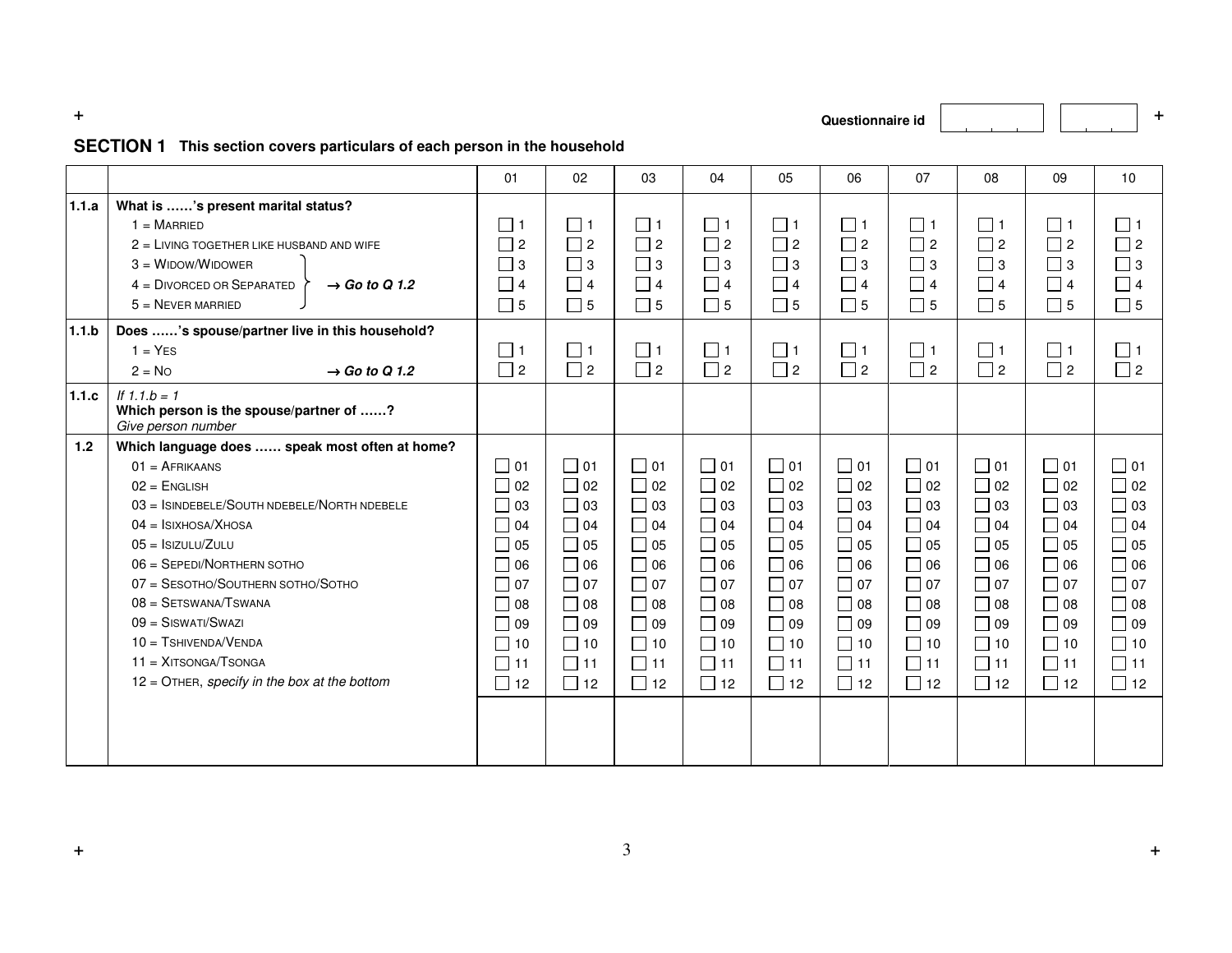|       |                                                                                                        | 01           | 0 <sup>2</sup> | 03        | 04        | 0 <sub>5</sub> | 06        | 07        | 80        | 09        | 10        |
|-------|--------------------------------------------------------------------------------------------------------|--------------|----------------|-----------|-----------|----------------|-----------|-----------|-----------|-----------|-----------|
| 1.3.a | What is the highest level of education that  has<br>successfully completed?                            |              |                |           |           |                |           |           |           |           |           |
|       | $00 = No$ SCHOOLING                                                                                    | $\Box$ 00    | $\Box$ 00      | $\Box$ 00 | $\Box$ 00 | $\Box$ 00      | $\Box$ 00 | $\Box$ 00 | $\Box$ 00 | $\Box$ 00 | $\Box$ 00 |
|       | $01 =$ GRADE R/0                                                                                       | $\Box$ 01    | $\Box$ 01      | $\Box$ 01 | $\Box$ 01 | $\Box$ 01      | $\Box$ 01 | $\Box$ 01 | $\Box$ 01 | $\Box$ 01 | $\Box$ 01 |
|       | $02 =$ GRADE 1/ SUB A                                                                                  | $\Box$ 02    | $\Box$ 02      | $\Box$ 02 | $\Box$ 02 | $\Box$ 02      | $\Box$ 02 | $\Box$ 02 | $\Box$ 02 | $\Box$ 02 | $\Box$ 02 |
|       | $03 =$ GRADE 2 / SUB B                                                                                 | $\Box$ 03    | $\Box$ 03      | $\Box$ 03 | $\Box$ 03 | $\Box$ 03      | $\Box$ 03 | $\Box$ 03 | $\Box$ 03 | $\Box$ 03 | $\Box$ 03 |
|       | $04 =$ GRADE 3/STANDARD 1                                                                              | $\Box$ 04    | $\Box$ 04      | $\Box$ 04 | $\Box$ 04 | $\Box$ 04      | $\Box$ 04 | $\Box$ 04 | $\Box$ 04 | $\Box$ 04 | $\Box$ 04 |
|       | $05 =$ Grade $4/$ STANDARD 2                                                                           | $\Box$ 05    | $\Box$ 05      | $\Box$ 05 | $\Box$ 05 | $\Box$ 05      | $\Box$ 05 | $\Box$ 05 | $\Box$ 05 | $\Box$ 05 | $\Box$ 05 |
|       | $06 =$ GRADE 5/ STANDARD 3                                                                             | $\Box$ 06    | $\Box$ 06      | $\Box$ 06 | $\Box$ 06 | $\Box$ 06      | $\Box$ 06 | $\Box$ 06 | $\Box$ 06 | $\Box$ 06 | $\Box$ 06 |
|       | $07 =$ GRADE 6/STANDARD 4                                                                              | $\Box$ 07    | $\Box$ 07      | $\Box$ 07 | $\Box$ 07 | $\Box$ 07      | $\Box$ 07 | $\Box$ 07 | $\Box$ 07 | $\Box$ 07 | $\Box$ 07 |
|       | $08 =$ GRADE $7/$ STANDARD 5                                                                           | $\Box$ 08    | $\Box$ 08      | $\Box$ 08 | $\Box$ 08 | $\Box$ 08      | $\Box$ 08 | $\Box$ 08 | $\Box$ 08 | $\Box$ 08 | $\Box$ 08 |
|       | 09 = GRADE 8/STANDARD 6/FORM 1                                                                         | $\Box$ 09    | $\Box$ 09      | $\Box$ 09 | $\Box$ 09 | $\Box$ 09      | $\Box$ 09 | $\Box$ 09 | $\Box$ 09 | $\Box$ 09 | $\Box$ 09 |
|       | 10 = GRADE 9/STANDARD 7/FORM 2                                                                         | $\Box$ 10    | $\Box$ 10      | $\Box$ 10 | $\Box$ 10 | $\Box$ 10      | $\Box$ 10 | $\Box$ 10 | $\Box$ 10 | $\Box$ 10 | $\Box$ 10 |
|       | $11 =$ GRADE $10/$ STANDARD 8/ FORM 3                                                                  | $\Box$ 11    | $\Box$ 11      | $\Box$ 11 | $\Box$ 11 | $\Box$ 11      | $\Box$ 11 | $\Box$ 11 | $\Box$ 11 | $\Box$ 11 | $\Box$ 11 |
|       | 12 = GRADE 11/ STANDARD 9/ FORM 4                                                                      | $\Box$ 12    | $\Box$ 12      | $\Box$ 12 | $\Box$ 12 | $\Box$ 12      | $\Box$ 12 | $\Box$ 12 | $\Box$ 12 | $\Box$ 12 | $\Box$ 12 |
|       | 13 = GRADE 12/STANDARD 10/FORM 5/MATRIC                                                                | $\Box$ 13    | $\Box$ 13      | $\Box$ 13 | $\Box$ 13 | $\Box$ 13      | $\Box$ 13 | $\Box$ 13 | $\Box$ 13 | $\Box$ 13 | $\Box$ 13 |
|       | $14 = NTC$                                                                                             | $\Box$ 14    | $\Box$ 14      | $\Box$ 14 | $\Box$ 14 | $\Box$ 14      | $\Box$ 14 | $\Box$ 14 | $\Box$ 14 | $\Box$ 14 | $\Box$ 14 |
|       | $15 = NTC$ II                                                                                          | $\Box$<br>15 | $\Box$ 15      | $\Box$ 15 | $\Box$ 15 | $\Box$ 15      | $\Box$ 15 | $\Box$ 15 | $\Box$ 15 | $\Box$ 15 | $\Box$ 15 |
|       | $16 = NTC$ III                                                                                         | $\Box$ 16    | $\Box$ 16      | $\Box$ 16 | $\Box$ 16 | $\Box$ 16      | $\Box$ 16 | $\Box$ 16 | $\Box$ 16 | $\Box$ 16 | $\Box$ 16 |
|       | 17 = CERTIFICATE WITH LESS THAN GRADE 12/STD 10                                                        | $\Box$ 17    | $\Box$ 17      | $\Box$ 17 | $\Box$ 17 | $\square$ 17   | $\Box$ 17 | $\Box$ 17 | $\Box$ 17 | $\Box$ 17 | $\Box$ 17 |
|       | 18 = DIPLOMA WITH LESS THAN GRADE 12/STD 10                                                            | $\Box$ 18    | $\Box$ 18      | $\Box$ 18 | $\Box$ 18 | $\Box$ 18      | $\Box$ 18 | $\Box$ 18 | $\Box$ 18 | $\Box$ 18 | $\Box$ 18 |
|       | 19 = CERTIFICATE WITH GRADE 12/STD 10                                                                  | $\Box$ 19    | $\Box$ 19      | $\Box$ 19 | $\Box$ 19 | $\Box$ 19      | $\Box$ 19 | $\Box$ 19 | $\Box$ 19 | $\Box$ 19 | $\Box$ 19 |
|       | 20 = DIPLOMA WITH GRADE 12/STD 10                                                                      | $\Box$ 20    | $\Box$ 20      | $\Box$ 20 | $\Box$ 20 | $\Box$ 20      | $\Box$ 20 | $\Box$ 20 | $\Box$ 20 | $\Box$ 20 | $\Box$ 20 |
|       | $21 =$ BACHELORS DEGREE                                                                                | $\Box$ 21    | $\Box$ 21      | $\Box$ 21 | $\Box$ 21 | $\Box$ 21      | $\Box$ 21 | $\Box$ 21 | $\Box$ 21 | $\Box$ 21 | $\Box$ 21 |
|       | 22 = BACHELORS DEGREE AND DIPLOMA                                                                      | $\Box$ 22    | $\Box$ 22      | $\Box$ 22 | $\Box$ 22 | $\Box$ 22      | $\Box$ 22 | $\Box$ 22 | $\Box$ 22 | $\Box$ 22 | $\Box$ 22 |
|       | $23$ = HONOURS DEGREE                                                                                  | $\Box$<br>23 | $\Box$ 23      | $\Box$ 23 | $\Box$ 23 | $\square$ 23   | $\Box$ 23 | $\Box$ 23 | $\Box$ 23 | $\Box$ 23 | $\Box$ 23 |
|       | 24 = HIGHER DEGREE (MASTERS, DOCTORATE)                                                                | $\Box$ 24    | $\Box$ 24      | $\Box$ 24 | $\Box$ 24 | $\Box$ 24      | $\Box$ 24 | $\Box$ 24 | $\Box$ 24 | $\Box$ 24 | $\Box$ 24 |
|       | $25 =$ OTHER, specify in the box at the bottom                                                         | $\Box$ 25    | $\Box$ 25      | $\Box$ 25 | $\Box$ 25 | $\Box$ 25      | $\Box$ 25 | $\Box$ 25 | $\Box$ 25 | $\Box$ 25 | $\Box$ 25 |
|       | $26 =$ DON'T KNOW                                                                                      | $\Box$ 26    | $\Box$ 26      | $\Box$ 26 | $\Box$ 26 | $\Box$ 26      | $\Box$ 26 | $\Box$ 26 | $\Box$ 26 | $\Box$ 26 | $\Box$ 26 |
|       | Diplomas or certificates should be of at least six<br>months study duration full time (or equivalent). |              |                |           |           |                |           |           |           |           |           |
|       | If code 17-24 $\rightarrow$ Go to Q 1.3.b.                                                             |              |                |           |           |                |           |           |           |           |           |
|       | If other code $\rightarrow$ Go to Q 1.4                                                                |              |                |           |           |                |           |           |           |           |           |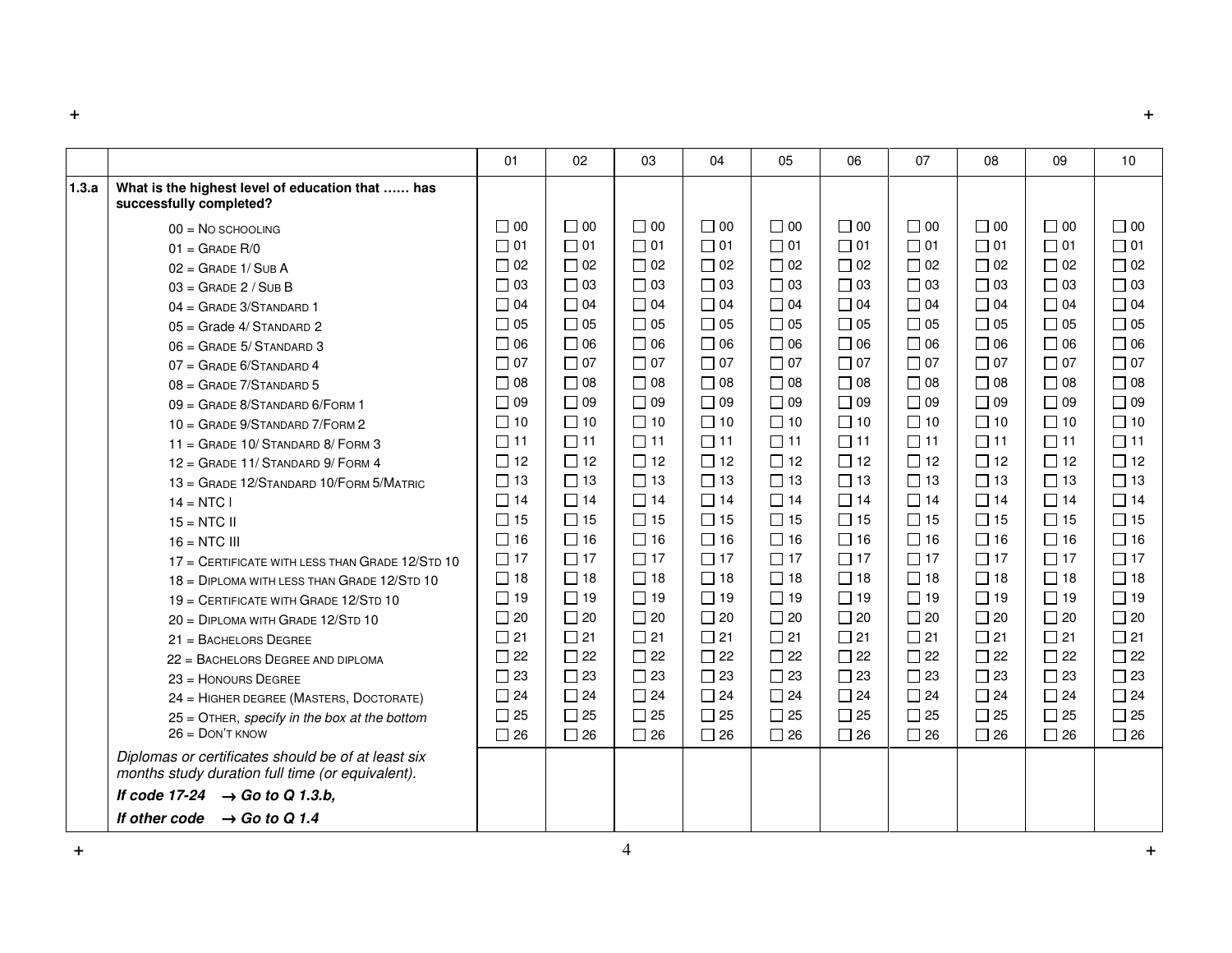| $\div$ |                                                                                                                                                                                |              |              |                                |             |           | Questionnaire id |                                     |           |               | ÷.                       |
|--------|--------------------------------------------------------------------------------------------------------------------------------------------------------------------------------|--------------|--------------|--------------------------------|-------------|-----------|------------------|-------------------------------------|-----------|---------------|--------------------------|
|        |                                                                                                                                                                                | 01           | 02           | 03                             | 04          | 05        | 06               | 07                                  | 08        | 09            | 10                       |
| 1.3.b  | If diploma, certificate or degree (code 17 - 24 in Q 1.3.a):                                                                                                                   |              |              |                                |             |           |                  |                                     |           |               |                          |
|        | In what area of study was the highest diploma,<br>certificate or degree?<br>Show prompt card 1 - read out categories if necessary<br>$01 =$ Communication studies and language | $\Box$ 01    | $\Box$ 01    | $\Box$ 01                      | $\Box$ 01   | $\Box$ 01 | $\Box$ 01        | $\Box$ 01                           | $\Box$ 01 | $\Box$ 01     | $\Box$ 01                |
|        | $02$ = Education, training and development                                                                                                                                     | $\Box$ 02    | $\Box$ 02    | $\Box$ 02                      | $\Box$ 02   | $\Box$ 02 | $\Box$ 02        | $\Box$ 02                           | $\Box$ 02 | $\Box$ 02     | $\Box$ 02                |
|        | 03 = Manufacturing, engineering and technology                                                                                                                                 | $\Box$ 03    | $\Box$ 03    | 03                             | $\Box$ 03   | $\Box$ оз | $\Box$ 03        | $\mathcal{L}_{\mathcal{A}}$<br>  03 | $\Box$ 03 | $\Box$ 03     | $\Box$ 03                |
|        | $04$ = Human and social studies                                                                                                                                                | $\Box$ 04    | $\Box$ 04    | $\Box$ 04                      | $\Box$ 04   | $\Box$ 04 | $\Box$ 04        | $\Box$ 04                           | $\Box$ 04 | $\Box$ 04     | $\Box$ 04                |
|        | $05 =$ Law, military science and security                                                                                                                                      | $\Box$ 05    | $\Box$ 05    | 05                             | $\Box$ 05   | $\Box$ 05 | $\Box$ 05        | $\mathcal{L}$<br> 05                | $\Box$ 05 | $\Box$ 05     | $\Box$ 05                |
|        | $06$ = Health sciences and social services                                                                                                                                     | $\Box$ 06    | $\Box$ 06    | $\Box$ 06                      | $\Box$ 06   | $\Box$ 06 | $\Box$ 06        | $\Box$ 06                           | $\Box$ 06 | 106           | $\Box$ 06                |
|        | $07$ = Agriculture and nature conservation                                                                                                                                     | $\Box$ 07    | $\Box$ 07    | $\Box$ 07                      | $\Box$ 07   | $\Box$ 07 | $\Box$ 07        | $\sqsupset$ 07                      | $\Box$ 07 | $\Box$ 07     | $\Box$ 07                |
|        | $08$ = Culture and arts                                                                                                                                                        | $\Box$ 08    | $\Box$ 08    | $\Box$ 08                      | $\Box$ 08   | $\Box$ 08 | $\Box$ 08        | $\Box$ 08                           | $\Box$ 08 | $\Box$ 08     | $\Box$ 08                |
|        | 09 = Business, commerce and management studies                                                                                                                                 | $\Box$ 09    | $\square$ 09 | 09                             | $\Box$ 09   | $\Box$ 09 | $\Box$ 09        | $\Box$ 09                           | $\Box$ 09 | $\Box$ 09     | $\Box$ 09                |
|        | 10 = Physical, mathematical, computer and life sciences                                                                                                                        | $\Box$ 10    | $\Box$ 10    | $\Box$<br>10                   | $\Box$ 10   | $\Box$ 10 | $\Box$ 10        | $\Box$ 10                           | $\Box$ 10 | $\vert$   10  | $\Box$ 10                |
|        | $11 =$ Services                                                                                                                                                                | $\Box$ 11    | $\Box$ 11    | $\Box$<br>11                   | $\Box$ 11   | $\Box$ 11 | $\Box$ 11        | $\square$ 11                        | $\Box$ 11 | $\Box$ 11     | $\Box$ 11                |
|        | $12$ = Physical planning and construction                                                                                                                                      | $\Box$<br>12 | $\Box$ 12    | 12                             | $\Box$ 12   | $\Box$ 12 | $\Box$ 12        | $\overline{\phantom{1}}$ 12         | $\Box$ 12 | $\vert$ 12    | $\Box$ 12                |
|        | $13 =$ DON'T KNOW                                                                                                                                                              | $\Box$ 13    | $\Box$ 13    | 13<br>$\mathsf{L}$             | $\Box$ 13   | $\Box$ 13 | $\Box$ 13        | $\Box$ 13                           | $\Box$ 13 | $\vert$ 13    | $\Box$ 13                |
|        | Ask for all                                                                                                                                                                    |              |              |                                |             |           |                  |                                     |           |               |                          |
| 1.4    | Has  been trained in skills that can be used for<br>work, e.g. book-keeping, security guard training,<br>welding, child minding?                                               |              |              |                                |             |           |                  |                                     |           |               |                          |
|        | $1 = YES$                                                                                                                                                                      |              | $\Box$ 1     | $\Box$ 1                       | $\square$ 1 | $\Box$ 1  | $\Box$ 1         | $\Box$ 1                            | $\Box$ 1  | ㄱ 1           | $\Box$ 1                 |
|        | $2 = No$                                                                                                                                                                       | $\Box$ 2     | $\Box$ 2     | $\Box$ 2                       | $\Box$ 2    | $\Box$ 2  | $\Box$ 2         | $\Box$ 2                            | $\Box$ 2  | $\sqsupset$ 2 | $\Box$ 2                 |
|        | $3 =$ DON'T KNOW<br>$\rightarrow$ Go to Q 1.7.a                                                                                                                                | $\square$ 3  | $\Box$ 3     | $\Box$ 3                       | $\Box$ 3    | $\Box$ 3  | $\Box$ 3         | $\Box$ 3                            | $\Box$ 3  | $\sqsupset$ 3 | $\Box$ 3                 |
| 1.5    | The last time  received this type of training, how<br>long did it last?                                                                                                        |              |              |                                |             |           |                  |                                     |           |               |                          |
|        | $1 =$ LESS THAN A WEEK                                                                                                                                                         | -1           | $\Box$ 1     | $\overline{\phantom{a}}$<br>-1 | $\Box$ 1    | $\Box$    | $\Box$ 1         | $\Box$ 1                            | $\Box$    | $\sqsupset$ 1 | $\overline{\phantom{a}}$ |

2 <sup>=</sup> 1 WEEK

3 <sup>=</sup> MORE THAN 1 WEEK - LESS THAN 2 WEEKS

4 <sup>=</sup> 2 WEEKS - LESS THAN A MONTH 5 <sup>=</sup> 1 MONTH - LESS THAN 2 MONTHS

**+**

5 **<sup>+</sup>**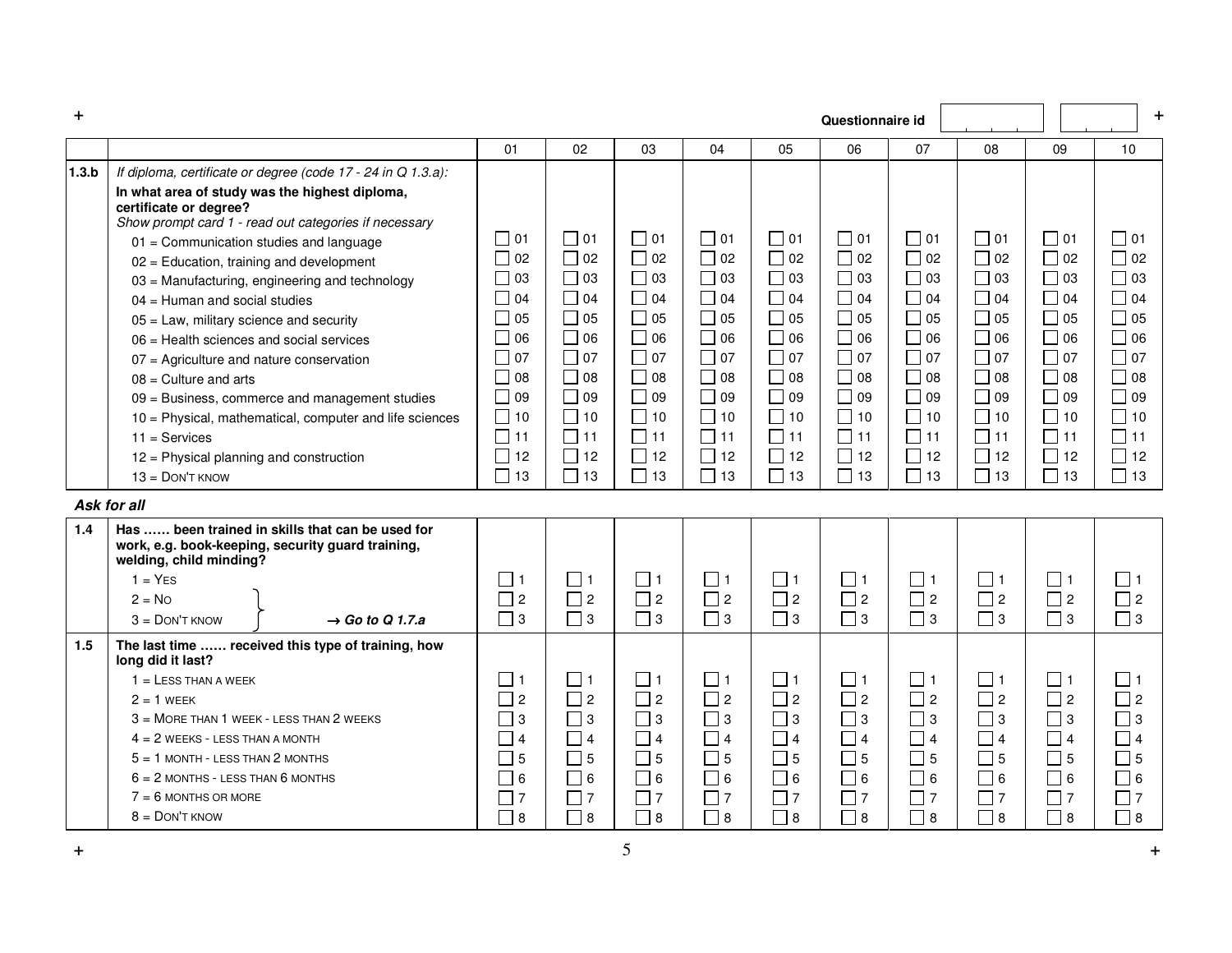| ÷     |                                                                                                                                                                                                                                                                                                                                                                                                                                                                                                                                              |                                                                                                                                                                                          |                                                                                                                                                                                         |                                                                                                                                                                          |                                                                                                               |                                                                                                                                                                          |                                                                                                                                                                       |                                                                                                                 |                                                                                                                                                                       |                                                                                                                                                                       |                                                                                                                                                                        |
|-------|----------------------------------------------------------------------------------------------------------------------------------------------------------------------------------------------------------------------------------------------------------------------------------------------------------------------------------------------------------------------------------------------------------------------------------------------------------------------------------------------------------------------------------------------|------------------------------------------------------------------------------------------------------------------------------------------------------------------------------------------|-----------------------------------------------------------------------------------------------------------------------------------------------------------------------------------------|--------------------------------------------------------------------------------------------------------------------------------------------------------------------------|---------------------------------------------------------------------------------------------------------------|--------------------------------------------------------------------------------------------------------------------------------------------------------------------------|-----------------------------------------------------------------------------------------------------------------------------------------------------------------------|-----------------------------------------------------------------------------------------------------------------|-----------------------------------------------------------------------------------------------------------------------------------------------------------------------|-----------------------------------------------------------------------------------------------------------------------------------------------------------------------|------------------------------------------------------------------------------------------------------------------------------------------------------------------------|
|       |                                                                                                                                                                                                                                                                                                                                                                                                                                                                                                                                              | 01                                                                                                                                                                                       | 02                                                                                                                                                                                      | 03                                                                                                                                                                       | 04                                                                                                            | 05                                                                                                                                                                       | 06                                                                                                                                                                    | 07                                                                                                              | 08                                                                                                                                                                    | 09                                                                                                                                                                    | 10                                                                                                                                                                     |
| 1.6   | In what field was the training the last time  received<br>this type of training?<br>Show prompt card 1 - read out categories if necessary                                                                                                                                                                                                                                                                                                                                                                                                    |                                                                                                                                                                                          |                                                                                                                                                                                         |                                                                                                                                                                          |                                                                                                               |                                                                                                                                                                          |                                                                                                                                                                       |                                                                                                                 |                                                                                                                                                                       |                                                                                                                                                                       |                                                                                                                                                                        |
|       | 01 = Communication studies and language<br>$02$ = Education, training and development<br>03 = Manufacturing, engineering and technology<br>$04$ = Human and social studies<br>$05 =$ Law, military science and security<br>$06$ = Health sciences and social services<br>07 = Agriculture and nature conservation<br>$08$ = Culture and arts<br>09 = Business, commerce and management studies<br>10 = Physical, mathematical, computer and life sciences<br>$11 =$ Services<br>12 = Physical planning and construction<br>$13 =$ DON'T KNOW | $\Box$ 01<br>02<br>$\Box$<br>$\Box$<br>03<br>$\mathbb{R}^n$<br>04<br>Г<br>05<br>L<br>06<br>Е<br>07<br>$\Box$<br>08<br>$\Box$<br>09<br>$\Box$<br>10<br>$\Box$<br>11<br>12<br>$\Box$<br>13 | $\Box$ 01<br>$\Box$ 02<br>$\Box$ 03<br>$\Box$ 04<br>$\Box$ 05<br>$\Box$ 06<br>$\Box$ 07<br>$\overline{\phantom{0}}$ 08<br>$\Box$ 09<br>$\Box$ 10<br>$\Box$ 11<br>$\Box$ 12<br>$\Box$ 13 | $\square$ 01<br>$\Box$ 02<br>$\Box$ 03<br>$\Box$ 04<br>$\Box$ 05<br>$\Box$ 06<br>$\Box$ 07<br>$\Box$ 08<br>$\Box$ 09<br>$\Box$ 10<br>$\Box$ 11<br>$\Box$ 12<br>$\Box$ 13 | $\Box$ 01<br>$\Box$ 02<br>$\Box$ 03<br>$\Box$ 04<br>05<br>06<br>$\Box$ 07<br>08<br>09<br>10<br>11<br>12<br>13 | $\square$ 01<br>$\Box$ 02<br>$\Box$ 03<br>$\Box$ 04<br>$\Box$ 05<br>$\Box$ 06<br>$\Box$ 07<br>$\Box$ 08<br>$\Box$ 09<br>$\Box$ 10<br>$\Box$ 11<br>$\Box$ 12<br>$\Box$ 13 | $\Box$ 01<br>$\Box$ 02<br>$\Box$ 03<br>$\Box$ 04<br>$\Box$ 05<br>$\Box$ 06<br>$\Box$ 07<br>$\Box$ 08<br>$\Box$ 09<br>$\Box$ 10<br>$\Box$ 11<br>$\Box$ 12<br>$\Box$ 13 | $\Box$ 01<br>$\Box$ 02<br>03<br>$\mathbf{L}$<br>$\Box$ 04<br>05<br>06<br>07<br>08<br>09<br>10<br>11<br>12<br>13 | $\Box$ 01<br>$\Box$ 02<br>$\Box$ 03<br>$\Box$ 04<br>$\Box$ 05<br>$\Box$ 06<br>$\Box$ 07<br>$\Box$ 08<br>$\Box$ 09<br>$\Box$ 10<br>$\Box$ 11<br>$\Box$ 12<br>$\Box$ 13 | $\Box$ 01<br>$\Box$ 02<br>$\Box$ 03<br>$\Box$ 04<br>$\Box$ 05<br>$\Box$ 06<br>$\Box$ 07<br>$\Box$ 08<br>$\Box$ 09<br>$\Box$ 10<br>$\Box$ 11<br>$\Box$ 12<br>$\Box$ 13 | $\vert$ 01<br>$\Box$ 02<br>$\Box$ 03<br>$\Box$ 04<br>$\Box$ 05<br>$\Box$ 06<br>$\Box$ 07<br>$\Box$ 08<br>$\Box$ 09<br>$\Box$ 10<br>$\Box$ 11<br>$\Box$ 12<br>$\Box$ 13 |
| 1.7.a | Can  read in at least one language?<br>$1 = YES$<br>$2 = No$                                                                                                                                                                                                                                                                                                                                                                                                                                                                                 | $\Box$ 1<br>$\Box$ 2                                                                                                                                                                     | - 11<br>$\Box$ 2                                                                                                                                                                        | $\Box$ 1<br>$\Box$ 2                                                                                                                                                     | $\Box$ 1<br>$\Box$ 2                                                                                          | l 11<br>$\Box$ 2                                                                                                                                                         | $\Box$ 1<br>$\Box$ 2                                                                                                                                                  | $\Box$ 1<br>$\Box$ 2                                                                                            | $\Box$ 1<br>$\Box$ 2                                                                                                                                                  | $\Box$ 1<br>$\Box$ 2                                                                                                                                                  | $\Box$ 1<br>$\Box$ 2                                                                                                                                                   |
| 1.7.b | Can  write in at least one language?<br>$1 = YES$<br>$2 = No$                                                                                                                                                                                                                                                                                                                                                                                                                                                                                | $\Box$ 1<br>$\Box$ 2                                                                                                                                                                     | $\Box$ 1<br>$\Box$ 2                                                                                                                                                                    | $\square$ 1<br>$\Box$ 2                                                                                                                                                  | $\Box$ 1<br>$\Box$ 2                                                                                          | $\Box$ 1<br>$\Box$ 2                                                                                                                                                     | $\Box$ 1<br>$\Box$ 2                                                                                                                                                  | □ 1<br>$\Box$ 2                                                                                                 | $\square$ 1<br>$\Box$ 2                                                                                                                                               | $\square$ 1<br>$\Box$ 2                                                                                                                                               | $\Box$ 1<br>$\Box$ 2                                                                                                                                                   |
| 1.8   | Which of the following educational institutions, if any,<br>does  currently attend?<br>Include distance and correspondence education<br>$1 = Pre-school/creche$<br>$\rightarrow$ Go to Q 1.11<br>$2 =$ School<br>$3 =$ University<br>$4 = Technikon$<br>$5 =$ College<br>$6$ = Adult basic education and training/literacy classes<br>$7 =$ Other adult education classes<br>$8 =$ Other than any of the above<br>$9 = None$<br>$\rightarrow$ Go to Q 1.11                                                                                   | $\blacksquare$<br>$\mathbf{1}$<br>$\Box$ 2<br>3<br>$\overline{4}$<br>5<br>ヿ 6<br>$\Box$ 7<br>$\Box$ 8<br>$\Box$ 9                                                                        | $\Box$ 1<br>$\Box$ 2<br>$\Box$ 3<br>$\Box$ 4<br>$\Box$ 5<br>$\Box$ 6<br>$\Box$ 7<br>$\Box$ 8<br>$\Box$ 9                                                                                | $\Box$ 1<br>$\Box$ 2<br>$\Box$ 3<br>$\Box$ 4<br>$\Box$ 5<br>$\Box$ 6<br>$\Box$ 7<br>$\Box$ 8<br>$\Box$ 9                                                                 | $\Box$ 1<br>$\square$ 2<br>ヿ 3<br> 4<br>$\overline{\phantom{a}}$ 5<br>ヿ 6<br>$\sqsupset$ 7<br>  8<br>$\Box$ 9 | $\Box$ 1<br>$\Box$ 2<br>$\Box$ 3<br>$\Box$ 4<br>$\Box$ 5<br>$\Box$ 6<br>$\Box$ 7<br>$\Box$ 8<br>$\Box$ 9                                                                 | $\Box$ 1<br>$\Box$ 2<br>$\Box$ 3<br>$\Box$ 4<br>$\Box$ 5<br>$\Box$ 6<br>$\Box$ 7<br>$\Box$ 8<br>$\Box$ 9                                                              | $\Box$ 1<br>$\Box$ 2<br>ヿз<br>$\Box$ 4<br>$\sqsupset$ 5<br>ヿ 6<br>$\neg$ 7<br>$\sqsupset$ 8<br>$\Box$ 9         | $\Box$ 1<br>$\Box$ 2<br>$\Box$ 3<br>$\Box$ 4<br>$\Box$ 5<br>$\Box$ 6<br>$\Box$ 7<br>$\Box$ 8<br>$\Box$ 9                                                              | $\Box$ 1<br>$\Box$ 2<br>$\Box$ 3<br>$\Box$ 4<br>$\Box$ 5<br>$\Box$ 6<br>$\Box$ 7<br>$\Box$ 8<br>$\Box$ 9                                                              | -11<br>$\Box$ 2<br>┐з<br>ヿ 4<br>$\overline{\phantom{a}}$ 5<br>$\sqcap$ 6<br>$\sqsupset$ 7<br>$\sqsupset$ 8<br>$\sqsupset$ 9                                            |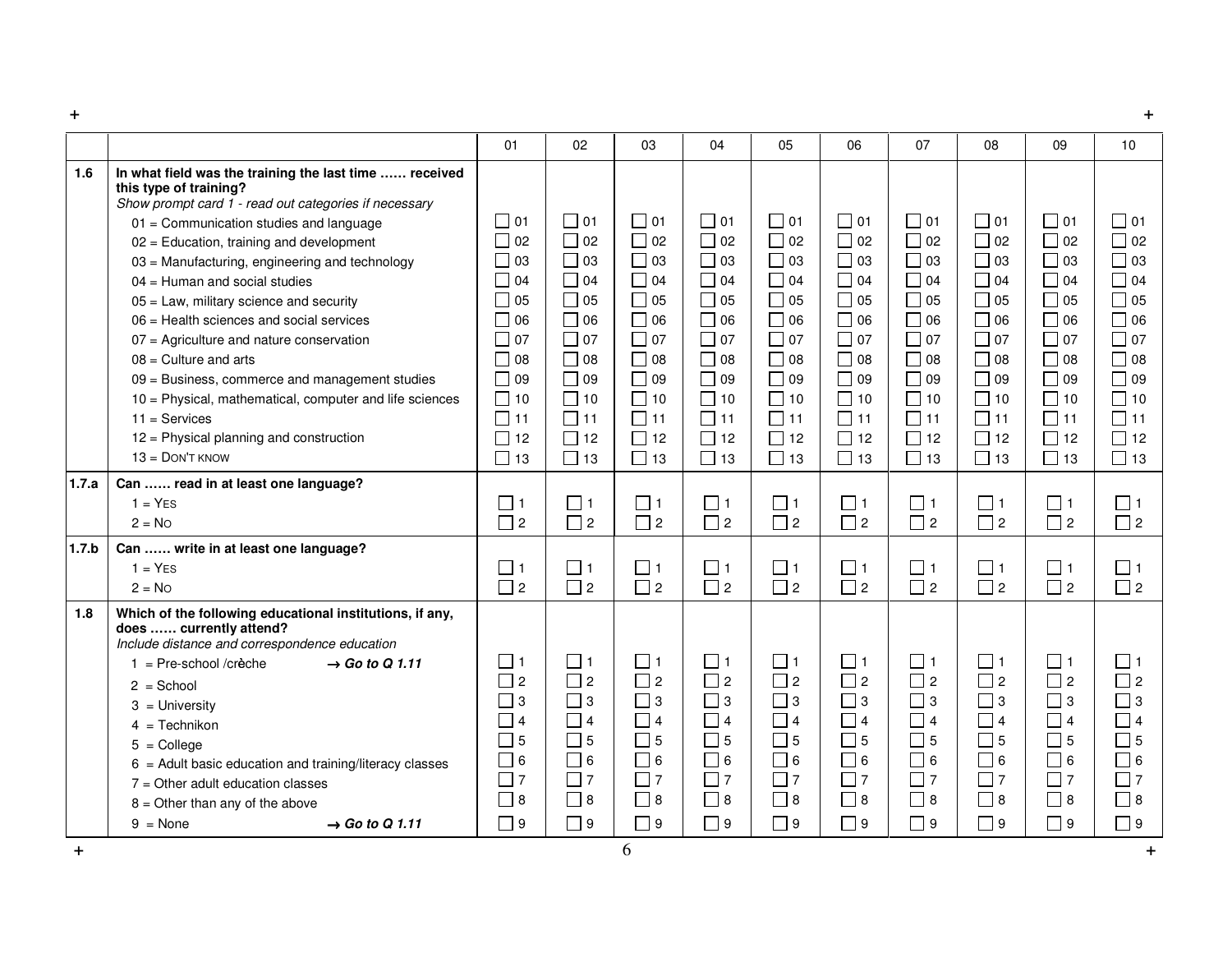| $\div$ |                                                                                                                                                                |                         |                      |                         |                      |                      | Questionnaire id     |                      |                         |                      | $\ddot{}$            |
|--------|----------------------------------------------------------------------------------------------------------------------------------------------------------------|-------------------------|----------------------|-------------------------|----------------------|----------------------|----------------------|----------------------|-------------------------|----------------------|----------------------|
|        |                                                                                                                                                                | 01                      | 02                   | 03                      | 04                   | 05                   | 06                   | 07                   | 08                      | 09                   | 10                   |
| 1.9    | Is this full time or part-time?<br>$1 =$ FULL TIME<br>$2 = PART-TIME$                                                                                          | $\Box$<br>$\sqsupset$ 2 | □ 1<br>$\Box$ 2      | $\square$ 1<br>$\Box$ 2 | $\Box$ 1<br>$\Box$ 2 | □ 1<br>$\Box$ 2      | □ 1<br>$\Box$ 2      | $\Box$ 1<br>$\Box$ 2 | $\Box$ 1<br>$\Box$ 2    | $\Box$ 1<br>$\Box$ 2 | ∐ 1<br>$\Box$ 2      |
| 1.10   | Is  mainly studying through attending classes or<br>through distance learning?<br>$1 =$ ATTENDING CLASSES<br>$2 =$ DISTANCE LEARNING                           | $\vert$ 1<br>$\Box$ 2   | $\Box$ 1<br>$\Box$ 2 | $\Box$ 1<br>$\Box$ 2    | $\Box$ 1<br>$\Box$ 2 | $\Box$ 1<br>$\Box$ 2 | $\Box$ 1<br>$\Box$ 2 | □ 1<br>$\Box$ 2      | $\square$ 1<br>$\Box$ 2 | □ 1<br>$\Box$ 2      | 1<br>$\Box$ 2        |
| 1.11   | In the last seven days, did  spend at least one hour<br>fetching water for home use (not for sale)?<br>$1 = YES$<br>$2 = No$<br>$\rightarrow$ Go to Q 1.13     | $\Box$<br>$\Box$ 2      | □ 1<br>$\Box$ 2      | $\Box$ 1<br>$\Box$ 2    | $\Box$ 1<br>$\Box$ 2 | $\Box$ 1<br>$\Box$ 2 | $\Box$ 1<br>$\Box$ 2 | $\Box$ 1<br>$\Box$ 2 | $\square$ 1<br>$\Box$ 2 | $\Box$ 1<br>$\Box$ 2 | 1<br>$\Box$ 2        |
| 1.12   | How many hours did  spend on fetching water in<br>the last seven days?                                                                                         |                         |                      |                         |                      |                      |                      |                      |                         |                      |                      |
| 1.13   | In the last seven days, did  spend at least one hour<br>fetching wood/dung for home use (not for sale)?<br>$1 = YES$<br>$2 = No$<br>$\rightarrow$ Go to Q 1.15 | ॒ । 1<br>$\Box$ 2       | $\Box$ 1<br>$\Box$ 2 | $\Box$ 1<br>$\Box$ 2    | $\Box$ 1<br>$\Box$ 2 | $\Box$ 1<br>$\Box$ 2 | $\Box$ 1<br>$\Box$ 2 | $\Box$ 1<br>$\Box$ 2 | $\square$ 1<br>$\Box$ 2 | $\Box$ 1<br>$\Box$ 2 | $\Box$ 1<br>$\Box$ 2 |
| 1.14   | How many hours did  spend on fetching wood/dung<br>in the last seven days?                                                                                     |                         |                      |                         |                      |                      |                      |                      |                         |                      |                      |

| 1.15 | Who is the person who usually brings in the most<br>money into the household?<br>Give person number and mark a box below     |   |
|------|------------------------------------------------------------------------------------------------------------------------------|---|
|      | 1 = If there is one person who brings in the highest amount,<br>give person number of this person and mark box 1             |   |
|      | $2 =$ If two persons or more bring in the same highest<br>amount, give person number of the oldest of them and<br>mark hox 2 | 2 |
|      | $3$ = If the respondent does not know, give person number<br>of the oldest person who brings in money and mark<br>box 3      | 3 |
|      | $4 =$ If no-one brings in money, give person number of the<br>oldest person in the household and mark box 4                  |   |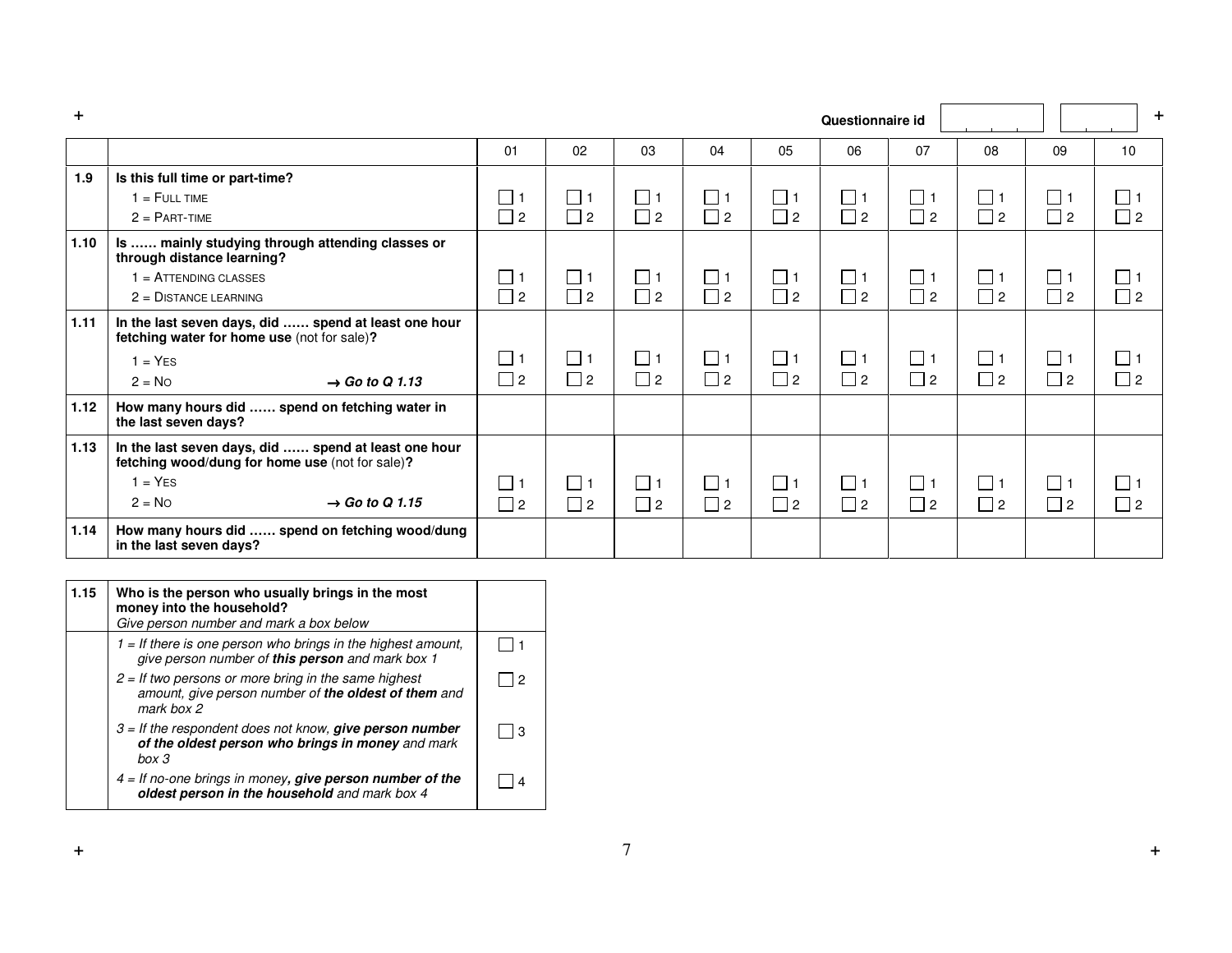**++**

#### **SECTION**This section covers activities in the last seven days for all household members aged 15 and above

*Try to ask these questions of each person themselves if at all possible.*

*Read out*: Now I am going to ask some questions about activities in the last seven days for each household member aged 15 and above

|     |                                                                                                                                                                                                                                                                                                                             | 01                   | 02                   | 03                                                      | 04                   | 05                   | 06                   | 07                   | 08                                                                                                                                                                                                                                                                                                                                       | 09                   | 10                   |
|-----|-----------------------------------------------------------------------------------------------------------------------------------------------------------------------------------------------------------------------------------------------------------------------------------------------------------------------------|----------------------|----------------------|---------------------------------------------------------|----------------------|----------------------|----------------------|----------------------|------------------------------------------------------------------------------------------------------------------------------------------------------------------------------------------------------------------------------------------------------------------------------------------------------------------------------------------|----------------------|----------------------|
| 2.0 | Interviewer to answer<br>Is the person him/herself responding to questions?<br>$1 = YES$<br>$2 = No$                                                                                                                                                                                                                        | $\Box$ 1<br>$\Box$ 2 | $\Box$ 1<br>$\Box$ 2 | $\Box$ 1<br>$\Box$ 2                                    | $\Box$ 1<br>$\Box$ 2 | $\Box$ 1<br>$\Box$ 2 | $\Box$ 1<br>$\Box$ 2 | $\Box$ 1<br>$\Box$ 2 | $\Box$ 1<br>$\Box$ 2                                                                                                                                                                                                                                                                                                                     | $\Box$ 1<br>$\Box$ 2 | $\Box$ 1<br>$\Box$ 2 |
| 2.1 | In the last seven days, did  do any of the following<br>activities, even for only one hour? Show prompt card 2.                                                                                                                                                                                                             | YES NO               |                      | YES NO YES NO YES NO YES NO YES NO YES NO YES NO YES NO |                      |                      |                      |                      |                                                                                                                                                                                                                                                                                                                                          | YES NO               | YES NO               |
|     | a) Run or do any kind of business, big or small, for<br>himself/herself or with one or more partners?<br>Examples: Selling things, making things for sale, repairing things,<br>guarding cars, brewing beer, hairdressing, crèche businesses, taxi<br>or other transport business, having a legal or medical practice, etc. |                      |                      |                                                         |                      |                      |                      |                      | $\Box$ 1 \Box 2 \vert \Box1 $\Box$ 2 $\vert \Box$ 1 $\Box$ 2 $\vert \Box$ 1 $\Box$ 2 $\vert \Box$ 1 $\Box$ 2 $\vert \Box$ 1 $\Box$ 2 $\vert \Box$ 1 $\Box$ 2 $\vert \Box$ 1 $\Box$ 2 $\vert \Box$ 1 $\Box$ 2                                                                                                                             |                      |                      |
|     | b) Do any work for a wage, salary, commission or<br>any payment in kind (excl. domestic work)?<br>Examples: a regular job, contract, casual or piece work for pay,<br>work in exchange for food or housing.                                                                                                                 |                      |                      |                                                         |                      |                      |                      |                      | $[1112] [1112] [11122] [11122] [11122] [11122] [11122] [11122] [11122]$                                                                                                                                                                                                                                                                  |                      |                      |
|     | c) Do any work as a domestic worker for a wage, salary,<br>or any payment in kind?                                                                                                                                                                                                                                          |                      |                      |                                                         |                      |                      |                      |                      | $\Box$ 1 \Box 2 \Box 1 \Box 2 \Box 1 \Box 2 \Box 1 \Box 2 \Box 1 \Box 2 \Box 1 \Box 2 \Box 1 \Box 2 \Box 1 \Box 2 \Box 1 \Box 2 \Box 1 \Box 2 \Box 1 \Box 2                                                                                                                                                                              |                      |                      |
|     | d) Help unpaid in a household business of any kind?<br>Examples: Help to sell things, make things for sale or exchange,<br>doing the accounts, cleaning up for the business, etc. Don't count<br>normal housework.                                                                                                          |                      |                      |                                                         |                      |                      |                      |                      | $\Box$ 1 \Box 2 \Box 1 \Box 2 \Box 1 \Box 2 \Box 1 \Box 2 \Box 1 \Box 2 \Box 1 \Box 2 \Box 1 \Box 2 \Box 1 \Box 2 \Box 1 \Box 2 \Box 1 \Box 2 \Box 1 \Box 2                                                                                                                                                                              |                      |                      |
|     | e) Do any work on his/her own or the household's plot,<br>farm, food garden, cattle post or kraal, or help in<br>growing farm produce or in looking after animals for<br>the household?                                                                                                                                     |                      |                      |                                                         |                      |                      |                      |                      | $\Box$ 1 \Box 2 \Box 1 \Box 2 \Box 1 \Box 2 \Box 1 \Box 2 \Box 1 \Box 2 \Box 1 \Box 2 \Box 1 \Box 2 \Box 1 \Box 2 \Box 1 \Box 2 \Box 1 \Box 2                                                                                                                                                                                            |                      |                      |
|     | Examples: ploughing, harvesting, looking after livestock.                                                                                                                                                                                                                                                                   |                      |                      |                                                         |                      |                      |                      |                      |                                                                                                                                                                                                                                                                                                                                          |                      |                      |
|     | f) Do any construction or major repair work on his/her<br>own home, plot, cattle post or business or those of<br>the household?                                                                                                                                                                                             |                      |                      |                                                         |                      |                      |                      |                      | $\Box$ 1\Box2 $\Box$ 1 $\Box$ 2 $\Box$ 1 $\Box$ 2 $\Box$ 1 $\Box$ 2 $\Box$ 1 $\Box$ 2 $\Box$ 1 $\Box$ 2 $\Box$ 1 $\Box$ 2 $\Box$ 1 $\Box$ 2 $\Box$ 1 $\Box$ 2 $\Box$ 1 $\Box$ 2 $\Box$ 1 $\Box$ 2 $\Box$ 1 $\Box$ 2 $\Box$ 1 $\Box$ 2 $\Box$ 1 $\Box$ 2 $\Box$ 1 $\Box$ 2 $\Box$ 1 $\Box$ 2 $\Box$ 1 $\Box$ 2 $\Box$ 1 $\Box$ 2 $\Box$ 1 |                      |                      |
|     | g) Catch any fish, prawns, shells, wild animals or other<br>food for sale or household food?                                                                                                                                                                                                                                |                      |                      |                                                         |                      |                      |                      |                      | $\Box$                                                                                                                                                                                                                                                                                                                                   |                      |                      |
|     | h) Beg for money or food in public?                                                                                                                                                                                                                                                                                         |                      |                      |                                                         |                      |                      |                      |                      | $\Box$ 1\Box2 $\Box$ 1 $\Box$ 2 $\Box$ 1 $\Box$ 2 $\Box$ 1 $\Box$ 2 $\Box$ 1 $\Box$ 2 $\Box$ 1 $\Box$ 2 $\Box$ 1 $\Box$ 2 $\Box$ 1 $\Box$ 2 $\Box$ 1 $\Box$ 2 $\Box$ 1 $\Box$ 2                                                                                                                                                          |                      |                      |

*If* "YES" *for a person to any part of Question 2.1* <sup>→</sup> *Go to Section 4 for that person.*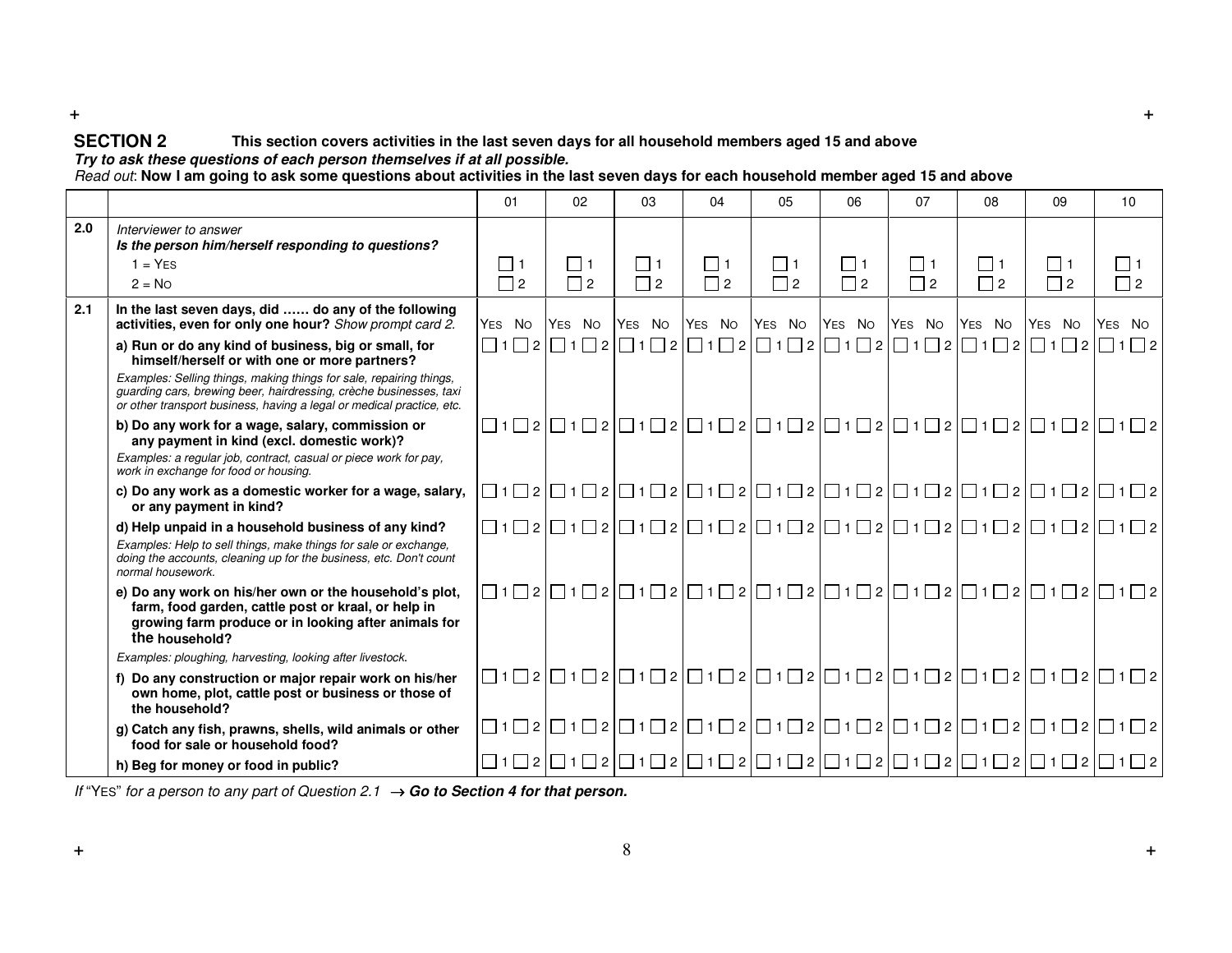| ÷   |                                                                                                                                                                                                                                                                                                                                                                                                                                                                                                                                       |                                                                                                                                                      |                                                                                                                                                          |                                                                                                                                                          |                                                                                                                                                                            |                                                                                                                                                          | Questionnaire id                                                                                                                                         |                                                                                                                                                                 |                                                                                                                                                          |                                                                                                                                                          | $\ddot{}$                                                                                                                                                |
|-----|---------------------------------------------------------------------------------------------------------------------------------------------------------------------------------------------------------------------------------------------------------------------------------------------------------------------------------------------------------------------------------------------------------------------------------------------------------------------------------------------------------------------------------------|------------------------------------------------------------------------------------------------------------------------------------------------------|----------------------------------------------------------------------------------------------------------------------------------------------------------|----------------------------------------------------------------------------------------------------------------------------------------------------------|----------------------------------------------------------------------------------------------------------------------------------------------------------------------------|----------------------------------------------------------------------------------------------------------------------------------------------------------|----------------------------------------------------------------------------------------------------------------------------------------------------------|-----------------------------------------------------------------------------------------------------------------------------------------------------------------|----------------------------------------------------------------------------------------------------------------------------------------------------------|----------------------------------------------------------------------------------------------------------------------------------------------------------|----------------------------------------------------------------------------------------------------------------------------------------------------------|
|     |                                                                                                                                                                                                                                                                                                                                                                                                                                                                                                                                       | 01                                                                                                                                                   | 02                                                                                                                                                       | 03                                                                                                                                                       | 04                                                                                                                                                                         | 05                                                                                                                                                       | 06                                                                                                                                                       | 07                                                                                                                                                              | 08                                                                                                                                                       | 09                                                                                                                                                       | 10                                                                                                                                                       |
| 2.2 | If "No" to all parts of Question 2.1<br>Even though  did not do any of these activities in<br>the last seven days, does he/she have a job, business,<br>or other economic or farming activity that he/she will<br>definitely return to?<br>For agricultural activities, the off season in agriculture is not<br>a temporary absence.<br>$1 = YES$<br>$2 = No$<br>$\rightarrow$ Go to Section 3                                                                                                                                        | $\Box$ 1<br>$\Box$ 2                                                                                                                                 | $\Box$ 1<br>$\Box$ 2                                                                                                                                     | $\Box$ 1<br>$\Box$ 2                                                                                                                                     | $\Box$ 1<br>$\Box$ 2                                                                                                                                                       | $\Box$ 1<br>$\Box$ 2                                                                                                                                     | $\Box$ 1<br>$\Box$ 2                                                                                                                                     | $\Box$ 1<br>$\Box$ 2                                                                                                                                            | $\Box$ 1<br>$\Box$ 2                                                                                                                                     | $\Box$ 1<br>$\Box$ 2                                                                                                                                     | $\Box$ 1<br>$\Box$ 2                                                                                                                                     |
| 2.3 | What was the main reason  was absent from this                                                                                                                                                                                                                                                                                                                                                                                                                                                                                        |                                                                                                                                                      |                                                                                                                                                          |                                                                                                                                                          |                                                                                                                                                                            |                                                                                                                                                          |                                                                                                                                                          |                                                                                                                                                                 |                                                                                                                                                          |                                                                                                                                                          |                                                                                                                                                          |
|     | activity in the last seven days? Mark only one reason.<br>$01 =$ OWN ILLNESS OR INJURY<br>02 = CARING FOR FAMILY OR OTHERS (EXCEPT MATERNITY/<br>PATERNITY LEAVE)<br>$03 = \text{MATERNITY}$ OR PATERNITY LEAVE<br>04 = OTHER FAMILY/COMMUNITY OBLIGATIONS (FUNERALS,<br>MEETINGS)<br>05 = STRIKE/STAY-AWAY/LOCKOUT<br>$06 =$ PROBLEMS WITH TRANSPORT<br>$07 =$ BAD WEATHER<br>$08 =$ Vacation, Leave<br>09 = STUDY OR TRAINING LEAVE<br>10 = UNREST (VIOLENCE)<br>11 = TEMPORARILY LAID OFF/REDUCTION IN ECONOMIC<br><b>ACTIVITY</b> | $\Box$ 01<br>$\Box$ 02<br>$\Box$ 03<br>$\Box$ 04<br>$\Box$ 05<br>$\Box$ 06<br>$\Box$ 07<br>$\Box$ 08<br>П<br>09<br>П<br>10<br>$\Box$ 11<br>$\Box$ 12 | $\Box$ 01<br>$\Box$ 02<br>$\Box$ 03<br>$\Box$ 04<br>$\Box$ 05<br>$\Box$ 06<br>$\Box$ 07<br>$\Box$ 08<br>$\Box$ 09<br>$\Box$ 10<br>$\Box$ 11<br>$\Box$ 12 | $\Box$ 01<br>$\Box$ 02<br>$\Box$ 03<br>$\Box$ 04<br>$\Box$ 05<br>$\Box$ 06<br>$\Box$ 07<br>$\Box$ 08<br>$\Box$ 09<br>$\Box$ 10<br>$\Box$ 11<br>$\Box$ 12 | $\Box$ 01<br>$\Box$ 02<br>$\Box$ 03<br>$\Box$ 04<br>05<br>$\vert \ \ \vert$<br>П<br>06<br>$\Box$ 07<br>$\Box$ 08<br>$\Box$<br>09<br>$\Box$<br>10<br>$\Box$ 11<br>$\Box$ 12 | $\Box$ 01<br>$\Box$ 02<br>$\Box$ 03<br>$\Box$ 04<br>$\Box$ 05<br>$\Box$ 06<br>$\Box$ 07<br>$\Box$ 08<br>$\Box$ 09<br>$\Box$ 10<br>$\Box$ 11<br>$\Box$ 12 | $\Box$ 01<br>$\Box$ 02<br>$\Box$ 03<br>$\Box$ 04<br>$\Box$ 05<br>$\Box$ 06<br>$\Box$ 07<br>$\Box$ 08<br>$\Box$ 09<br>$\Box$ 10<br>$\Box$ 11<br>$\Box$ 12 | $\Box$ 01<br>$\Box$ 02<br>$\Box$ 03<br>$\Box$ 04<br>$\Box$ 05<br>$\Box$ 06<br>$\Box$ 07<br>$\Box$ 08<br>$\Box$<br>09<br>$\Box$<br> 10<br>$\Box$ 11<br>$\Box$ 12 | $\Box$ 01<br>$\Box$ 02<br>$\Box$ 03<br>$\Box$ 04<br>$\Box$ 05<br>$\Box$ 06<br>$\Box$ 07<br>$\Box$ 08<br>$\Box$ 09<br>$\Box$ 10<br>$\Box$ 11<br>$\Box$ 12 | $\Box$ 01<br>$\Box$ 02<br>$\Box$ 03<br>$\Box$ 04<br>$\Box$ 05<br>$\Box$ 06<br>$\Box$ 07<br>$\Box$ 08<br>$\Box$ 09<br>$\Box$ 10<br>$\Box$ 11<br>$\Box$ 12 | $\Box$ 01<br>$\Box$ 02<br>$\Box$ 03<br>$\Box$ 04<br>$\Box$ 05<br>$\Box$ 06<br>$\Box$ 07<br>$\Box$ 08<br>$\Box$ 09<br>$\Box$ 10<br>$\Box$ 11<br>$\Box$ 12 |
| 2.4 | When does  intend to start working?<br>$1 = W$ ITHIN A WEEK<br>$2 =$ WITHIN TWO WEEKS<br>$3 =$ WITHIN FOUR WEEKS<br>4 = LATER THAN FOUR WEEKS FROM NOW<br>$5 =$ DON'T KNOW                                                                                                                                                                                                                                                                                                                                                            | $\overline{\phantom{a}}$<br>$\Box$ 2<br>┐<br>3<br>$\overline{4}$<br>5<br>$\overline{\phantom{a}}$                                                    | $\Box$ 1<br>$\Box$ 2<br>$\Box$ 3<br>$\Box$ 4<br>$\Box$ 5                                                                                                 | $\Box$ 1<br>$\Box$ 2<br>$\Box$ 3<br>$\Box$ 4<br>$\Box$ 5                                                                                                 | $\Box$ 1<br>$\Box$ 2<br>$\Box$ 3<br>$\bigcap$ 4<br>5<br>┓                                                                                                                  | $\Box$ 1<br>$\Box$ 2<br>$\Box$ 3<br>$\Box$ 4<br>$\Box$ 5                                                                                                 | $\Box$ 1<br>$\Box$ 2<br>$\Box$ 3<br>$\Box$ 4<br>$\Box$ 5                                                                                                 | $\Box$ 1<br>$\Box$ 2<br>$\Box$ 3<br>$\Box$ 4<br>$\Box$ 5                                                                                                        | $\Box$ 1<br>$\Box$ 2<br>$\Box$ 3<br>$\Box$ 4<br>$\Box$ 5                                                                                                 | $\Box$ 1<br>$\Box$ 2<br>$\Box$ 3<br>$\Box$ 4<br>$\Box$ 5                                                                                                 | $\sqsupset$ 1<br>$\Box$ 2<br>$\Box$ 3<br>$\sqsupset$ 4<br>$\Box$ 5                                                                                       |

→ *Go to Section 4*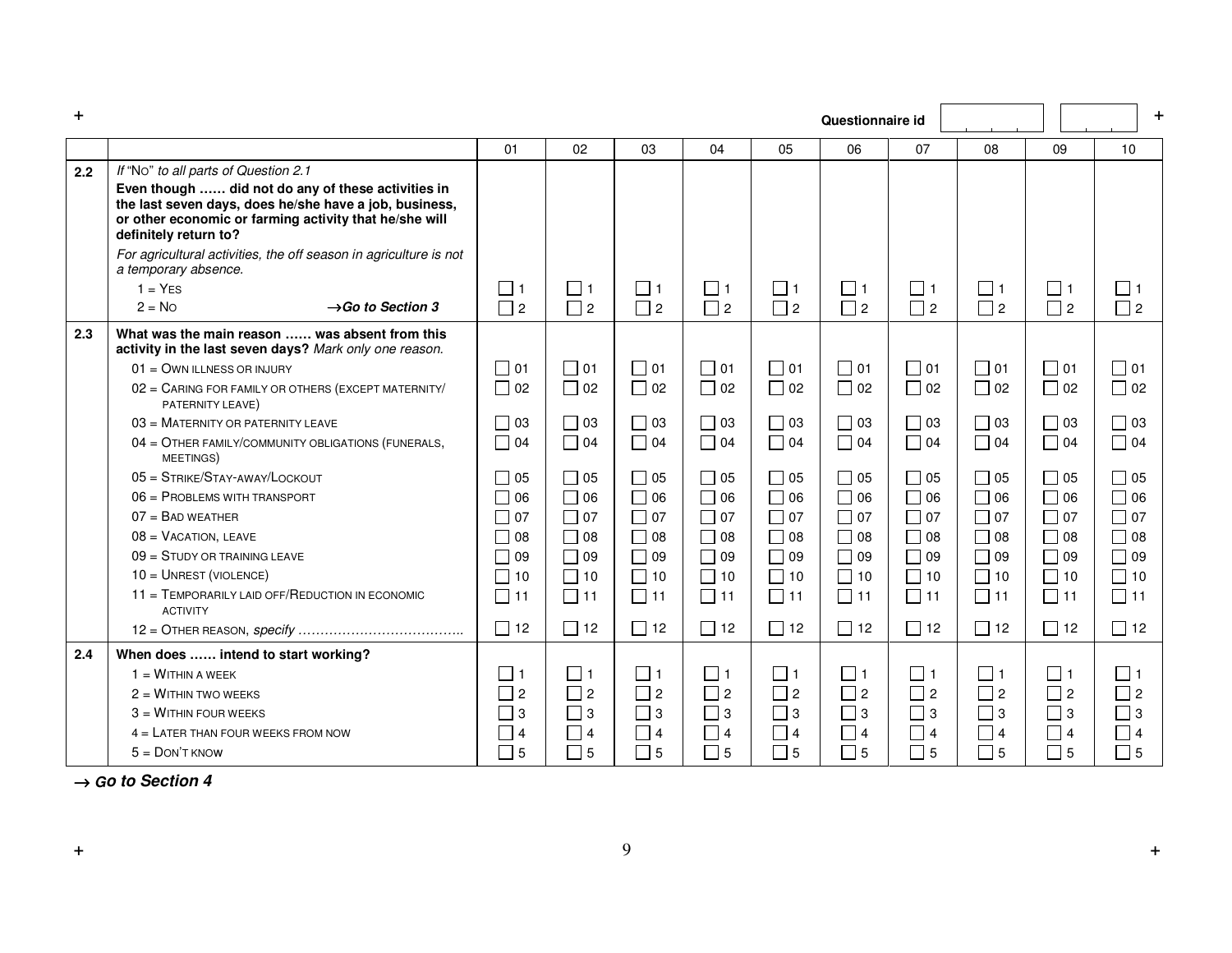#### **++**

#### **SECTION 3 This section covers unemployment and non-economic activities**

Ask for all household members aged 15 and above who did not work and were not absent from work (i.e. for those whose answer on Q 2.2 = 2)

*Read out*: Now I am going to ask some questions about whether you (……) wanted and were (was) available for any of the types of work mentioned earlier

|     |                                                                                                                                                                                                                                                                                          | 01                                                     | 02                                                            | 03                                                            | 04                                                            | 0 <sub>5</sub>                                                | 06                                                            | 07                                                            | 08                                                            | 09                                                            | 10                                                            |
|-----|------------------------------------------------------------------------------------------------------------------------------------------------------------------------------------------------------------------------------------------------------------------------------------------|--------------------------------------------------------|---------------------------------------------------------------|---------------------------------------------------------------|---------------------------------------------------------------|---------------------------------------------------------------|---------------------------------------------------------------|---------------------------------------------------------------|---------------------------------------------------------------|---------------------------------------------------------------|---------------------------------------------------------------|
| 3.1 | Why did  not work during the past seven days?<br>01 = HAS FOUND A JOB, BUT IS ONLY STARTING AT A DEFINITE                                                                                                                                                                                | $\Box$ 01                                              | $\Box$ 01                                                     | $\Box$ 01                                                     | $\Box$ 01                                                     | $\Box$ 01                                                     | $\Box$ 01                                                     | $\Box$ 01                                                     | $\Box$ 01                                                     | $\Box$ 01                                                     | $\Box$ 01                                                     |
|     | $\rightarrow$ Go to Q 3.11<br>DATE IN THE FUTURE<br>02 = SCHOLAR OR STUDENT AND PREFERS NOT TO WORK<br>03 = HOUSEWIFE/HOMEMAKER AND PREFERS NOT TO WORK<br>04 = RETIRED AND PREFERS NOT TO SEEK WORK<br>05 = ILLNESS, INVALID, DISABLED OR UNABLE TO WORK<br>(HANDICAPPED)               | $\Box$ 02<br>03<br>04<br>$\Box$ 05                     | $\Box$ 02<br>$\Box$ 03<br>$\Box$ 04<br>$\Box$ 05              | $\Box$ 02<br>∏ оз<br>$\Box$ 04<br>$\Box$ 05                   | $\Box$ 02<br>$\Box$ 03<br>$\Box$ 04<br>$\Box$ 05              | $\Box$ 02<br>$\Box$ 03<br>$\Box$ 04<br>$\Box$ 05              | $\Box$ 02<br>$\Box$ оз<br>$\Box$ 04<br>$\Box$ 05              | $\Box$ 02<br>$\Box$ 03<br>$\Box$ 04<br>$\Box$ 05              | $\Box$ 02<br>$\Box$ 03<br>$\Box$ 04<br>$\Box$ 05              | $\Box$ 02<br>$\Box$ 03<br>$\Box$ 04<br>$\Box$ 05              | $\Box$ 02<br>$\Box$ 03<br>$\Box$ 04<br>$\Box$ 05              |
|     | $06 =$ Too Young OR TOO OLD TO WORK<br>07 = SEASONAL WORKER, E.G. FRUIT PICKER, WOOL-SHEARER<br>$08$ = LACK OF SKILLS OR QUALIFICATIONS FOR AVAILABLE JOBS<br>$09 =$ CANNOT FIND ANY WORK<br>10 = CANNOT FIND SUITABLE WORK (SALARY, LOCATION OF<br>WORK OR CONDITIONS NOT SATISFACTORY) | $\Box$ 06<br>$\Box$ 07<br>$\Box$ 08<br>09<br>$\Box$ 10 | $\Box$ 06<br>$\Box$ 07<br>$\Box$ 08<br>$\Box$ 09<br>$\Box$ 10 | $\Box$ 06<br>$\Box$ 07<br>$\Box$ 08<br>$\Box$ 09<br>$\Box$ 10 | $\Box$ 06<br>$\Box$ 07<br>$\Box$ 08<br>$\Box$ 09<br>$\Box$ 10 | $\Box$ 06<br>$\Box$ 07<br>$\Box$ 08<br>$\Box$ 09<br>$\Box$ 10 | $\Box$ 06<br>$\Box$ 07<br>$\Box$ 08<br>$\Box$ 09<br>$\Box$ 10 | $\Box$ 06<br>$\Box$ 07<br>$\Box$ 08<br>$\Box$ 09<br>$\Box$ 10 | $\Box$ 06<br>$\Box$ 07<br>$\Box$ 08<br>$\Box$ 09<br>$\Box$ 10 | $\Box$ 06<br>$\Box$ 07<br>$\Box$ 08<br>$\Box$ 09<br>$\Box$ 10 | $\Box$ 06<br>$\Box$ 07<br>$\Box$ 08<br>$\Box$ 09<br>$\Box$ 10 |
|     | 11 = CONTRACT WORKER, E.G. MINE WORKER RESTING<br>ACCORDING TO CONTRACT                                                                                                                                                                                                                  | $\Box$ 11                                              | $\Box$ 11                                                     | $\square$ 11                                                  | $\Box$ 11                                                     | $\square$ 11                                                  | $\Box$ 11                                                     | $\Box$ 11                                                     | $\Box$ 11                                                     | $\Box$ 11                                                     | $\square$ 11                                                  |
|     | $12 =$ RETRENCHED<br>$13 =$ OTHER REASON                                                                                                                                                                                                                                                 | 12<br>$\Box$<br>13                                     | ∏ 12<br>$\Box$ 13                                             | ∏ 12<br>$\Box$ 13                                             | $\Box$ 12<br>$\Box$ 13                                        | $\Box$ 12<br>$\Box$ 13                                        | $\Box$ 12<br>$\Box$ 13                                        | $\Box$ 12<br>$\Box$ 13                                        | $\Box$ 12<br>$\Box$ 13                                        | $\Box$ 12<br>$\Box$ 13                                        | $\Box$ 12<br>$\Box$ 13                                        |
| 3.2 | Has been offered any job in the past 6 months and<br>he/she turned it down?<br>$1 = YFS$<br>$2 = No$                                                                                                                                                                                     | $\Box$ 1<br>$\Box$ 2                                   | $\Box$ 1<br>$\Box$ 2                                          | $\square$ 1<br>$\Box$ 2                                       | $\Box$ 1<br>$\Box$ 2                                          | $\Box$ 1<br>$\Box$ 2                                          | $\square$ 1<br>$\Box$ 2                                       | $\square$ 1<br>$\Box$ 2                                       | $\square$ 1<br>$\Box$ 2                                       | $\Box$ 1<br>$\Box$ 2                                          | $\Box$ 1<br>$\Box$ 2                                          |
| 3.3 | Does  know of any available work for which has<br>the relevant qualification but is not willing to do?<br>$1 = YES$<br>$2 = No$<br>$\rightarrow$ Go to Q 3.5                                                                                                                             | $\Box$ 1<br>$\sqsupset$ 2                              | l 11<br>$\Box$ 2                                              | $\Box$ 1<br>$\Box$ 2                                          | $\square$ 1<br>$\Box$ 2                                       | $\Box$ 1<br>$\Box$ 2                                          | $\Box$ 1<br>$\Box$ 2                                          | $\Box$ 1<br>$\Box$ 2                                          | $1 \overline{\smash{\bigcup}} 1$<br>$\Box$ 2                  | $\Box$ 1<br>$\Box$ 2                                          | $\Box$ 1<br>$\Box$ 2                                          |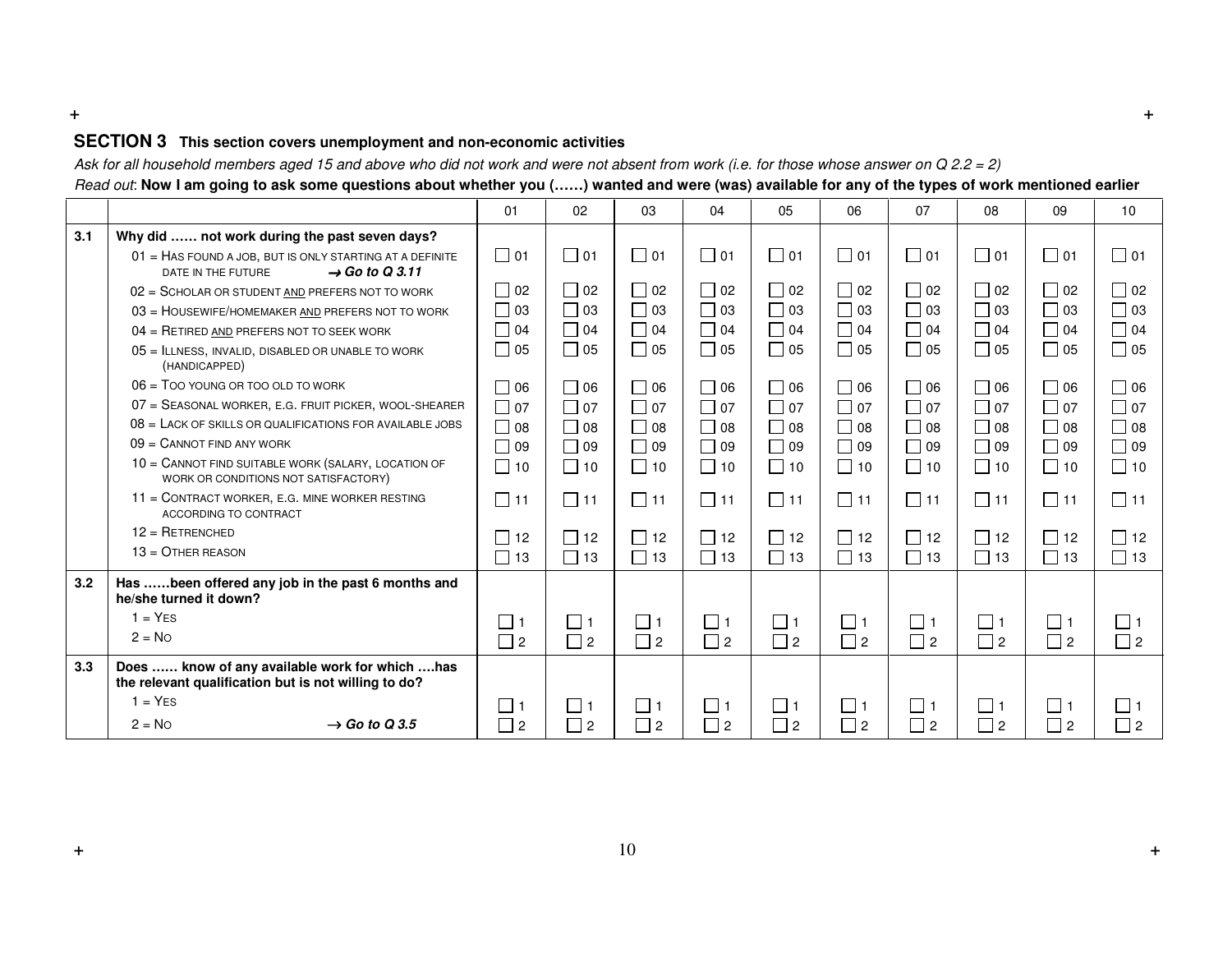|     |                                                                                                                                                                                                                                | 01                                                                      | 02                                                                   | 03                                                                   | 04                                                                   | 05                                                                                                                                   | 06                                                                  | 07                                                                   | 08                                                                   | 09                                                                   | 10                                                                   |
|-----|--------------------------------------------------------------------------------------------------------------------------------------------------------------------------------------------------------------------------------|-------------------------------------------------------------------------|----------------------------------------------------------------------|----------------------------------------------------------------------|----------------------------------------------------------------------|--------------------------------------------------------------------------------------------------------------------------------------|---------------------------------------------------------------------|----------------------------------------------------------------------|----------------------------------------------------------------------|----------------------------------------------------------------------|----------------------------------------------------------------------|
| 3.4 | Why would not be willing to do this work?<br>$1 = W \triangle A GES$ TOO LOW<br>$2 =$ JOB IS NOT PERMANENT<br>3 = LOCATION (WORK TOO FAR)<br>$4 = \text{WORKING CONDITIONS UNSUITABLE}$<br>$5 =$ WORK NOT LEGAL<br>$6 =$ OTHER | $\Box$ 1<br>$\Box$ 2<br>$\Box$ 3<br>$\bigcap$ 4<br>$\Box$ 5<br>$\Box$ 6 | 111<br>$\Box$ 2<br>$ $ $ $ 3<br>$\lceil$   4<br>$\Box$ 5<br>$\Box$ 6 | $\Box$ 1<br>$\Box$ 2<br>$\Box$ 3<br>$\Box$ 4<br>$\Box$ 5<br>$\Box$ 6 | $\Box$ 1<br>$\Box$ 2<br>$\Box$ 3<br>$\Box$ 4<br>$\Box$ 5<br>$\Box$ 6 | l 11<br>$\Box$ 2<br>$\Box$ 3<br>$\Box$ 4<br>$\Box$ 5<br>$\Box$ 6                                                                     | l 11<br>$\square$ 2<br>$\Box$ 3<br>$\Box$ 4<br>$\Box$ 5<br>$\Box$ 6 | $\Box$ 1<br>$\Box$ 2<br>$\Box$ 3<br>$\Box$ 4<br>$\Box$ 5<br>$\Box$ 6 | $\Box$ 1<br>$\Box$ 2<br>$\Box$ 3<br>$\Box$ 4<br>$\Box$ 5<br>$\Box$ 6 | $\Box$ 1<br>$\Box$ 2<br>$\Box$ 3<br>$\Box$ 4<br>$\Box$ 5<br>$\Box$ 6 | $\Box$ 1<br>$\Box$ 2<br>$\Box$ 3<br>$\Box$ 4<br>$\Box$ 5<br>$\Box$ 6 |
| 3.5 | If a suitable job is offered, will  accept it?<br>$1 = YFS$<br>$2 = No$<br>$3 =$ DON'T KNOW<br>$\rightarrow$ Go to Q 3.11                                                                                                      | $\Box$ 1<br>$\sqsupset$ 2<br>$\Box$ 3                                   | $\Box$ 1<br>$\Box$ 2<br>$\Box$ 3                                     | $\Box$ 1<br>$\Box$ 2<br>$\Box$ 3                                     | $\Box$ 1<br>$\Box$ 2<br>$\Box$ 3                                     | $\Box$ 1<br>$\Box$ 2<br>$\Box$ 3                                                                                                     | $\Box$ 1<br>$\Box$ 2<br>$\Box$ 3                                    | $\Box$ 1<br>$\Box$ 2<br>$\Box$ 3                                     | $\Box$ 1<br>$\Box$ 2<br>$\Box$ 3                                     | $\Box$ 1<br>$\Box$ 2<br>$\Box$ 3                                     | $\Box$ 1<br>$\Box$ 2<br>$\Box$ 3                                     |
| 3.6 | How soon can  start work?<br>$1 = W$ ITHIN A WEEK<br>$2 = W$ ITHIN TWO WEEKS<br>$3 =$ WITHIN FOUR WEEKS<br>$4 =$ LATER THAN FOUR WEEKS FROM NOW<br>$5 =$ DON'T KNOW                                                            | $\Box$<br>$\sqsupset$ 2<br>$\Box$ 3<br>$\Box$ 4<br>$\Box$ 5             | $\Box$ 1<br>$\Box$ 2<br>$\Box$ 3<br>$\Box$ 4<br>$\Box$ 5             | $\Box$ 1<br>$\Box$ 2<br>$\Box$ 3<br>$\Box$ 4<br>$\Box$ 5             | $\Box$ 1<br>$\Box$ 2<br>$\Box$ 3<br>$\Box$ 4<br>$\Box$ 5             | $\Box$ 1<br>$\Box$ 2<br>$\Box$ 3<br>$\Box$ 4<br>$\Box$ 5                                                                             | $\square$ 1<br>$\Box$ 2<br>$\Box$ 3<br>$\Box$ 4<br>$\Box$ 5         | $\Box$ 1<br>$\Box$ 2<br>$\Box$ 3<br>$\Box$ 4<br>$\Box$ 5             | $\Box$ 1<br>$\Box$ 2<br>$\Box$ 3<br>$\Box$ 4<br>$\Box$ 5             | $\square$ 1<br>$\Box$ 2<br>$\Box$ 3<br>$\Box$ 4<br>$\Box$ 5          | $\Box$ 1<br>$\Box$ 2<br>$\Box$ 3<br>$\Box$ 4<br>$\Box$ 5             |
| 3.7 | During the past four weeks, has  taken any action<br>a) to look for any kind of work<br>b) to start any kind of business<br>If "No" to both a) and b)<br>$\rightarrow$ Go to Q 3.10                                            | <b>YES</b><br><b>No</b><br>$\Box$ 1<br>- I 1                            | <b>No</b><br><b>YES</b><br>$\Box$ 2 $\Box$ 1 $\Box$ 2                | YES No                                                               | YES<br><b>No</b>                                                     | YES No<br> □1□2 □1□2 □1□2 □1□2 □1□2 □1□2 □1□2 □<br>□2 □1 □ 2 □ 1 □ 2 □ 1 □ 2 □ 1 □ 2 □ 1 □ 2 □ 1 □ 2 □ 1 □ 2 □ 1 □ 2 □ 1 □ 2 □ 1 □ 2 | YES No                                                              | YES No                                                               | YES No                                                               | YES No                                                               | YES No<br>$1 \square 2$                                              |

**+**

**Questionnaire id <sup>+</sup>**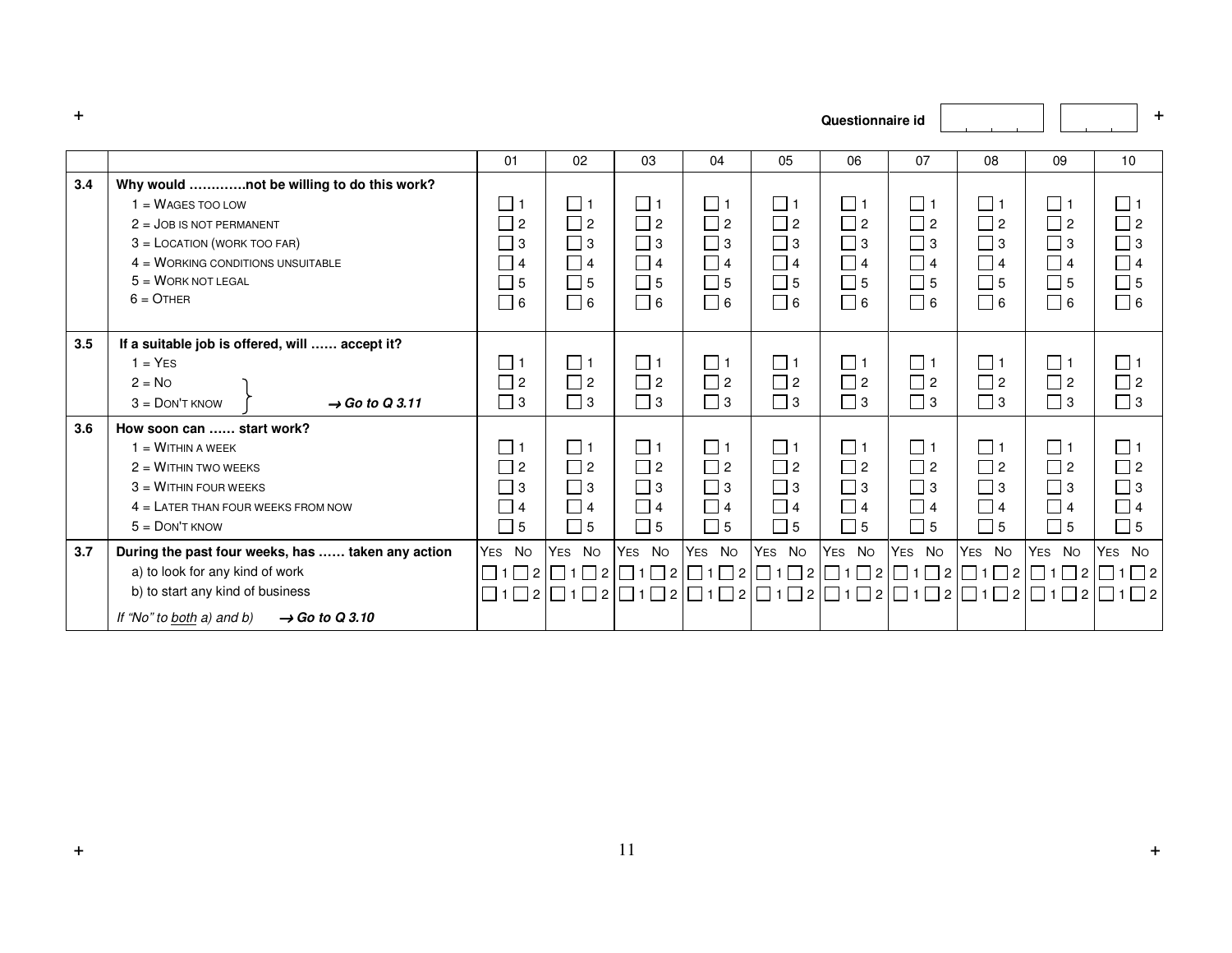|     |                                                                                                    | 01            | 02                                                 | 03            | 04       | 05                                      | 06          | 07       | 08       | 09       | 10       |
|-----|----------------------------------------------------------------------------------------------------|---------------|----------------------------------------------------|---------------|----------|-----------------------------------------|-------------|----------|----------|----------|----------|
| 3.8 | In the past four weeks, what has  done to look for<br>work or to start a business?                 |               |                                                    |               |          |                                         |             |          |          |          |          |
|     | Give only one answer, the main one                                                                 |               |                                                    |               |          |                                         |             |          |          |          |          |
|     | 1 = WAITED/REGISTERED AT EMPLOYMENT AGENCY/TRADE<br><b>UNION</b>                                   | $\Box$ 1      | $\Box$ 1                                           | $\Box$ 1      | $\Box$ 1 | $\Box$ 1                                | $\Box$ 1    | $\Box$ 1 | $\Box$ 1 | $\Box$ 1 | $\Box$ 1 |
|     | 2 = ENQUIRED AT WORKPLACES, FARMS, FACTORIES OR<br>CALLED ON OTHER POSSIBLE EMPLOYERS              | $\Box$ 2      | $\Box$ 2                                           | $\Box$ 2      | $\Box$ 2 | $\Box$ 2                                | $\square$ 2 | $\Box$ 2 | $\Box$ 2 | $\Box$ 2 | $\Box$ 2 |
|     | $3 =$ PLACED/ANSWERED ADVERTISEMENT(S)                                                             | $\Box$ 3      | $\Box$ 3                                           | $\Box$ 3      | $\Box$ 3 | $\Box$ 3                                | $\Box$ 3    | $\Box$ 3 | $\Box$ 3 | $\Box$ 3 | $\Box$ 3 |
|     | 4 = SOUGHT ASSISTANCE FROM RELATIVES OR FRIENDS                                                    | $\Box$ 4      | $\Box$ 4                                           | $\Box$ 4      | $\Box$ 4 | $\Box$ 4                                | $\Box$ 4    | $\Box$ 4 | $\Box$ 4 | $\Box$ 4 | $\Box$ 4 |
|     | 5 = LOOKED FOR LAND, BUILDING, EQUIPMENT OR APPLIED FOR<br>PERMIT TO START OWN BUSINESS OR FARMING | $\square$ 5   | $\Box$ 5                                           | $\Box$ 5      | $\Box$ 5 | $\Box$ 5                                | $\Box$ 5    | $\Box$ 5 | $\Box$ 5 | $\Box$ 5 | $\Box$ 5 |
|     | $6 =$ Waited at the street side where casual workers<br>ARE FOUND                                  | $\Box$ 6      | $\Box$ 6                                           | $\Box$ 6      | $\Box$ 6 | $\Box$ 6                                | $\Box$ 6    | $\Box$ 6 | $\Box$ 6 | $\Box$ 6 | $\Box$ 6 |
|     | $7 =$ OTHER                                                                                        | $\Box$ 7      | $\Box$ 7                                           | $\Box$ 7      | $\Box$ 7 | $\Box$ 7                                | $\square$ 7 | $\Box$ 7 | $\Box$ 7 | $\Box$ 7 | $\Box$ 7 |
|     | $8 =$ DON'T KNOW                                                                                   | $\Box$ 8      | $\Box$ 8                                           | $\Box$ 8      | $\Box$ 8 | $\Box$ 8                                | $\Box$ 8    | $\Box$ 8 | $\Box$ 8 | $\Box$ 8 | $\Box$ 8 |
| 3.9 | How long has  been trying to find work or start a<br>business?                                     |               |                                                    |               |          |                                         |             |          |          |          |          |
|     | $1 =$ LESS THAN A MONTH                                                                            | $\Box$ 1      | $\Box$                                             | $\Box$ 1      | l 11     | l 11                                    | $\Box$ 1    | l 11     | l 11     | $\Box$ 1 | $\Box$ 1 |
|     | $2 = 1$ MONTH TO LESS THAN 2 MONTHS                                                                | $\Box$ 2      | $\Box$ 2                                           | $\Box$ 2      | $\Box$ 2 | $\Box$ 2                                | $\Box$ 2    | $\Box$ 2 | $\Box$ 2 | $\Box$ 2 | $\Box$ 2 |
|     | $3 = 2$ MONTHS TO LESS THAN $3$ MONTHS                                                             | ヿ 3           | □ 3                                                | $\Box$ 3      | $\Box$ 3 | $\Box$ 3                                | $\Box$ 3    | l I3     | $\Box$ з | $\Box$ 3 | $\Box$ 3 |
|     | $4 = 3$ MONTHS TO LESS THAN 4 MONTHS                                                               | $\Box$ 4      | $\begin{array}{ c c c }\n\hline\n& 4\n\end{array}$ | $\Box$ 4      | $\Box$ 4 | $\begin{array}{ccc} \hline \end{array}$ | $\Box$ 4    | $\Box$ 4 | $\Box$ 4 | $\Box$ 4 | $\Box$ 4 |
|     | $5 = 4$ MONTHS TO LESS THAN 6 MONTHS                                                               | $\sqsupset$ 5 | $\Box$ 5                                           | $\sqsupset$ 5 | $\Box$ 5 | $\overline{\phantom{a}}$ 5              | $\Box$ 5    | $\Box$ 5 | $\Box$ 5 | $\Box$ 5 | $\Box$ 5 |
|     | $6 = 6$ MONTHS TO LESS THAN 1 YEAR                                                                 | $\Box$ 6      | $\Box$ 6                                           | $\Box$ 6      | □ 6      | $\Box$ 6                                | $\Box$ 6    | $\Box$ 6 | $\Box$ 6 | $\Box$ 6 | $\Box$ 6 |
|     | $7 = 1$ YEAR TO LESS THAN 3 YEARS                                                                  | $\Box$ 7      | $\Box$<br>$\overline{7}$                           | $\Box$ 7      | $\Box$ 7 | $\Box$ 7                                | $\Box$ 7    | $\Box$ 7 | $\Box$ 7 | $\Box$ 7 | $\Box$ 7 |
|     | $8 = 3$ YEARS OR MORE                                                                              | ヿ8            | $\sqsupset$ 8                                      | $\sqsupset$ 8 | $\Box$ 8 | $\bigcap$ 8                             | $\Box$ 8    | $\Box$ 8 | ヿ 8      | $\Box$ 8 | $\Box$ 8 |
|     | $9 =$ DON'T KNOW                                                                                   | $\Box$ 9      | ∏ 9                                                | $\Box$ 9      | $\Box$ 9 | $\Box$ 9                                | $\Box$ 9    | $\Box$ 9 | $\Box$ 9 | $\Box$ 9 | $\Box$ 9 |
|     | $\rightarrow$ Go to Q 3.11                                                                         |               |                                                    |               |          |                                         |             |          |          |          |          |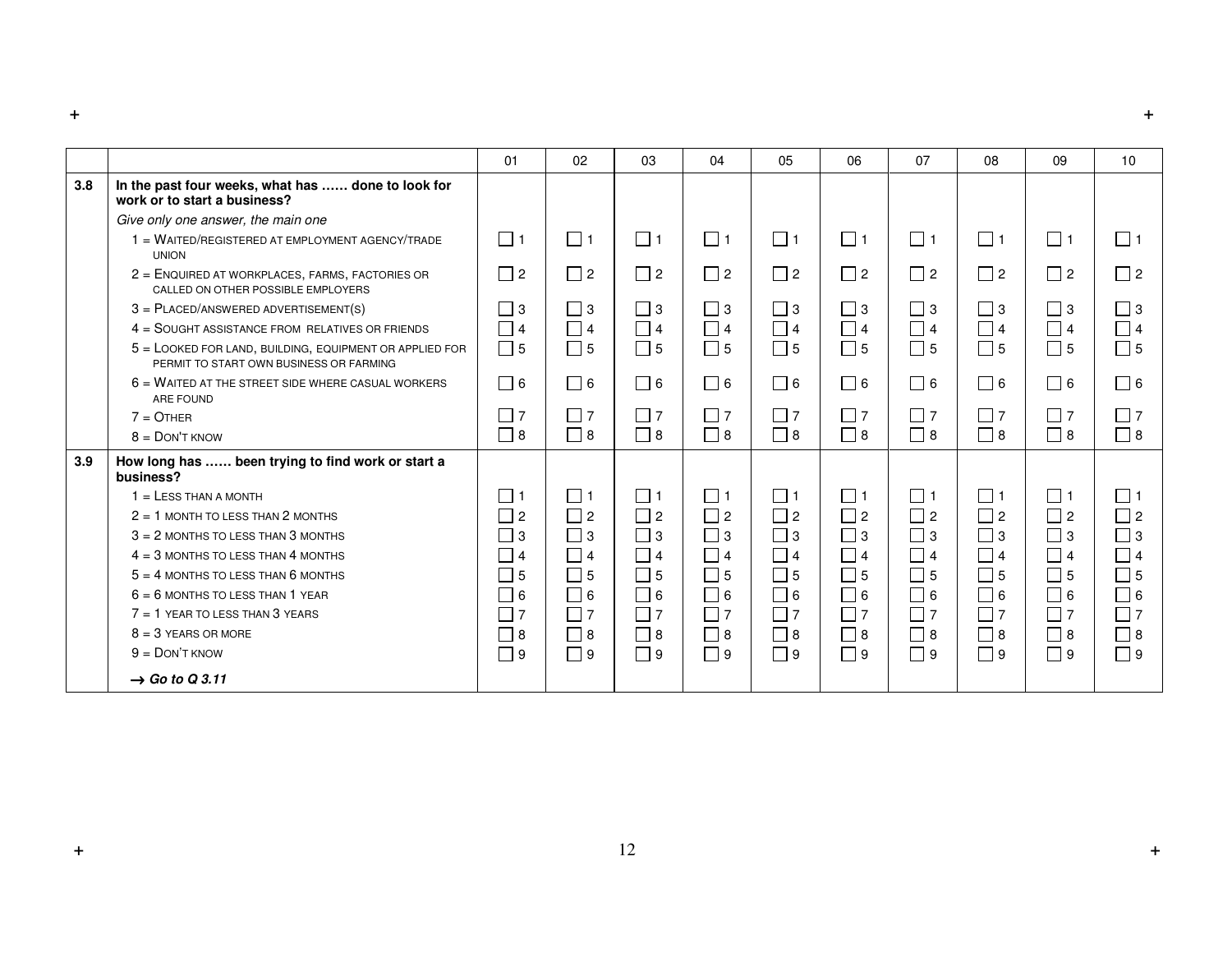| $\ddot{}$ |                                                                                                                                                                                                                                                                                       |           |           |           |                            |            | Questionnaire id |           |           |           | $\ddot{}$     |
|-----------|---------------------------------------------------------------------------------------------------------------------------------------------------------------------------------------------------------------------------------------------------------------------------------------|-----------|-----------|-----------|----------------------------|------------|------------------|-----------|-----------|-----------|---------------|
|           |                                                                                                                                                                                                                                                                                       | 01        | 02        | 03        | 04                         | 05         | 06               | 07        | 08        | 09        | 10            |
| 3.10      | If "No" to both Q 3.7.a and b (has not been looking for<br>work or trying to start a business in the past four weeks)                                                                                                                                                                 |           |           |           |                            |            |                  |           |           |           |               |
|           | What was the main reason why  did not try to find<br>work or start a business in the past four weeks?                                                                                                                                                                                 |           |           |           |                            |            |                  |           |           |           |               |
|           | $01 =$ HAS BEEN TEMPORARILY LAID OFF WORK                                                                                                                                                                                                                                             | l 101     | $\Box$ 01 | $\Box$ 01 | l 101                      | $\Box$ 01  | $\Box$ 01        | $\Box$ 01 | $\Box$ 01 | 101       | $\Box$ 01     |
|           | $02 = ILL$ HEALTH/INJURY/PHYSICAL DISABILITY                                                                                                                                                                                                                                          | $\Box$ 02 | $\Box$ 02 | $\Box$ 02 | $\Box$ 02                  | $\Box$ 02  | $\Box$ 02        | $\Box$ 02 | $\Box$ 02 | $\Box$ 02 | $\Box$ 02     |
|           | $03 = P$ REGNANCY                                                                                                                                                                                                                                                                     | $\Box$ 03 | $\Box$ 03 | $\Box$ 03 | $\Box$ 03                  | $\Box$ 03  | $\Box$ 03        | $\Box$ 03 | $\Box$ 03 | $\Box$ 03 | $\Box$ 03     |
|           | 04 = FAMILY CONSIDERATIONS/CHILD CARE                                                                                                                                                                                                                                                 | $\Box$ 04 | $\Box$ 04 | $\Box$ 04 | $\Box$ 04                  | $\Box$ 04  | $\Box$ 04        | $\Box$ 04 | $\Box$ 04 | $\Box$ 04 | $\Box$ 04     |
|           | 05 = UNDERGOING TRAINING TO HELP FIND WORK                                                                                                                                                                                                                                            | $\Box$ 05 | $\Box$ 05 | $\Box$ 05 | $\Box$ 05                  | $\Box$ 05  | $\Box$ 05        | $\Box$ 05 | $\Box$ 05 | $\Box$ 05 | $\Box$ 05     |
|           | $06 = No$ JOBS AVAILABLE IN THE AREA                                                                                                                                                                                                                                                  | $\Box$ 06 | $\Box$ 06 | $\Box$ 06 | $\Box$ 06                  | $\Box$ 06  | $\Box$ 06        | $\Box$ 06 | $\Box$ 06 | $\Box$ 06 | $\Box$ 06     |
|           | 07 = LACK OF MONEY TO PAY FOR TRANSPORT TO LOOK FOR<br><b>WORK</b>                                                                                                                                                                                                                    | $\Box$ 07 | $\Box$ 07 | $\Box$ 07 | $\Box$ 07                  | $\Box$ 07  | $\Box$ 07        | $\Box$ 07 | $\Box$ 07 | $\Box$ 07 | $\Box$ 07     |
|           | $08 =$ UNABLE TO FIND WORK REQUIRING HIS/HER SKILLS                                                                                                                                                                                                                                   | $\Box$ 08 | $\Box$ 08 | $\Box$ 08 | 08                         | $\Box$ 08  | $\Box$ 08        | □ 08      | $\Box$ 08 | □ 08      | 08            |
|           | $09 =$ LOST HOPE OF FINDING ANY KIND OF WORK                                                                                                                                                                                                                                          | $\Box$ 09 | $\Box$ 09 | $\Box$ 09 | $\Box$ 09                  | $\Box$ 09  | $\Box$ 09        | $\Box$ 09 | $\Box$ 09 | $\Box$ 09 | $\Box$ 09     |
|           | $10 = NO$ TRANSPORT AVAILABLE                                                                                                                                                                                                                                                         | $\Box$ 10 | $\Box$ 10 | $\Box$ 10 | $\Box$ 10                  | $\Box$ 10  | $\Box$ 10        | $\Box$ 10 | $\Box$ 10 | $\Box$ 10 | $\Box$ 10     |
|           | $11 =$ OTHER REASON                                                                                                                                                                                                                                                                   | $\Box$ 11 | l 11      | $\Box$ 11 | $\square$ 11               | $\Box$ 11  | $\Box$ 11        | $\Box$ 11 | $\Box$ 11 | $\Box$ 11 | $\Box$ 11     |
|           | Ask for everyone who has come to Section 3                                                                                                                                                                                                                                            |           |           |           |                            |            |                  |           |           |           |               |
| 3.11      | Has  ever worked for pay, profit or family gain?                                                                                                                                                                                                                                      |           |           |           |                            |            |                  |           |           |           |               |
|           | Work could be:                                                                                                                                                                                                                                                                        |           |           |           |                            |            |                  |           |           |           |               |
|           | Formal work for salary, wage, profit or unpaid in family<br>business; informal work such as making things for sale,<br>selling things or providing a service; work on a farm or land,<br>whether for a wage or as part of the household's farming<br>activities; casual/seasonal work |           |           |           |                            |            |                  |           |           |           |               |
|           | $1 = YES$                                                                                                                                                                                                                                                                             | ∐ 1       | l 11      | $\Box$ 1  | □ 1                        | $\vert$ 11 | $\Box$ 1         | □ 1       | $\Box$ 1  | $\Box$ 1  | $\Box$        |
|           | $2 = No$<br>$\rightarrow$ Go to Q 3.15                                                                                                                                                                                                                                                | $\Box$ 2  | $\Box$ 2  | $\Box$ 2  | $\overline{\phantom{a}}$ 2 | $\Box$ 2   | $\Box$ 2         | $\Box$ 2  | $\Box$ 2  | $\Box$ 2  | $\sqsupset$ 2 |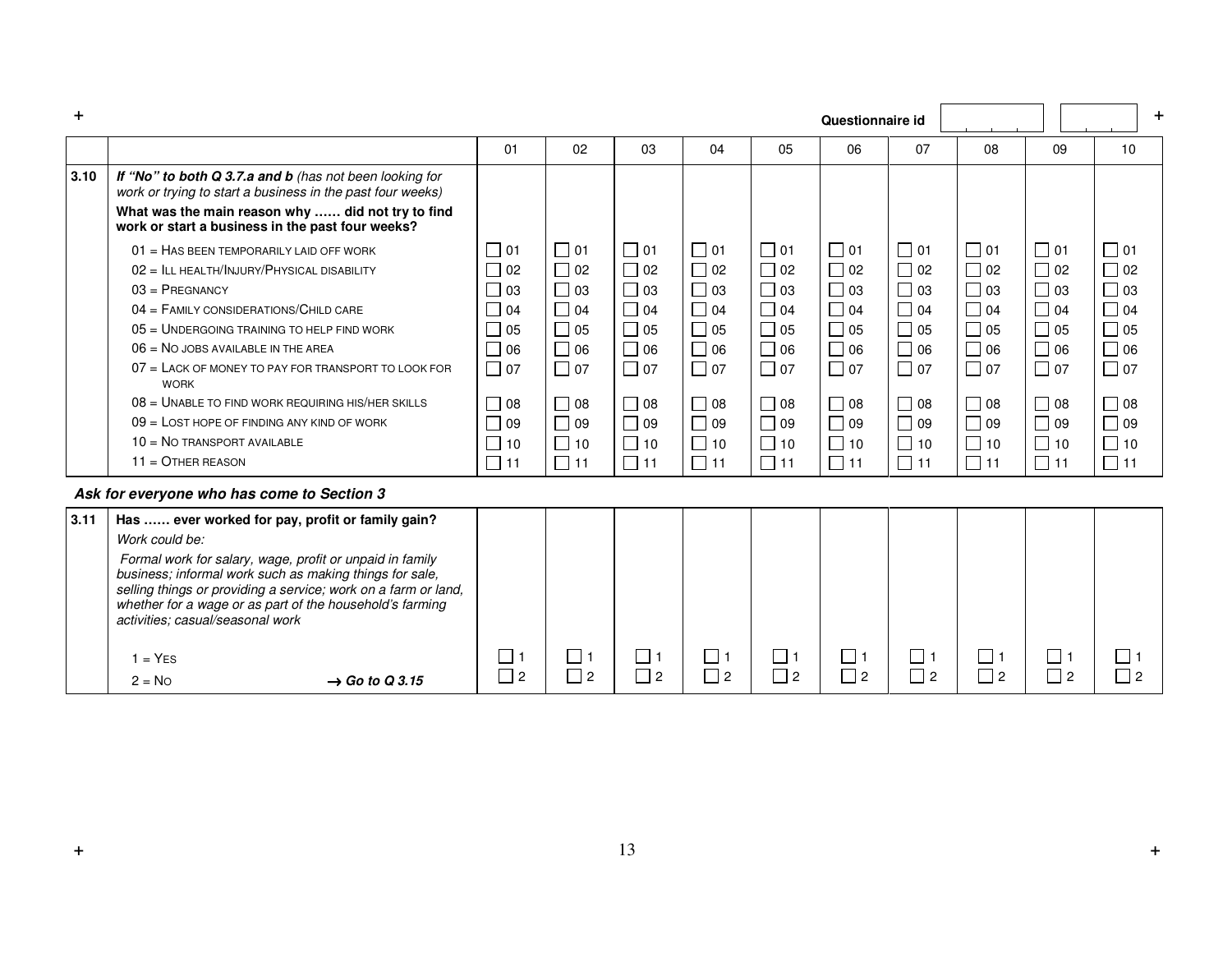|        |                                                                                                                  | 01        | 02        | 03        | 04           | 05        | 06        | 07        | 08        | 09        | 10        |
|--------|------------------------------------------------------------------------------------------------------------------|-----------|-----------|-----------|--------------|-----------|-----------|-----------|-----------|-----------|-----------|
| 3.12   | How long ago was it since  last worked?                                                                          |           |           |           |              |           |           |           |           |           |           |
|        | 01 = MORE THAN A WEEK BUT LESS THAN 1 MONTH                                                                      | $\Box$ 01 | $\Box$ 01 | $\Box$ 01 | $\Box$ 01    | $\Box$ 01 | $\Box$ 01 | $\Box$ 01 | $\Box$ 01 | $\Box$ 01 | $\Box$ 01 |
|        | $02 = 1$ MONTH - LESS THAN 2 MONTHS                                                                              | $\Box$ 02 | $\Box$ 02 | $\Box$ 02 | $\Box$ 02    | $\Box$ 02 | $\Box$ 02 | $\Box$ 02 | $\Box$ 02 | $\Box$ 02 | $\Box$ 02 |
|        | $03 = 2$ MONTHS - LESS THAN 3 MONTHS                                                                             | $\Box$ 03 | l 03      | $\Box$ 03 | $\square$ 03 | $\Box$ 03 | $\Box$ 03 | $\Box$ 03 | $\Box$ 03 | $\Box$ 03 | $\Box$ 03 |
|        | $04 = 3$ MONTHS - LESS THAN 4 MONTHS                                                                             | $\Box$ 04 | $\Box$ 04 | $\Box$ 04 | $\Box$ 04    | $\Box$ 04 | $\Box$ 04 | $\Box$ 04 | $\Box$ 04 | $\Box$ 04 | $\Box$ 04 |
|        | $05 = 4$ MONTHS - LESS THAN 5 MONTHS                                                                             | $\Box$ 05 | $\Box$ 05 | $\Box$ 05 | $\Box$ 05    | $\Box$ 05 | $\Box$ 05 | $\Box$ 05 | $\Box$ 05 | $\Box$ 05 | $\Box$ 05 |
|        | $06 = 5$ MONTHS - LESS THAN 6 MONTHS                                                                             | $\Box$ 06 | $\Box$ 06 | $\Box$ 06 | $\Box$ 06    | $\Box$ 06 | $\Box$ 06 | $\Box$ 06 | $\Box$ 06 | $\Box$ 06 | $\Box$ 06 |
|        | 07 = 6 MONTHS - LESS THAN 1 YEAR                                                                                 | $\Box$ 07 | $\Box$ 07 | $\Box$ 07 | $\Box$ 07    | $\Box$ 07 | $\Box$ 07 | $\Box$ 07 | $\Box$ 07 | $\Box$ 07 | $\Box$ 07 |
|        | $08 = 1$ YEAR - LESS THAN 2 YEARS                                                                                | ∐ 08      | $\Box$ 08 | $\Box$ 08 | $\Box$ 08    | $\Box$ 08 | $\Box$ 08 | $\Box$ 08 | $\Box$ 08 | $\Box$ 08 | $\Box$ 08 |
|        | $09 = 2$ YEARS - LESS THAN 3 YEARS                                                                               | $\Box$ 09 | $\Box$ 09 | $\Box$ 09 | $\Box$ 09    | $\Box$ 09 | $\Box$ 09 | $\Box$ 09 | $\Box$ 09 | $\Box$ 09 | $\Box$ 09 |
|        | $10 = 3$ YEARS OR MORE                                                                                           | $\Box$ 10 | $\Box$ 10 | $\Box$ 10 | $\Box$ 10    | $\Box$ 10 | $\Box$ 10 | $\Box$ 10 | $\Box$ 10 | $\Box$ 10 | $\Box$ 10 |
|        | $11 =$ DON'T KNOW                                                                                                | $\Box$ 11 | $\Box$ 11 | $\Box$ 11 | $\Box$ 11    | $\Box$ 11 | $\Box$ 11 | $\Box$ 11 | $\Box$ 11 | $\Box$ 11 | $\Box$ 11 |
| 3.13.a | What kind of work did  do in his/her last job? Give<br>occupation or job title.                                  |           |           |           |              |           |           |           |           |           |           |
|        | Work includes all the activities mentioned earlier                                                               |           |           |           |              |           |           |           |           |           |           |
|        | Record at least two words: Car sales person, Office cleaner,<br>Vegetable farmer, Primary School teacher, etc.   |           |           |           |              |           |           |           |           |           |           |
|        | For agricultural work on own/family farm/plot, state whether<br>for own use or for sale mostly.                  |           |           |           |              |           |           |           |           |           |           |
| 3.13.b | What were 's main tasks or duties in this job?                                                                   |           |           |           |              |           |           |           |           |           |           |
|        | Examples: Selling fruit, repairing watches, keeping<br>accounts, feeding and watering cattle, teaching children. |           |           |           |              |           |           |           |           |           |           |
|        |                                                                                                                  |           |           |           |              |           |           |           |           |           |           |
|        | <b>CODE BOX FOR OFFICE USE</b>                                                                                   |           |           |           |              |           |           |           |           |           |           |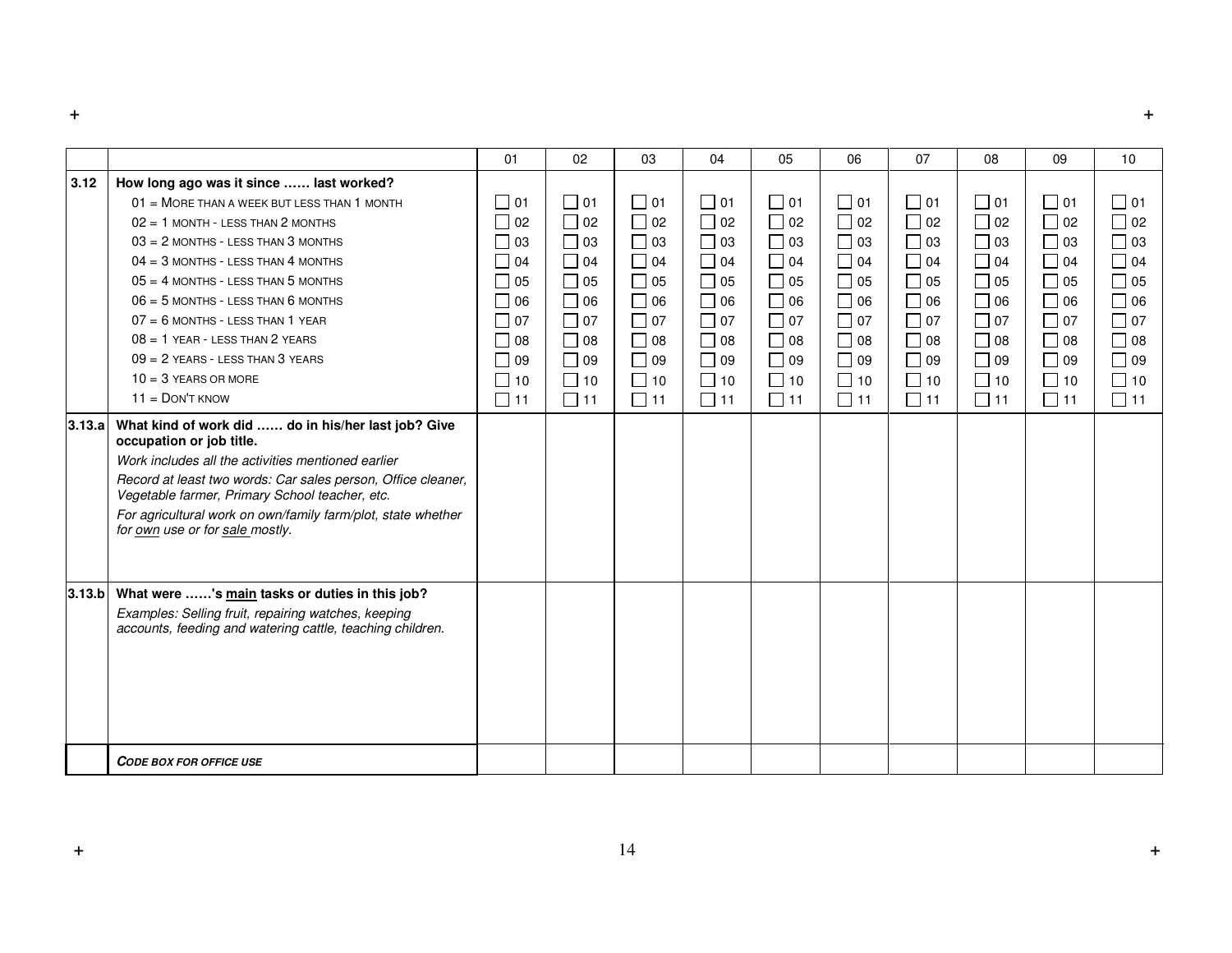|        |                                                                                                                                                                                                                                                                                                                                                                                                                                                                                                          | 01                                                                                                 | 02                                                                                                                       | 03                                                                                                                | 04 | 0 <sub>5</sub>                                                                                                                                                                                                                                                                                                                                                          | 06 | 07                                                                         | 08                                 | 09                                                                       | 10                             |
|--------|----------------------------------------------------------------------------------------------------------------------------------------------------------------------------------------------------------------------------------------------------------------------------------------------------------------------------------------------------------------------------------------------------------------------------------------------------------------------------------------------------------|----------------------------------------------------------------------------------------------------|--------------------------------------------------------------------------------------------------------------------------|-------------------------------------------------------------------------------------------------------------------|----|-------------------------------------------------------------------------------------------------------------------------------------------------------------------------------------------------------------------------------------------------------------------------------------------------------------------------------------------------------------------------|----|----------------------------------------------------------------------------|------------------------------------|--------------------------------------------------------------------------|--------------------------------|
| 3.14.a | What was the name of 's place of work?<br>For government or large organisations, give the name of the<br>establishment and branch or division: e.g. Education Dept -<br>Rapele Primary School; ABC Gold Mining, Maintenance Div.<br>Write 'Own house' or 'No fixed location', if relevant.                                                                                                                                                                                                               |                                                                                                    |                                                                                                                          |                                                                                                                   |    |                                                                                                                                                                                                                                                                                                                                                                         |    |                                                                            |                                    |                                                                          |                                |
| 3.14.b | What were the main goods and services produced at<br>'s place of work? What were its main functions?<br>Examples: Repairing cars, Selling commercial real<br>estate, Sell food wholesale to restaurants, Retail clothing<br>shop, Manufacture electrical appliances, Bar/restaurant,<br>Primary Education, Delivering newspapers to homes,<br>Transporting goods by rail.                                                                                                                                |                                                                                                    |                                                                                                                          |                                                                                                                   |    |                                                                                                                                                                                                                                                                                                                                                                         |    |                                                                            |                                    |                                                                          |                                |
|        | <b>CODE BOX FOR OFFICE USE</b>                                                                                                                                                                                                                                                                                                                                                                                                                                                                           |                                                                                                    |                                                                                                                          |                                                                                                                   |    |                                                                                                                                                                                                                                                                                                                                                                         |    |                                                                            |                                    |                                                                          |                                |
| 3.15   | How does  support him/herself?<br>$1 = Did odd jobs during the past seven days$<br>$2 =$ Supported by persons in the household<br>$3 =$ Supported by persons not in the household<br>$4 =$ Supported by charity, church, welfare, etc.<br>5 = Unemployment Insurance Fund (UIF)<br>$6 =$ Savings or money previously earned<br>$7 =$ Old age or disability pension<br>$8 =$ Other sources, e.g. bursary, study loan<br>If "Yes" to response category 1<br>$\rightarrow$ Go back to Q 2.1 for that person | YES NO<br>$\sqcap$ 1 $\sqcap$ 2 $\sqcap$<br>$\Box$ 2<br>$\sqcap$ 1 $\sqcap$ 2 $\sqcap$<br>$\Box$ 2 | YES No<br>$\Box$ 1 $\Box$ 2<br>$\Box$ 1 $\Box$ 2<br>$\Box$ 1 $\Box$ 2 $\Box$ 1 $\Box$ 2<br>$\Box$ 1 $\Box$ 2<br>$\Box$ 2 | YES NO YES NO<br>$\Box$ 1 $\Box$ 2<br>$1 \square 2$<br>$\Box$ 1 $\Box$ 2 $\Box$<br>$1 \square 2$<br>$1 \square 2$ |    | YES NO YES NO YES NO<br>$\Box$ 1 $\Box$ 2 $\Box$ 1 $\Box$ 2 $\Box$ 1 $\Box$ 2 $\Box$ 1 $\Box$ 2 $\Box$ 1 $\Box$ 1 $\Box$ 2 $\Box$ 1 $\Box$<br>$\Box$ 1 $\Box$ 2 $\Box$ 1 $\Box$ 2 $\Box$<br>$\Box$ 1\Box2 \Box1\Box2 \Box1\Box2 \Box1\Box2 \Box1\Box2 \Box1\Box2 \Box1\Box2<br>コ1 □ 2  □ 1 □ 2  □ 1 □ 2  □ 1 □ 2  □ 1 □ 2  □ 1 [<br>$\Box$ 1 $\Box$ 2 $\Box$ 1 $\Box$ 2 |    | $\Box$ 1 $\Box$ 2 $\Box$ 1 $\Box$ 2<br>$\Box$ 1 $\Box$ 2 $\Box$ 1 $\Box$ 2 | YES No<br>$1$   2<br>$1 \square 2$ | YES No<br>$\vert$ 2<br>$\sqsupset$ 2<br>$\sqcap$ 2 $\sqcap$<br>$\vert$ 2 | YES NO<br>$\Box$ 2<br>$\Box$ 2 |

**Questionnaire id**

→ *Go to section <sup>5</sup>*

**+**

**+**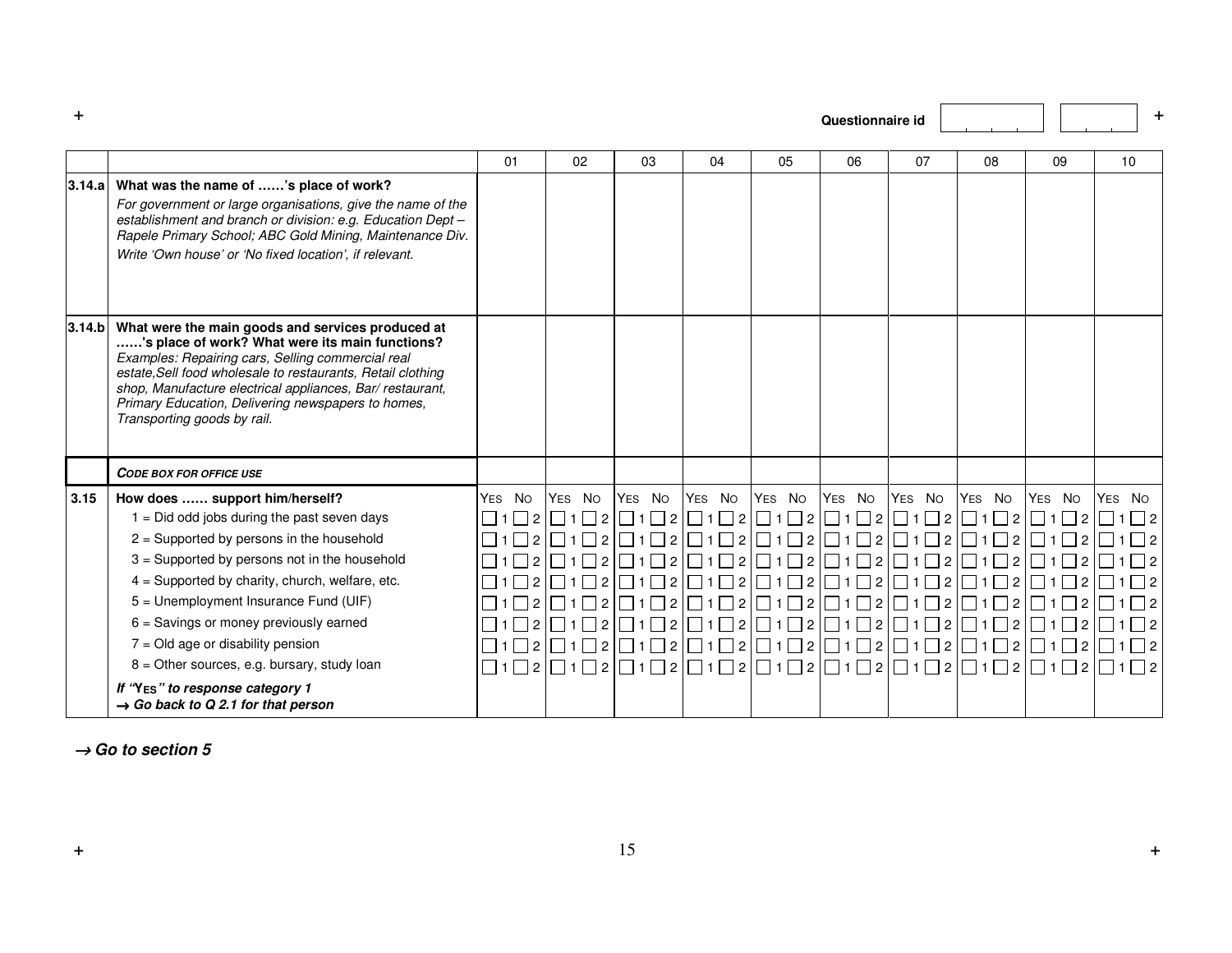#### **SECTION4 This section covers main work activity in the last seven days**

Ask for all persons 15 years and over who were working or absent from work in the last seven days.

#### *Read out:* The next several questions refer to your (……'s) main job or activity. That is the one where you (he/she) <u>usually</u> work (s) the most hours per **week,even if you (he/she) were (was) absent the last seven days.**

|       |                                                                                                                                                                                                                                                                                                                                                                                                                                                                                                                                                                                                   | 01 | 02 | 03 | 04 | 05 | 06 | 07 | 08 | 09 | 10 |
|-------|---------------------------------------------------------------------------------------------------------------------------------------------------------------------------------------------------------------------------------------------------------------------------------------------------------------------------------------------------------------------------------------------------------------------------------------------------------------------------------------------------------------------------------------------------------------------------------------------------|----|----|----|----|----|----|----|----|----|----|
| 4.1.a | Read out:<br>You said  was doing these activities during the<br>last seven days (or was temporarily absent).<br>Refer to Q 2.1<br>What kind of work did  do in his/her main job<br>during the last seven days (or usually does, even if<br>he/she was absent in the last seven days)?<br>Give occupation or job title.<br>Work includes all the activities mentioned earlier<br>Record at least two words: Car sales person, Office<br>cleaner, Vegetable farmer, Primary school teacher, etc.<br>For agricultural work on own/family farm/plot, state whether<br>for own use or for sale mostly. |    |    |    |    |    |    |    |    |    |    |
| 4.1.b | What were 's main tasks or duties in this job?<br>Examples: Selling fruit, repairing watches, keeping<br>accounts, feeding and watering cattle.                                                                                                                                                                                                                                                                                                                                                                                                                                                   |    |    |    |    |    |    |    |    |    |    |
|       | <b>CODE BOX FOR OFFICE USE</b>                                                                                                                                                                                                                                                                                                                                                                                                                                                                                                                                                                    |    |    |    |    |    |    |    |    |    |    |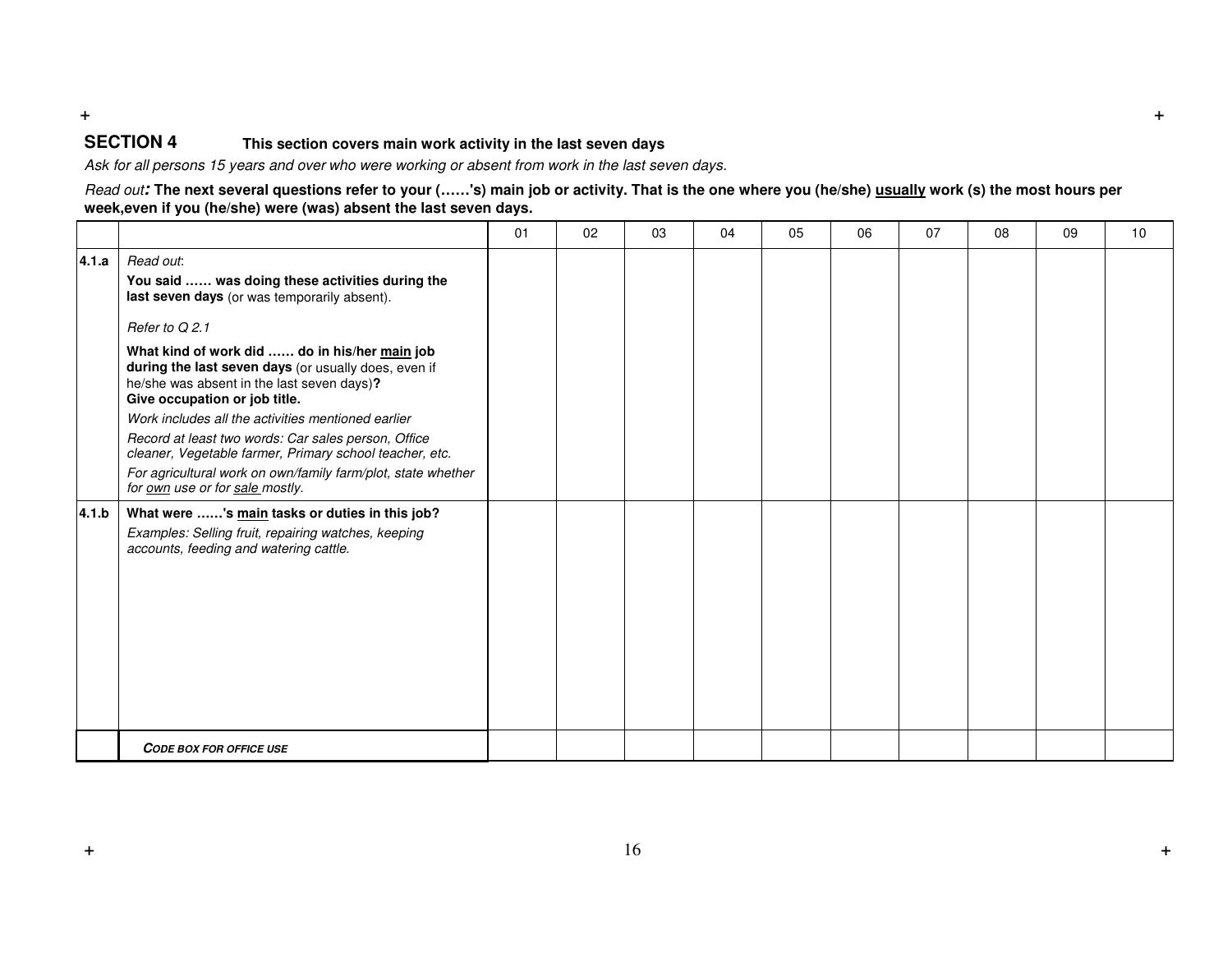| ÷     |                                                                                                                                                                                                                                                                                                                                          |    |    |    |    |    | Questionnaire id |    |    |    | ÷  |
|-------|------------------------------------------------------------------------------------------------------------------------------------------------------------------------------------------------------------------------------------------------------------------------------------------------------------------------------------------|----|----|----|----|----|------------------|----|----|----|----|
|       |                                                                                                                                                                                                                                                                                                                                          | 01 | 02 | 03 | 04 | 05 | 06               | 07 | 08 | 09 | 10 |
| 4.2.a | What is the name of 's place of work?<br>For government or large organisations, give the name of<br>the establishment and branch or division: e.g. Education<br>Dept - Rapele Primary School; ABC Gold Mining,<br>Maintenance Div.<br>Write 'Own house' or 'No fixed location', if relevant.                                             |    |    |    |    |    |                  |    |    |    |    |
| 4.2.b | What are the main goods and services produced at<br>'s place of work? What are its main functions?<br>Examples: Repairing cars, Selling commercial real estate,<br>Sell food wholesale to restaurants, Retail clothing<br>shop, Manufacture electrical appliances, Bar/restaurant,<br>Primary Education, Delivering newspapers to homes. |    |    |    |    |    |                  |    |    |    |    |
|       | <b>CODE BOX FOR OFFICE USE</b>                                                                                                                                                                                                                                                                                                           |    |    |    |    |    |                  |    |    |    |    |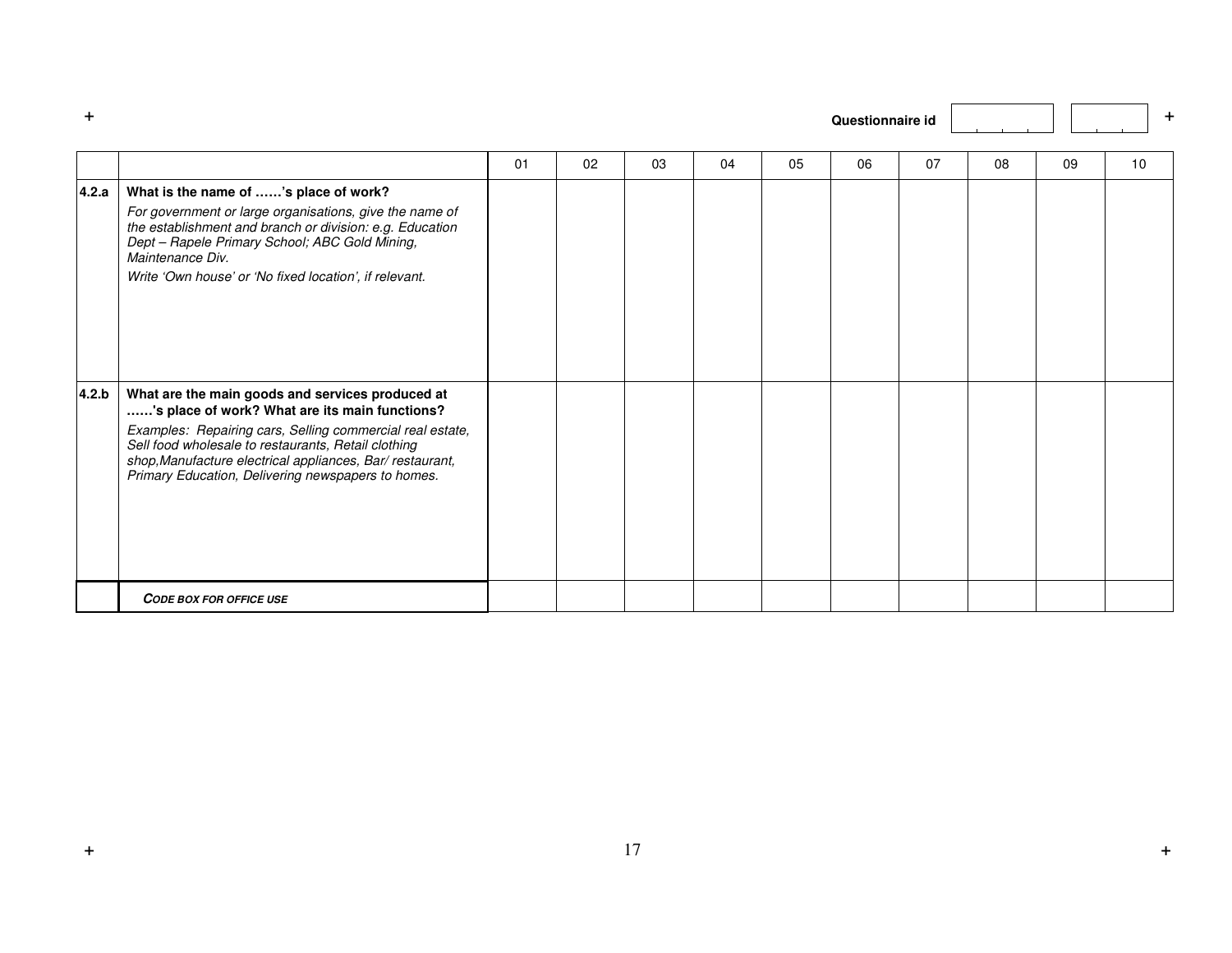|     |                                                                                                                                                                                                                                                                     | 01                   | 02                   | 03                   | 04                   | 05                   | 06                   | 07                   | 08                   | 09                   | 10                         |
|-----|---------------------------------------------------------------------------------------------------------------------------------------------------------------------------------------------------------------------------------------------------------------------|----------------------|----------------------|----------------------|----------------------|----------------------|----------------------|----------------------|----------------------|----------------------|----------------------------|
| 4.3 | In 's main work was he/she<br>$1 =$ Working for someone else for pay?<br>Payment in cash, kind or accommodation.<br>Category 1 includes all employees: Full time, part-time,<br>casual work, piecework, except private household work.<br>$\rightarrow$ Go to Q 4.4 | $\Box$ 1             | $\Box$ 1             | $\Box$ 1             | $\Box$ 1             | $\Box$ 1             | $\Box$ 1             | $\Box$ 1             | $\Box$ 1             | $\Box$ 1             | $\Box$                     |
|     | 2 = Working for one or more private households as a<br>domestic employee, gardener or security guard?<br>Payment in cash, kind or accommodation.<br>$\rightarrow$ Go to Q 4.4                                                                                       | $\Box$ 2             | $\Box$ 2             | $\Box$ 2             | $\Box$ 2             | $\Box$ 2             | $\Box$ 2             | $\Box$ 2             | $\Box$ 2             | $\Box$ 2             | $\Box$ 2                   |
|     | 3 = Working on his/her own or on a small household<br>farm/plot or collecting natural products from the<br>forest or sea?<br>$\rightarrow$ Go to Q 4.14                                                                                                             | $\Box$ 3             | $\Box$ 3             | $\Box$ 3             | $\square$ 3          | $\Box$ 3             | $\Box$ 3             | $\Box$ 3             | $\Box$ 3             | $\Box$ 3             | $\sqsupset$ 3              |
|     | $4$ = Working on his/her own or with a partner, in any<br>type of business (including commercial farms)?<br>$\rightarrow$ Go to Q 4.14                                                                                                                              | $\Box$ 4             | $ $   4              | $\Box$ 4             | $\Box$ 4             | $\Box$ 4             | $\Box$ 4             | $\Box$ 4             | 4                    | $\Box$ 4             | $\vert$ 4                  |
|     | 5 = Helping without pay in a household business?<br>$\rightarrow$ Go to Q 4.14                                                                                                                                                                                      | $\Box$ 5             | $\Box$ 5             | $\Box$ 5             | $\Box$ 5             | $\Box$ 5             | $\Box$ 5             | $\Box$ 5             | $\Box$ 5             | $\Box$ 5             | $\overline{\phantom{0}}$ 5 |
| 4.4 | Does  work for<br>$1 = One$ employer<br>$2$ = More than one employer                                                                                                                                                                                                | $\Box$ 1<br>$\Box$ 2 | $\Box$ 1<br>$\Box$ 2 | $\Box$ 1<br>$\Box$ 2 | $\Box$ 1<br>$\Box$ 2 | $\Box$ 1<br>$\Box$ 2 | $\Box$ 1<br>$\Box$ 2 | $\Box$ 1<br>$\Box$ 2 | $\Box$ 1<br>$\Box$ 2 | $\Box$ 1<br>$\Box$ 2 | $\Box$ 1<br>$\Box$ 2       |
| 4.5 | When did  start working with the (main) employer<br>mentioned above (firm, institution or private<br>individual)? Give year and month.                                                                                                                              |                      |                      |                      |                      |                      |                      |                      |                      |                      |                            |
|     | State year in <b>four</b> figures, e.g. 2002<br>Year                                                                                                                                                                                                                |                      |                      |                      |                      |                      |                      |                      |                      |                      |                            |
|     | Month<br>State month in two figures, e.g. 08 for August                                                                                                                                                                                                             |                      |                      |                      |                      |                      |                      |                      |                      |                      |                            |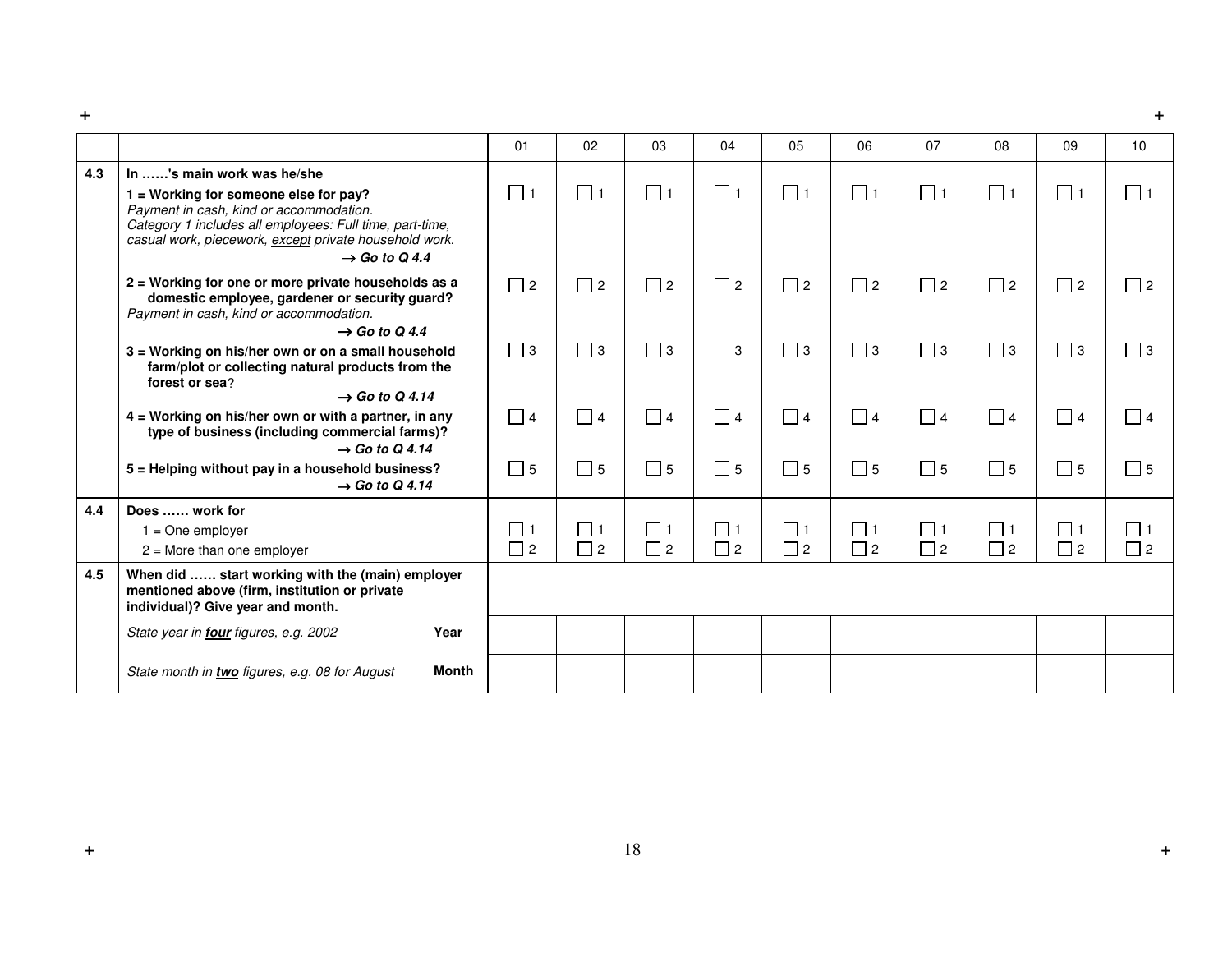|      |                                                                                                |                                   |          |          |                          |          | Questionnaire id |          |             |          |               |
|------|------------------------------------------------------------------------------------------------|-----------------------------------|----------|----------|--------------------------|----------|------------------|----------|-------------|----------|---------------|
|      |                                                                                                | 01                                | 02       | 03       | 04                       | 05       | 06               | 07       | 08          | 09       | 10            |
| 4.6  | Is 's work                                                                                     |                                   |          |          |                          |          |                  |          |             |          |               |
|      | $1 =$ Permanent                                                                                | $\Box$ 1                          | $\Box$ 1 | $\Box$ 1 | $\Box$ 1                 | $\Box$ 1 | $\Box$ 1         | $\Box$ 1 | $\Box$ 1    | $\Box$ 1 | $\Box$ 1      |
|      | $2 = A$ fixed period contract                                                                  | $\Box$ 2                          | $\Box$ 2 | $\Box$ 2 | $\Box$<br>$\overline{2}$ | $\Box$ 2 | $\Box$ 2         | $\Box$ 2 | $\Box$ 2    | $\Box$ 2 | $\Box$ 2      |
|      | $3 = Temporary$                                                                                | $\Box$<br>3                       | $\Box$ 3 | $\Box$ 3 | $\Box$<br>3              | $\Box$ 3 | $\Box$ 3         | $\Box$ 3 | $\Box$ 3    | $\Box$ 3 | $\Box$ 3      |
|      | $4 =$ Casual                                                                                   | $\Box$<br>$\overline{\mathbf{4}}$ | $\Box$ 4 | $\Box$ 4 | $\Box$<br>$\overline{4}$ | $\Box$ 4 | $\Box$ 4         | $\Box$ 4 | $\Box$ 4    | $\Box$ 4 | $\Box$ 4      |
|      | $5 =$ Seasonal                                                                                 | $\Box$<br>5                       | $\Box$ 5 | $\Box$ 5 | $\Box$<br>5              | $\Box$ 5 | $\Box$ 5         | $\Box$ 5 | $\Box$ 5    | $\Box$ 5 | $\Box$ 5      |
|      | $6 =$ DON'T KNOW                                                                               | $\Box$ 6                          | $\Box$ 6 | $\Box$ 6 | $\Box$ 6                 | $\Box$ 6 | $\Box$ 6         | $\Box$ 6 | $\Box$ 6    | $\Box$ 6 | $\Box$ 6      |
| 4.7  | Who owns the tools and/or equipment that  uses at<br>work?                                     |                                   |          |          |                          |          |                  |          |             |          |               |
|      | $1 =$ The employer                                                                             | $\Box$ 1                          | $\Box$ 1 | $\Box$ 1 | $\Box$ 1                 | $\Box$ 1 | $\Box$ 1         | $\Box$ 1 | $\Box$ 1    | $\Box$ 1 | $\Box$ 1      |
|      | $2 =$ The person him/herself                                                                   | $\Box$ 2                          | $\Box$ 2 | $\Box$ 2 | $\Box$ 2                 | $\Box$ 2 | $\Box$ 2         | $\Box$ 2 | $\Box$ 2    | $\Box$ 2 | $\Box$ 2      |
|      | $3 =$ Both the employer and the person him/herself                                             | $\Box$ 3                          | $\Box$ 3 | $\Box$ 3 | $\Box$<br>3              | $\Box$ 3 | $\Box$ 3         | $\Box$ 3 | $\Box$ 3    | $\Box$ 3 | $\Box$ 3      |
|      | $4 =$ Tools and/or equipment are rented/hired or owned by<br>an outside person or organisation | $\Box$ 4                          | $\Box$ 4 | $\Box$ 4 | $\Box$ 4                 | $\Box$ 4 | $\Box$ 4         | $\Box$ 4 | $\Box$ 4    | $\Box$ 4 | $\Box$ 4      |
|      | 5 = Not applicable - equipment not used                                                        | $\square$ 5                       | $\Box$ 5 | $\Box$ 5 | $\Box$ 5                 | $\Box$ 5 | $\Box$ 5         | $\Box$ 5 | $\Box$ 5    | $\Box$ 5 | $\Box$ 5      |
|      | $6 =$ DON'T KNOW                                                                               | $\Box$ 6                          | $\Box$ 6 | $\Box$ 6 | $\Box$ 6                 | $\Box$ 6 | $\Box$ 6         | $\Box$ 6 | $\Box$ 6    | $\Box$ 6 | $\Box$ 6      |
| 4.8  | Does  have a written contract with the employer?                                               |                                   |          |          |                          |          |                  |          |             |          |               |
|      | $1 = YES$                                                                                      | $\Box$ 1                          | $\Box$ 1 | $\Box$ 1 | $\Box$ 1                 | $\Box$ 1 | $\Box$ 1         | $\Box$ 1 | $\square$ 1 | $\Box$ 1 | $\square$ 1   |
|      | $2 = No$                                                                                       | $\Box$ 2                          | $\Box$ 2 | $\Box$ 2 | $\Box$ 2                 | $\Box$ 2 | $\Box$ 2         | $\Box$ 2 | $\Box$ 2    | $\Box$ 2 | $\Box$ 2      |
|      | $3 =$ DON'T KNOW                                                                               | $\Box$ 3                          | $\Box$ 3 | $\Box$ 3 | $\Box$ 3                 | $\Box$ 3 | $\Box$ 3         | $\Box$ 3 | $\Box$ 3    | $\Box$ 3 | $\Box$ 3      |
| 4.9  | Does anyone directly supervise the work  does or<br>does he/she work independently?            |                                   |          |          |                          |          |                  |          |             |          |               |
|      | $1 =$ WORK SUPERVISED                                                                          | $\Box$                            | $\Box$ 1 | $\Box$ 1 | $\Box$                   | $\Box$ 1 | $\Box$ 1         | $\Box$ 1 | $\Box$ 1    | $\Box$ 1 | $\sqcap$ 1    |
|      | $2 = WORK INDEPENDENTLY$                                                                       | $\Box$ 2                          | $\Box$ 2 | $\Box$ 2 | $\Box$ 2                 | $\Box$ 2 | $\Box$ 2         | $\Box$ 2 | $\Box$ 2    | $\Box$ 2 | $\Box$ 2      |
|      | $3 =$ DON'T KNOW                                                                               | $\Box$ 3                          | $\Box$ 3 | $\Box$ 3 | $\Box$ 3                 | $\Box$ 3 | $\Box$ 3         | $\Box$ 3 | $\Box$ 3    | $\Box$ 3 | $\Box$ 3      |
| 4.10 | Who pays ?                                                                                     |                                   |          |          |                          |          |                  |          |             |          |               |
|      | $1 =$ The establishment/enterprise/individual for which<br>he/she works                        | $\Box$ 1                          | $\Box$ 1 | $\Box$ 1 | $\Box$ 1                 | $\Box$ 1 | $\Box$ 1         | $\Box$ 1 | $\Box$ 1    | $\Box$ 1 | $\Box$ 1      |
|      | $2 = A$ labour broker                                                                          | $\Box$ 2                          | $\Box$ 2 | $\Box$ 2 | $\Box$ 2                 | $\Box$ 2 | $\Box$ 2         | $\Box$ 2 | $\Box$ 2    | $\Box$ 2 | $\sqsupset$ 2 |
|      | $3 = A$ contractor or agency                                                                   | $\Box$<br>3                       | $\Box$ 3 | $\Box$ 3 | $\Box$<br>3              | $\Box$ 3 | $\Box$ 3         | $\Box$ 3 | $\Box$ 3    | $\Box$ 3 | $\Box$ 3      |
|      | $4 = Other$                                                                                    | $\Box$<br>$\overline{4}$          | $\Box$ 4 | $\Box$ 4 | $\Box$ 4                 | $\Box$ 4 | $\Box$ 4         | $\Box$ 4 | $\Box$ 4    | $\Box$ 4 | $\Box$ 4      |
|      | $5 =$ DON'T KNOW                                                                               | $\Box$ 5                          | $\Box$ 5 | $\Box$ 5 | $\Box$ 5                 | $\Box$ 5 | $\Box$ 5         | $\Box$ 5 | $\Box$ 5    | $\Box$ 5 | $\Box$ 5      |

**<sup>+</sup>**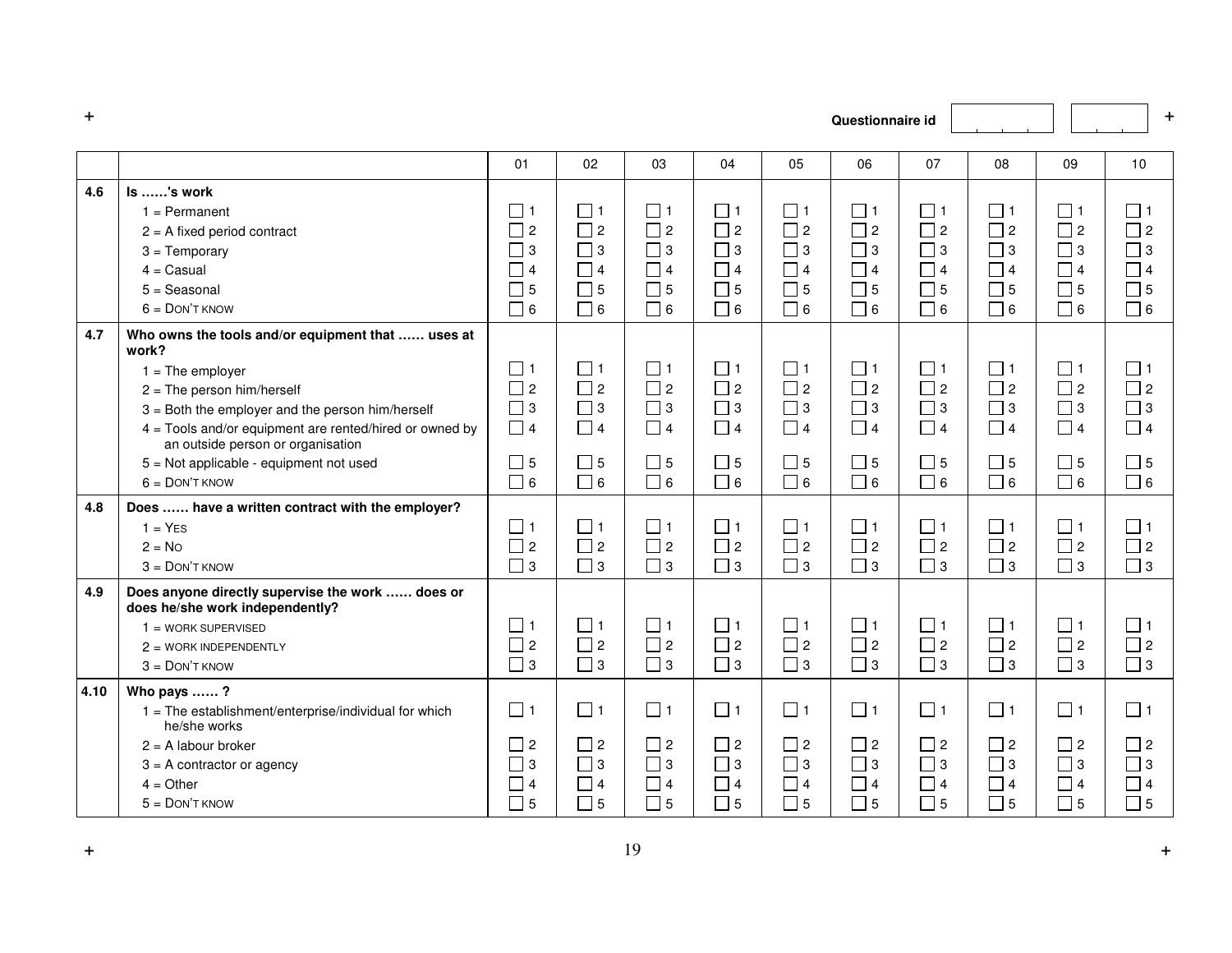|      |                                                                                                            | 01          | 02       | 03       | 04                         | 05       | 06          | 07       | 08         | 09          | 10          |
|------|------------------------------------------------------------------------------------------------------------|-------------|----------|----------|----------------------------|----------|-------------|----------|------------|-------------|-------------|
| 4.11 | Does 's employer contribute to any pension/<br>retirement fund?                                            |             |          |          |                            |          |             |          |            |             |             |
|      | $1 = YES$                                                                                                  | $\Box$      | $\Box$ 1 | 囗 1      | $\Box$ 1                   | $\Box$ 1 | $\Box$ 1    | $\Box$ 1 | $\Box$ 1   | □ 1         | $\Box$ 1    |
|      | $2 = No$                                                                                                   | $\Box$ 2    | $\Box$ 2 | $\Box$ 2 | $\overline{\phantom{a}}$ 2 | $\Box$ 2 | $\Box$ 2    | $\Box$ 2 | $\Box$ 2   | $\Box$ 2    | $\Box$ 2    |
|      | $3 =$ DON'T KNOW                                                                                           | $\Box$ 3    | $\Box$ 3 | $\Box$ 3 | $\Box$ 3                   | $\Box$ 3 | $\Box$ 3    | $\Box$ 3 | $\Box$ 3   | $\Box$ 3    | $\Box$ 3    |
| 4.12 | Does  get any paid leave?                                                                                  |             |          |          |                            |          |             |          |            |             |             |
|      | $1 = YES$                                                                                                  | $\Box$ 1    | $\Box$ 1 | $\Box$ 1 | $\Box$ 1                   | $\Box$ 1 | $\Box$ 1    | $\Box$ 1 | □ 1        | $\Box$ 1    | $\square$ 1 |
|      | $2 = No$                                                                                                   | $\Box$ 2    | $\Box$ 2 | $\Box$ 2 | $\overline{\phantom{a}}$ 2 | $\Box$ 2 | $\Box$ 2    | $\Box$ 2 | $\Box$ 2   | $\Box$ 2    | $\Box$ 2    |
|      | $3 =$ DON'T KNOW                                                                                           | $\Box$ 3    | $\Box$ 3 | $\Box$ 3 | $\Box$ 3                   | $\Box$ 3 | $\Box$ 3    | $\Box$ 3 | $\Box$ 3   | $\Box$ 3    | $\Box$ 3    |
| 4.13 | Is  a member of a trade union?                                                                             |             |          |          |                            |          |             |          |            |             |             |
|      | $1 = Yes$                                                                                                  | $\Box$ 1    | $\Box$ 1 | $\Box$ 1 | $\Box$ 1                   | $\Box$ 1 | $\Box$ 1    | $\Box$ 1 | $\Box$ 1   | $\Box$ 1    | $\Box$ 1    |
|      | $2 = No$                                                                                                   | $\Box$ 2    | $\Box$ 2 | $\Box$ 2 | $\overline{a}$             | $\Box$ 2 | $\Box$ 2    | $\Box$ 2 | $\Box$ 2   | $\Box$ 2    | $\Box$ 2    |
|      | $3 =$ DON'T KNOW                                                                                           | $\square$ 3 | $\Box$ 3 | $\Box$ 3 | $\Box$ 3                   | $\Box$ 3 | $\Box$ 3    | $\Box$ 3 | $\Box$ 3   | $\square$ 3 | $\Box$ 3    |
| 4.14 | Is the business or enterprise/branch where  works                                                          |             |          |          |                            |          |             |          |            |             |             |
|      | $1 = National government$                                                                                  | $\Box$ 1    | $\Box$ 1 | $\Box$   | $\Box$ 1                   | $\Box$ 1 | $\square$ 1 | $\Box$ 1 | $\Box$ 1   | $\Box$ 1    | □ 1         |
|      | $2$ = Provincial government                                                                                | $\Box$ 2    | $\Box$ 2 | $\Box$ 2 | $\Box$ 2                   | $\Box$ 2 | $\Box$ 2    | $\Box$ 2 | $\Box$ 2   | $\Box$ 2    | $\Box$ 2    |
|      | $3 =$ Local government                                                                                     | $\Box$ 3    | $\Box$ 3 | $\Box$ з | $\Box$ 3                   | $\Box$ з | $\Box$ 3    | $\Box$ 3 | $\Box$ 3   | $\square$ з | $\Box$ 3    |
|      | $4 = A$ government enterprise (Transnet, Telkom, etc.)                                                     | $\Box$ 4    | $\Box$ 4 | $\Box$ 4 | $\Box$ 4                   | $\Box$ 4 | $\Box$ 4    | $\Box$ 4 | $\Box$ 4   | $\Box$ 4    | $\Box$ 4    |
|      | $5 = A$ club, community organisation, welfare<br>organisation, NGO, or a church                            | $\Box$ 5    | $\Box$ 5 | $\Box$ 5 | $\Box$ 5                   | $\Box$ 5 | $\Box$ 5    | $\Box$ 5 | $\Box$ 5   | $\Box$ 5    | $\Box$ 5    |
|      | $6 = A$ co-operative, self-help association, labour union,<br>professional association, or business league | $\Box$ 6    | □ 6      | $\Box$ 6 | $\Box$ 6                   | $\Box$ 6 | $\Box$ 6    | $\Box$ 6 | $\Box$ 6   | $\Box$ 6    | $\Box$ 6    |
|      | $7 = A$ private business or a private household                                                            | $\Box$ 7    | $\Box$ 7 | $\Box$ 7 | $\Box$ 7                   | $\Box$ 7 | $\Box$ 7    | $\Box$ 7 | $\Box$ 7   | $\Box$ 7    | $\Box$ 7    |
|      | $8 = Self$ -employed                                                                                       | $\Box$ 8    | $\Box$ 8 | $\Box$ 8 | $\Box$ 8                   | $\Box$ 8 | $\Box$ 8    | $\Box$ 8 | $\sqcap$ 8 | $\Box$ 8    | $\square$ 8 |
|      | $9 =$ DON'T KNOW                                                                                           | $\Box$ 9    | $\Box$ 9 | $\Box$ 9 | $\Box$ 9                   | $\Box$ 9 | $\Box$ 9    | $\Box$ 9 | $\Box$ 9   | $\Box$ 9    | $\Box$ 9    |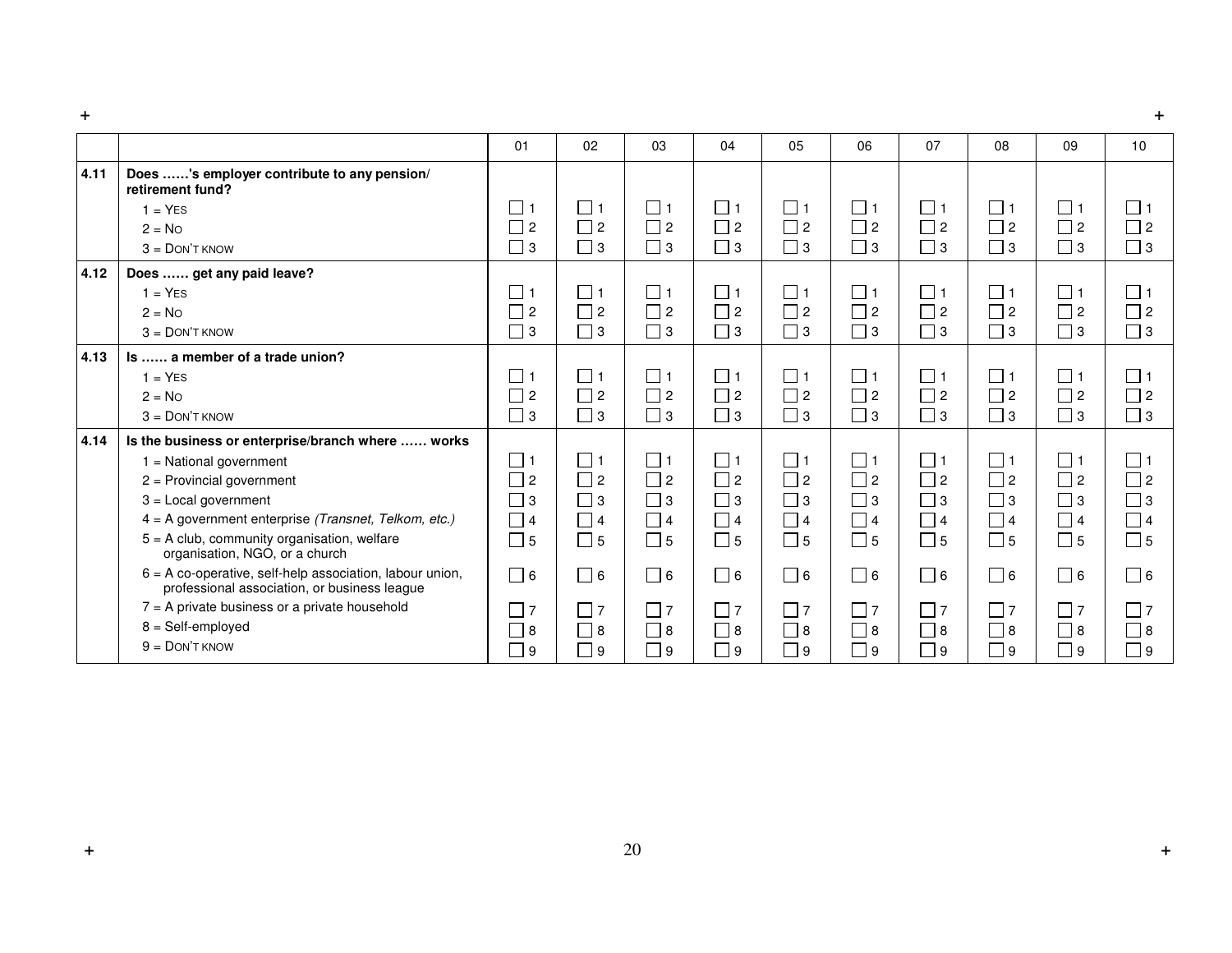011 | 02 | 03 | 04 | 05 | 06 | 07 | 08 | 09 | 10 **4.15.a What is ……'s total salary/pay at his/her main job?** *Including overtime, allowances and bonus, before any tax or deductions.* **Rand** *Give amount in whole figures, without any text or decimals If "*REFUSE**"** *or "*DON'T KNOW**"**→ *Go to Q* **4***.15.c* **4.15.b** *Only if amount given in 4.15.a* **Is this**  $\Box$  1  $\Box$  1  $\Box$  1  $\Box$  1  $\Box$  1  $\Box$  1  $\Box$  1  $\Box$  1  $\Box$  1  $\Box$  1 1 <sup>=</sup> Per week  $\Box$  2  $\Box$  2  $\Box$  2  $\Box$  2  $\Box$  2  $\Box$  2  $\Box$  2  $\Box$  2  $\Box$  2  $\Box$  2 2 <sup>=</sup> Per month  $\Box$ 3  $\Box$ 3  $\Box$ 3  $\Box$ 3  $\Box$ 3  $\Box$ 3  $\Box$ 3  $\Box$ 3  $\Box$ 3  $\Box$ 3 3 <sup>=</sup> Annually *Only if "***REFUSE"** *or "***DON'T KNOW"***in 4.15.a 4.15.cShow the categories. Make sure the respondent points at the correct income column (weekly, monthly, annually) on prompt card 3 and mark the applicable code.* **Weekly Monthly Annually** 01 $\Box$  01  $\Box$  01  $\Box$  01  $\Box$  01  $\Box$  01  $\Box$  01  $\Box$  01  $\Box$  01  $\Box$  01  $\Box$  01 **NONE NONE NONE**  $\Box$  02  $\Box$  02  $\Box$  02  $\Box$  02  $\Box$  02  $\Box$  02  $\Box$  02  $\Box$  02  $\Box$  02  $\Box$  02 02R1 - R46 R1 - R200 R1 - R2 400 03 $\Box$  03  $\Box$  03  $\Box$  03  $\Box$  03  $\Box$  03  $\Box$  03  $\Box$  03  $\Box$  03  $\Box$  03  $\Box$ 03 R47 - R115 R201 - R500 R2 401 - R6 000  $\Box$  04  $\Box$  04  $\Box$  04  $\Box$  04  $\Box$  04  $\Box$  04  $\Box$  04  $\Box$  04  $\Box$  04 0404 R116 - R231 R501 – R1 000 R6 001 - R12 000  $\Box$  05  $\Box$  05  $\Box$  05  $\Box$  05  $\Box$  05  $\Box$  05  $\Box$  05  $\Box$  05  $\Box$  05  $\Box$  05 05R232 - R346 R1 001 - R1 500 R12 001 - R18 000  $\Box$  06  $\Box$  06  $\Box$  06  $\Box$  06  $\Box$  06  $\Box$  06 06R347 - R577 R1 501 - R2 500 R18 001 - R30 000 06 06 06 06  $\Box$  07  $\Box$  07  $\Box$  07  $\Box$  07  $\Box$  07 07R578 - R808 R2 501 - R3 500 R30 001 - R42 000 07 07 07 07 07  $\Box$  08  $\Box$  08  $\Box$  08  $\Box$  08  $\Box$  08  $\Box$  08  $\Box$  08  $\Box$  08  $\Box$  08 08R809 - R1 039 R3 501 - R4 500 R42 001 - R54 000 08  $\Box$  09  $\Box$  09  $\Box$  09  $\Box$  09  $\Box$  09  $\Box$  09  $\Box$  09  $\Box$  09  $\Box$  09  $\Box$  09 09R1 040 - R1 386 R4 501 - R6 000 R54 001 - R72 000 ----------- $\Box$  10  $\Box$  10  $\Box$  10 10R1 387 - R1 848 R6 001 - R8 000 R72 001 - R96 000 10 10 10 10 10 10 10 11 $\Box$  11  $\Box$  11 R1 849 - R2 540 R8 001 - R11 000 R96 001 - R132 000 11 11 11 11 11 11 11 11 12 $\Box$  12  $\Box$  12  $\Box$  12  $\Box$  12  $\Box$  12  $\Box$  12  $\Box$  12  $\Box$  12 R2 541 - R3 695 R11 001 - R16 000 R132 001 - R192 000 12 12  $\Box$  13  $\Box$  13  $\Box$  13  $\Box$  13  $\Box$  13  $\Box$  13  $\Box$  13  $\Box$  13  $\Box$  13  $\Box$  13 13R3 696 - R6 928 R16 001 - R30 000 R192 001 - R360 000  $\Box$  14  $\Box$  14  $\Box$  14  $\Box$  14  $\Box$  14 14 $\Box$  14  $\Box$  14  $\Box$  14  $\Box$  14  $\Box$  14 R6 929 OR MORE R30 001 OR MORE R360 001 OR MORE  $\Box$  15  $\Box$  15  $\Box$  15  $\Box$  15 15 $\Box$  15  $\Box$  15  $\Box$  15  $\Box$  15  $\Box$  15  $\Box$  15 DON'T KNOWDON'T KNOWDON'T KNOW16REFUSE $\Box$  16  $\Box$  16  $\Box$  16  $\Box$  16 **REFUSE REFUSE** 16 16 16 16 16 16

**+**

 **Questionnaire id<sup>+</sup>**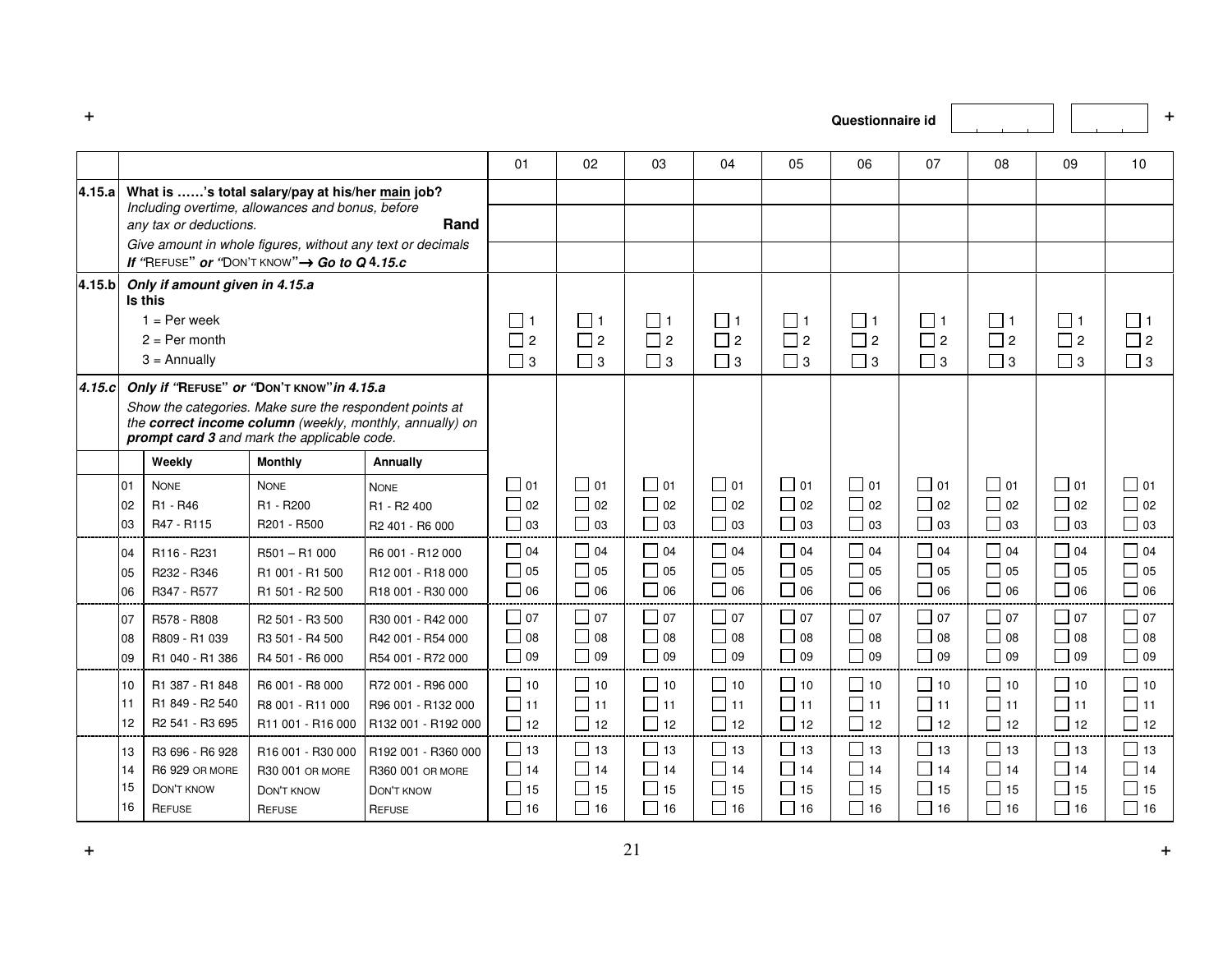|      |                                                                                                                                                                                                                                                       | 01                               | 02 <sub>o</sub>                  | 03                               | 04                               | 05                               | 06                               | 07                          | 08                               | 09                               | 10                               |
|------|-------------------------------------------------------------------------------------------------------------------------------------------------------------------------------------------------------------------------------------------------------|----------------------------------|----------------------------------|----------------------------------|----------------------------------|----------------------------------|----------------------------------|-----------------------------|----------------------------------|----------------------------------|----------------------------------|
| 4.16 | How many regular workers has the organisation/<br>business/enterprise/branch where  works,<br>including him/herself?                                                                                                                                  |                                  |                                  |                                  |                                  |                                  |                                  |                             |                                  |                                  |                                  |
|      | $1 = 1$                                                                                                                                                                                                                                               | $\Box$ 1                         | $\Box$ 1                         | $\Box$ 1                         | $\Box$ 1                         | $\Box$ 1                         | $\Box$ 1                         | $\Box$ 1                    | $\Box$ 1                         | $\Box$ 1                         | $\Box$ 1                         |
|      | $2 = 2 - 4$                                                                                                                                                                                                                                           | $\Box$ 2                         | $\Box$ 2                         | $\Box$ 2                         | $\Box$ 2                         | $\Box$ 2                         | $\Box$ 2                         | $\Box$ 2                    | $\Box$ 2                         | $\Box$ 2                         | $\Box$ 2                         |
|      | $3 = 5 - 9$                                                                                                                                                                                                                                           | $\Box$ 3                         | $\Box$ 3                         | $\Box$ 3                         | $\Box$ 3                         | $\Box$ 3                         | $\Box$ 3                         | $\Box$ 3                    | $\Box$ 3                         | $\Box$ 3                         | $\Box$ 3                         |
|      | $4 = 10 - 19$                                                                                                                                                                                                                                         | $\Box$ 4                         | $\Box$ 4                         | $\Box$ 4                         | $\overline{\phantom{0}}$ 4       | $\Box$ 4                         | $\Box$ 4                         | $\Box$ 4                    | $\Box$ 4                         | $\Box$ 4                         | $\Box$ 4                         |
|      | $5 = 20 - 49$                                                                                                                                                                                                                                         | $\Box$ 5                         | $\Box$ 5                         | $\Box$ 5                         | $\sqsupset$ 5                    | $\square$ 5                      | $\square$ 5                      | $\Box$ 5                    | $\Box$ 5                         | $\Box$ 5                         | $\Box$ 5                         |
|      | $6 = 50$ OR MORE                                                                                                                                                                                                                                      | $\Box$ 6                         | $\Box$ 6                         | $\Box$ 6                         | $\Box$ 6                         | $\Box$ 6                         | $\Box$ 6                         | $\Box$ 6                    | $\Box$ 6                         | $\Box$ 6                         | $\Box$ 6                         |
|      | 7 = DON'T KNOW                                                                                                                                                                                                                                        | $\Box$ 7                         | $\Box$ 7                         | $\Box$ 7                         | $\Box$ 7                         | $\Box$ 7                         | $\Box$ 7                         | $\Box$ 7                    | $\Box$ 7                         | $\Box$ 7                         | $\Box$ 7                         |
| 4.17 | Is the organisation/ business/ enterprise/ branch where<br>works a registered company or close<br>corporation?                                                                                                                                        |                                  |                                  |                                  |                                  |                                  |                                  |                             |                                  |                                  |                                  |
|      | $1 = YES$                                                                                                                                                                                                                                             | $\Box$ 1                         | $\Box$ 1                         | $\Box$ 1                         | $\Box$ 1                         | $\Box$ 1                         | □ 1                              | $\Box$ 1                    | $\Box$ 1                         | $\Box$ 1                         | $\Box$ 1                         |
|      | $2 = No$                                                                                                                                                                                                                                              | $\Box$ 2                         | $\Box$ 2                         | $\Box$ 2                         | $\Box$ 2                         | $\Box$ 2                         | $\Box$ 2                         | $\Box$ 2                    | $\Box$ 2                         | $\Box$ 2                         | $\Box$ 2                         |
|      | $3 =$ DON'T KNOW                                                                                                                                                                                                                                      | $\Box$ 3                         | $\Box$ 3                         | $\Box$ 3                         | $\Box$ 3                         | $\Box$ 3                         | $\Box$ 3                         | $\Box$ 3                    | $\Box$ 3                         | $\Box$ 3                         | $\Box$ 3                         |
| 4.18 | Is the organisation/ business/ enterprise/ branch where<br>works deducting UIF contributions for him/her?<br>$1 = YES$<br>$2 = No$<br>$3 =$ DON'T KNOW                                                                                                | $\Box$ 1<br>$\Box$ 2<br>$\Box$ 3 | $\Box$ 1<br>$\Box$ 2<br>$\Box$ 3 | $\Box$ 1<br>$\Box$ 2<br>$\Box$ 3 | $\Box$ 1<br>$\Box$ 2<br>$\Box$ 3 | $\Box$ 1<br>$\Box$ 2<br>$\Box$ 3 | $\Box$ 1<br>$\Box$ 2<br>$\Box$ 3 | □ 1<br>$\Box$ 2<br>$\Box$ 3 | $\Box$ 1<br>$\Box$ 2<br>$\Box$ 3 | $\Box$ 1<br>$\Box$ 2<br>$\Box$ 3 | $\Box$ 1<br>$\Box$ 2<br>$\Box$ 3 |
| 4.19 | Does the organisation/business/enterprise where<br>works provide contributions towards membership of a<br>medical aid fund or health insurance for him/her?<br>$1 = Yes$ , for him/herself only<br>$2 = Yes$ , for him/herself and his/her dependants | $\Box$ 1<br>$\Box$ 2             | ∐ 1<br>$\Box$ 2                  | $\Box$ 1<br>$\Box$ 2             | $\Box$ 1<br>$\Box$ 2             | $\square$ 1<br>$\Box$ 2          | $\Box$ 1<br>$\Box$ 2             | $\Box$ 1<br>$\Box$ 2        | $\Box$ 1<br>$\Box$ 2             | $\Box$ 1<br>$\Box$ 2             | $\Box$ 1<br>$\Box$ 2             |
|      | $3 = No$ , because he/she is covered by someone else's<br>medical aid fund/ health insurance                                                                                                                                                          | $\Box$ 3                         | $\Box$ 3                         | $\Box$ 3                         | $\sqsupset$ 3                    | $\Box$ 3                         | $\Box$ 3                         | $\Box$ з                    | $\Box$ 3                         | $\Box$ 3                         | $\Box$ 3                         |
|      | $4 = No$ medical aid benefits provided                                                                                                                                                                                                                | $\Box$ 4                         | $\Box$ 4                         | $\Box$ 4                         | $\Box$ 4                         | $\Box$ 4                         | $\Box$ 4                         | $\Box$ 4                    | $\Box$ 4                         | $\Box$ 4                         | $\Box$ 4                         |
|      | $5 =$ DON'T KNOW                                                                                                                                                                                                                                      | $\Box$ 5                         | $\Box$ 5                         | $\Box$ 5                         | $\Box$ 5                         | $\square$ 5                      | $\Box$ 5                         | $\Box$ 5                    | $\Box$ 5                         | $\Box$ 5                         | $\Box$ 5                         |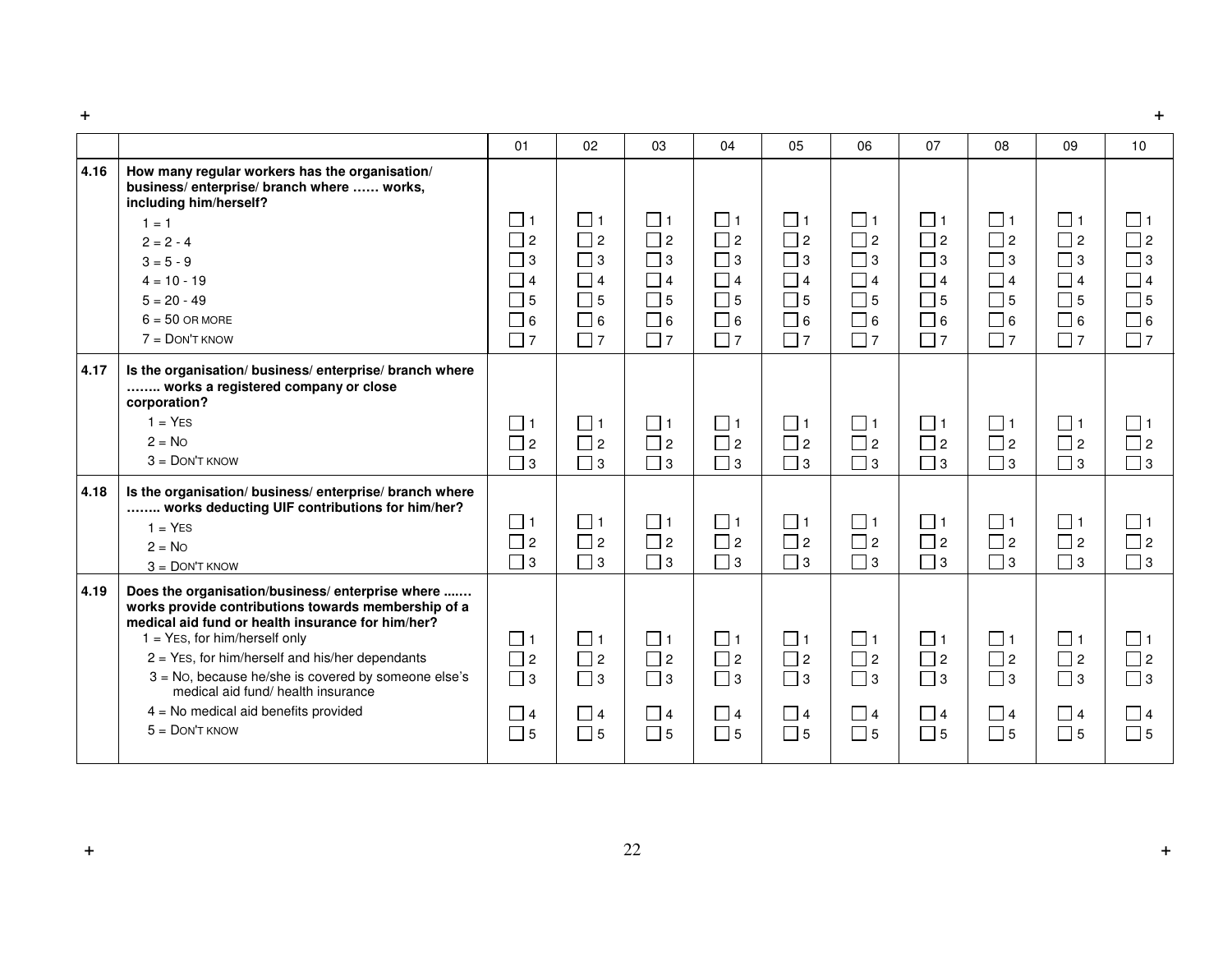**Questionnaire id**

| d<br>T |
|--------|
|--------|

|      |                                                                                                                                                                                                                                                                                                                                                                                                                                                                           | 01                                                                                                | 02                                                                                           | 03                                                                                              | 04                                                                                                                               | 05                                                                                           | 06                                                                                         | 07                                                                                           | 08                                                                                                 | 09                                                                                           | 10                                                                                                             |
|------|---------------------------------------------------------------------------------------------------------------------------------------------------------------------------------------------------------------------------------------------------------------------------------------------------------------------------------------------------------------------------------------------------------------------------------------------------------------------------|---------------------------------------------------------------------------------------------------|----------------------------------------------------------------------------------------------|-------------------------------------------------------------------------------------------------|----------------------------------------------------------------------------------------------------------------------------------|----------------------------------------------------------------------------------------------|--------------------------------------------------------------------------------------------|----------------------------------------------------------------------------------------------|----------------------------------------------------------------------------------------------------|----------------------------------------------------------------------------------------------|----------------------------------------------------------------------------------------------------------------|
| 4.20 | Is the organization/business / enterprise /branch where<br>works registered for VAT?<br>$1 = YES$<br>$2 = No$<br>$3 =$ DON'T KNOW                                                                                                                                                                                                                                                                                                                                         | ॒ । 1<br>$\overline{\phantom{0}}$ 2<br>$\Box$ 3                                                   | $\Box$ 1<br>$\Box$ 2<br>$\Box$ 3                                                             | $\Box$ 1<br>$\Box$ 2<br>$\Box$ 3                                                                | $\Box$ 1<br>$\Box$ 2<br>$\Box$ 3                                                                                                 | $\Box$ 1<br>$\Box$ 2<br>$\Box$ 3                                                             | □ 1<br>$\Box$ 2<br>$\Box$ 3                                                                | $\Box$ 1<br>$\Box$ 2<br>$\Box$ 3                                                             | $\Box$ 1<br>$ $   2<br>$\Box$ 3                                                                    | $\Box$ 1<br>$\Box$ 2<br>$\Box$ 3                                                             | $\overline{\phantom{a}}$<br>$\Box$ 2<br>$\Box$ 3                                                               |
| 4.21 | Is the organisation/business/enterprise/branch where<br>works<br>$1 = \ln \text{ the formal sector}$<br>$2 = \ln$ the informal sector (including domestic work)<br>$3 =$ DON'T KNOW<br>Formal sector employment is where the employer<br>(institution, business or private individual) is registered to<br>perform the activity. Informal sector employment is where<br>the employer is not registered.                                                                   | ו ⊡<br>$\sqsupset$ 2<br>$\Box$ 3                                                                  | $\Box$ 1<br>$\Box$ 2<br>$\Box$ 3                                                             | $\Box$ 1<br>$\Box$ 2<br>$\Box$ 3                                                                | $\Box$ 1<br>$\Box$ 2<br>$\Box$ 3                                                                                                 | $\Box$ 1<br>$\Box$ 2<br>$\Box$ 3                                                             | $\Box$ 1<br>$\Box$ 2<br>$\Box$ 3                                                           | $\Box$ 1<br>$\Box$ 2<br>$\Box$ 3                                                             | $\Box$ 1<br>$\Box$ 2<br>$\Box$ 3                                                                   | $\Box$ 1<br>$\Box$ 2<br>$\Box$ 3                                                             | - 11<br>□ 2<br>$\Box$ 3                                                                                        |
| 4.22 | Where is the business/enterprise/branch where<br>works located?<br>$1 = \ln \text{ the owner's home}/\text{On the owner's farm}$<br>$2 = \ln$ someone else's home / private household<br>3 = Inside a formal business premises such as factory or<br>office<br>$4 = At$ a service outlet such as a shop, school, post office,<br>etc<br>$5 = At a market$<br>$6$ = On a footpath, street, street corner, open space or<br>field<br>$7 = No$ fixed location<br>$8 = Other$ | $\sqcup$ 1<br>$\Box$ 2<br>$\Box$ 3<br>$\Box$ 4<br>$\square$ 5<br>$\Box$ 6<br>$\Box$ 7<br>$\Box$ 8 | $\Box$ 1<br>$\Box$ 2<br>$\Box$ 3<br>$\Box$ 4<br>$\Box$ 5<br>$\Box$ 6<br>$\Box$ 7<br>$\Box$ 8 | $\square$ 1<br>$\Box$ 2<br>$\Box$ 3<br>$\Box$ 4<br>$\Box$ 5<br>$\Box$ 6<br>$\Box$ 7<br>$\Box$ 8 | $\Box$ 1<br>$\overline{\phantom{a}}$ 2<br>$\Box$ 3<br>$\Box$ 4<br>$\overline{\phantom{0}}$ 5<br>$\Box$ 6<br>$\Box$ 7<br>$\Box$ 8 | $\Box$ 1<br>$\Box$ 2<br>$\Box$ 3<br>$\Box$ 4<br>$\Box$ 5<br>$\Box$ 6<br>$\Box$ 7<br>$\Box$ 8 | 囗 1<br>$\Box$ 2<br>$\Box$ 3<br>$\Box$ 4<br>$\square$ 5<br>$\Box$ 6<br>$\Box$ 7<br>$\Box$ 8 | $\Box$ 1<br>$\Box$ 2<br>$\Box$ 3<br>$\Box$ 4<br>$\Box$ 5<br>$\Box$ 6<br>$\Box$ 7<br>$\Box$ 8 | $\Box$ 1<br>$\Box$ 2<br>$\Box$ 3<br>$\Box$ 4<br>$\square$ 5<br>$\Box$ 6<br>$\Box$ 7<br>$\square$ 8 | $\Box$ 1<br>$\Box$ 2<br>$\Box$ 3<br>$\Box$ 4<br>$\Box$ 5<br>$\Box$ 6<br>$\Box$ 7<br>$\Box$ 8 | 1<br>$\Box$ 2<br>$\Box$ 3<br>$\Box$ 4<br>$\Box$ 5<br>$\Box$ 6<br>$\overline{17}$<br>$\overline{\phantom{0}}$ 8 |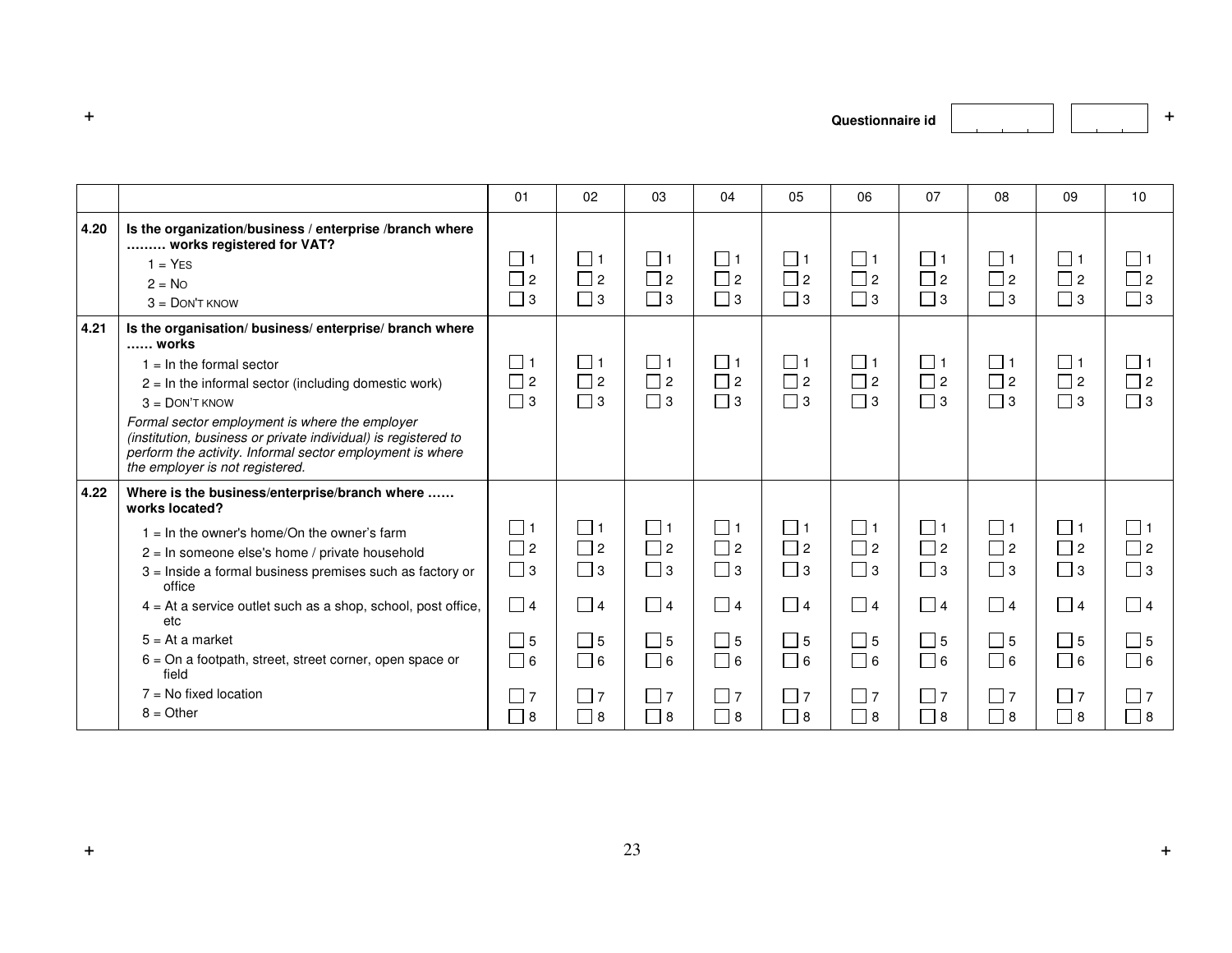## **Working hours**

|      |                                                                                                                  | 01       | 02       | 03        | 04          | 05       | 06       | 07       | 08       | 09       | 10          |
|------|------------------------------------------------------------------------------------------------------------------|----------|----------|-----------|-------------|----------|----------|----------|----------|----------|-------------|
| 4.23 | How many hours, including overtime, did  work<br>during the last seven days                                      |          |          |           |             |          |          |          |          |          |             |
|      | a. In his/her main job/activity                                                                                  |          |          |           |             |          |          |          |          |          |             |
|      |                                                                                                                  |          |          |           |             |          |          |          |          |          |             |
|      | c. In total                                                                                                      |          |          |           |             |          |          |          |          |          |             |
|      | Add $a + b$ and confirm that this is correct.                                                                    |          |          |           |             |          |          |          |          |          |             |
| 4.24 | How many hours per week, including overtime, does<br>usually work                                                |          |          |           |             |          |          |          |          |          |             |
|      | a. In his/her main job/activity                                                                                  |          |          |           |             |          |          |          |          |          |             |
|      | b. In all other work activities $(See Q 2.1)$                                                                    |          |          |           |             |          |          |          |          |          |             |
|      | c. In total                                                                                                      |          |          |           |             |          |          |          |          |          |             |
|      | Add $a + b$ and confirm that this is correct.                                                                    |          |          |           |             |          |          |          |          |          |             |
| 4.25 | Can  decide on the number of hours per week<br>during which he/she works, or are these fixed by the<br>employer? |          |          |           |             |          |          |          |          |          |             |
|      | $1 = He/she can decide fully for him/herself$                                                                    | $\Box$ 1 | $\Box$ 1 | $\Box$ 1  | $\Box$ 1    | $\Box$ 1 | $\Box$ 1 | $\Box$ 1 | $\Box$ 1 | $\Box$ 1 | $\Box$ 1    |
|      | $2 = He/she can decide, but within a limited range (e.g.,\n$<br>flexitime)                                       | $\Box$ 2 | $\Box$ 2 | $\Box$ 2  | $\Box$ 2    | $\Box$ 2 | $\Box$ 2 | $\Box$ 2 | $\Box$ 2 | $\Box$ 2 | $\Box$ 2    |
|      | 3 = Number of hours are fixed by his/her employer                                                                | $\Box$ 3 | $\Box$ 3 | $\Box$ 3  | $\Box$ 3    | $\Box$ 3 | $\Box$ 3 | $\Box$ 3 | $\Box$ 3 | $\Box$ 3 | $\Box$ 3    |
|      | $4 =$ DON'T KNOW                                                                                                 | $\Box$ 4 | $\Box$ 4 | $\Box$ 4  | $\Box$ 4    | $\Box$ 4 | $\Box$ 4 | $\Box$ 4 | $\Box$ 4 | $\Box$ 4 | $\Box$ 4    |
| 4.26 | Do/Does  want to work longer hours?                                                                              |          |          |           |             |          |          |          |          |          |             |
|      | $1 = Yes$                                                                                                        | $\Box$ 1 | $\Box$ 1 | $\vert$ 1 | $\square$ 1 | $\Box$ 1 | $\Box$ 1 | $\Box$ 1 | $\Box$ 1 | $\Box$ 1 | $\Box$ 1    |
|      | $2 = No$<br>$\rightarrow$ End of section for this person                                                         | $\Box$ 2 | $\Box$ 2 | $\Box$ 2  | $\Box$ 2    | $\Box$ 2 | $\Box$ 2 | $\Box$ 2 | $\Box$ 2 | $\Box$ 2 | $\square$ 2 |
|      | $3 =$ DON'T KNOW                                                                                                 | $\Box$ 3 | $\Box$ 3 | $\Box$ 3  | $\Box$ 3    | $\Box$ 3 | $\Box$ 3 | $\Box$ 3 | $\Box$ 3 | $\Box$ 3 | $\Box$ 3    |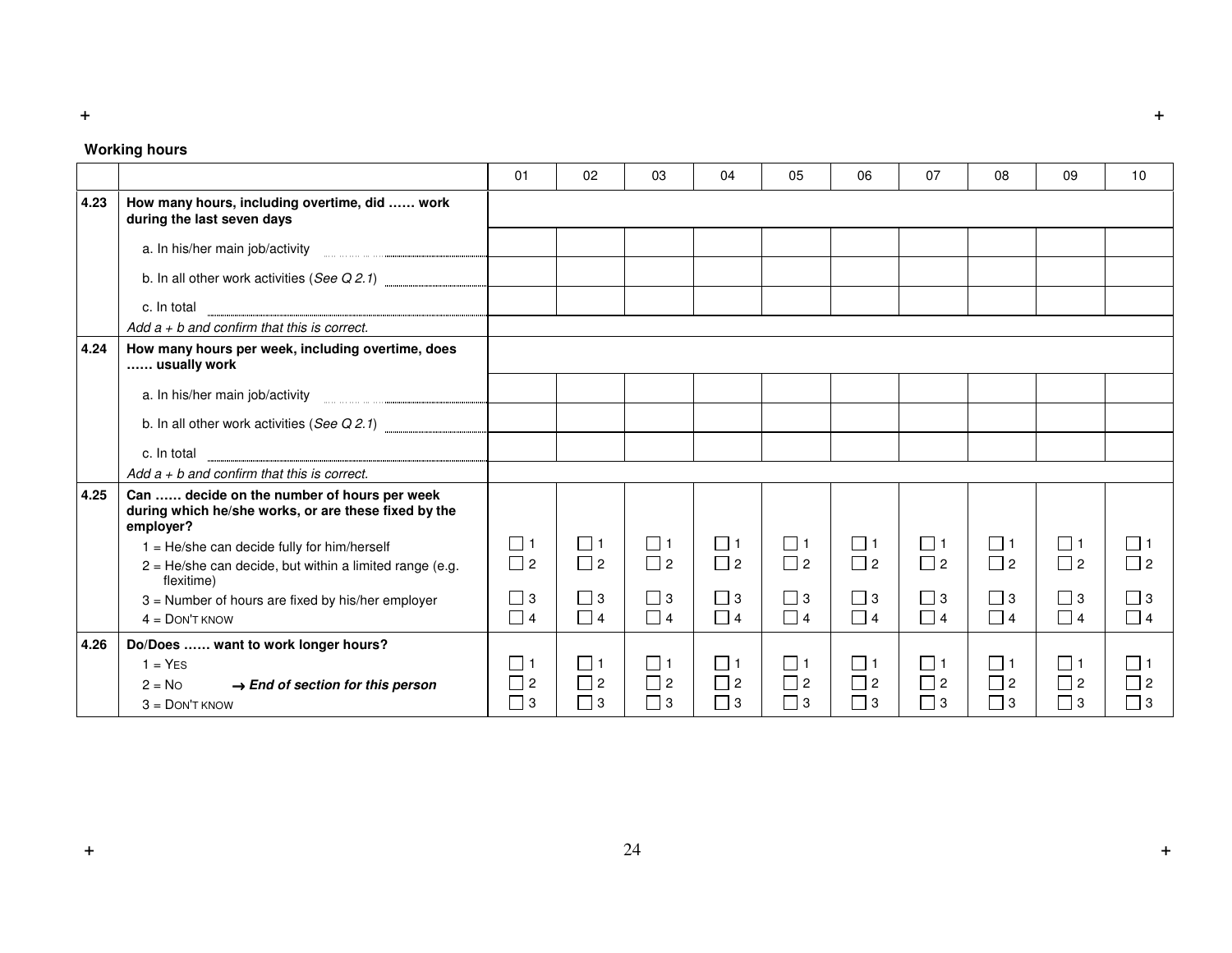**Questionnaire id**

|      |                                                                                                                                                                                                     | 01                               | 02 <sup>°</sup>                  | 03                               | 04                               | 05                               | 06                               | 07                               | 08                               | 09                               | 10                               |
|------|-----------------------------------------------------------------------------------------------------------------------------------------------------------------------------------------------------|----------------------------------|----------------------------------|----------------------------------|----------------------------------|----------------------------------|----------------------------------|----------------------------------|----------------------------------|----------------------------------|----------------------------------|
| 4.27 | If extra work was available, would  be able to start<br>such work in the next four weeks?<br>$1 = YES$<br>$2 = No$<br>$\rightarrow$ End of section for this person<br>$3 =$ DON'T KNOW              | $\Box$ 1<br>$\Box$ 2<br>$\Box$ 3 | $\Box$ 1<br>$\Box$ 2<br>$\Box$ 3 | $\Box$ 1<br>$\Box$ 2<br>$\Box$ 3 | $\Box$ 1<br>$\Box$ 2<br>$\Box$ 3 | $\Box$ 1<br>$\Box$ 2<br>$\Box$ 3 | $\Box$ 1<br>$\Box$ 2<br>$\Box$ 3 | $\Box$ 1<br>$\Box$ 2<br>$\Box$ 3 | $\Box$ 1<br>$\Box$ 2<br>$\Box$ 3 | $\Box$ 1<br>$\Box$ 2<br>$\Box$ 3 | $\Box$ 1<br>$\Box$ 2<br>$\Box$ 3 |
| 4.28 | During the past four weeks, has  taken any action<br>to look for or prepare for any extra work?<br>$1 = YES$<br>$2 = NQ$<br>$\rightarrow$ End of section for this person<br>$3 =$ DON'T KNOW $\int$ | $\Box$<br>$\Box$ 2<br>$\Box$ 3   | $\Box$ 1<br>$\Box$ 2<br>$\Box$ 3 | l 11<br>$\Box$ 2<br>$\Box$ 3     | $\Box$ 1<br>$\Box$ 2<br>$\Box$ 3 | ∐ 1<br>$\Box$ 2<br>$\Box$ 3      | l 11<br>$\Box$ 2<br>$\Box$ 3     | $\Box$ 1<br>$\Box$ 2<br>$\Box$ 3 | ∐ 1<br>$\Box$ 2<br>$\Box$ 3      | l 11<br>$\Box$ 2<br>$\Box$ 3     | $\Box$ 1<br>$\Box$ 2<br>$\Box$ 3 |
| 4.29 | What activities did  do to look or prepare for extra<br>work?<br>Give only one answer, the main one                                                                                                 |                                  |                                  |                                  |                                  |                                  |                                  |                                  |                                  |                                  |                                  |
|      | 1 = ENQUIRED AT WORKPLACES, FARMS, FACTORIES OR<br>CALLED ON OTHER POSSIBLE EMPLOYERS                                                                                                               | $\Box$ 1                         | $\Box$ 1                         | $\Box$ 1                         | $\Box$ 1                         | $\Box$ 1                         | $\Box$ 1                         | $\Box$ 1                         | $\Box$ 1                         | $\Box$ 1                         | $\Box$ 1                         |
|      | 2 = WAITED/REGISTERED AT EMPLOYMENT AGENCY, LABOUR<br>BROKER, DEPARTMENT OF LABOUR OR TRADE UNION                                                                                                   | $\Box$ 2                         | $\Box$ 2                         | $\Box$ 2                         | $\Box$ 2                         | $\Box$ 2                         | $\Box$ 2                         | $\Box$ 2                         | $\Box$ 2                         | $\Box$ 2                         | $\Box$ 2                         |
|      | $3 =$ PLACED OR ANSWERED ADVERTISEMENTS                                                                                                                                                             | $\Box$ 3                         | $\Box$ 3                         | $\Box$ 3                         | $\Box$ 3                         | $\Box$ 3                         | $\Box$ 3                         | $\Box$ 3                         | $\Box$ 3                         | $\Box$ 3                         | $\Box$ 3                         |
|      | 4 = SOUGHT ASSISTANCE FROM FRIENDS OR RELATIVES                                                                                                                                                     | $\Box$ 4                         | $\Box$ 4                         | $\Box$ 4                         | $\Box$ 4                         | $\Box$ 4                         | $\Box$ 4                         | $\Box$ 4                         | $\Box$ 4                         | $\Box$ 4                         | $\Box$ 4                         |
|      | 5 = LOOKED FOR LAND, BUILDINGS OR EQUIPMENT OR APPLIED<br>FOR PERMIT TO START OWN BUSINESS OR FARMING                                                                                               | $\Box$ 5                         | $\Box$ 5                         | $\Box$ 5                         | $\Box$ 5                         | $\Box$ 5                         | $\Box$ 5                         | $\Box$ 5                         | $\Box$ 5                         | $\Box$ 5                         | $\Box$ 5                         |
|      | $6 =$ Waiting at the street-side                                                                                                                                                                    | $\Box$ 6                         | $\Box$ 6                         | $\Box$ 6                         | $\Box$ 6                         | $\Box$ 6                         | $\Box$ 6                         | $\Box$ 6                         | $\Box$ 6                         | $\Box$ 6                         | $\Box$ 6                         |
|      | $7 = 0$ THER                                                                                                                                                                                        | $\Box$ 7                         | $\Box$ 7                         | $\Box$ 7                         | $\Box$ 7                         | $\Box$ 7                         | $\Box$ 7                         | $\Box$ 7                         | $\Box$ 7                         | $\Box$ 7                         | $\Box$ 7                         |
|      | $8 =$ DON'T KNOW                                                                                                                                                                                    | $\Box$ 8                         | $\Box$ 8                         | $\Box$ 8                         | $\Box$ 8                         | $\Box$ 8                         | $\Box$ 8                         | $\Box$ 8                         | $\Box$                           | $\Box$ 8                         | $\Box$ 8                         |
| 4.30 | Was  mostly looking for<br>$1 =$ The same type of work<br>$2 =$ Different type of work<br>$3 =$ DON'T KNOW                                                                                          | $\Box$<br>$\Box$ 2<br>$\Box$ 3   | $\Box$ 1<br>$\Box$ 2<br>$\Box$ 3 | $\Box$ 1<br>$\Box$ 2<br>$\Box$ 3 | $\Box$ 1<br>$\Box$ 2<br>$\Box$ 3 | $\Box$ 1<br>$\Box$ 2<br>$\Box$ 3 | $\Box$ 1<br>$\Box$ 2<br>$\Box$ 3 | $\Box$ 1<br>$\Box$ 2<br>$\Box$ 3 | $\Box$ 1<br>$\Box$ 2<br>$\Box$ 3 | $\Box$ 1<br>$\Box$ 2<br>$\Box$ 3 | $\Box$ 1<br>$\Box$ 2<br>$\Box$ 3 |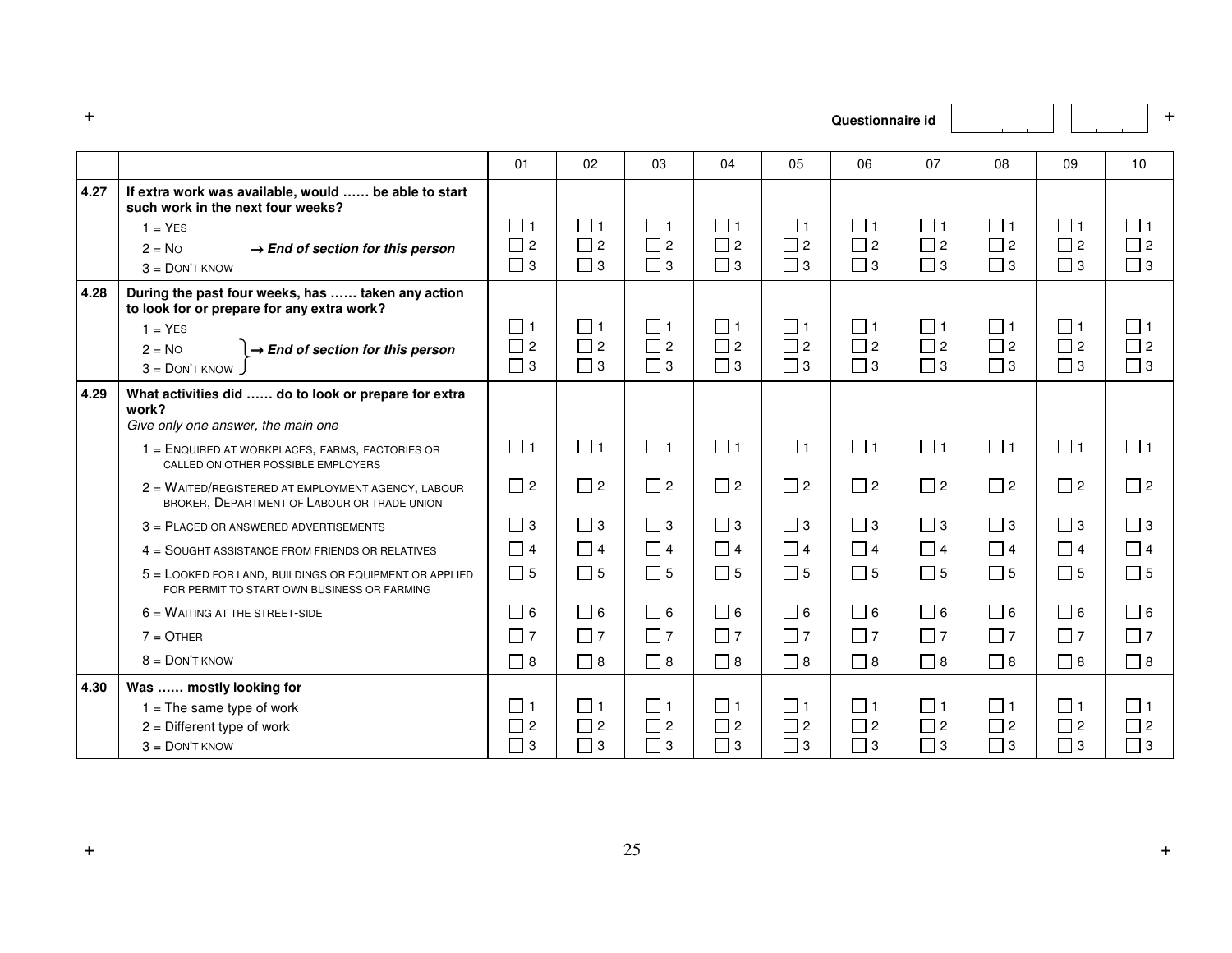**Questionnaire id**

## **<sup>+</sup>**

## $\sf{SECTION~5~}$  This section covers job creation programme or expanded public works programme in the last six months

#### *Ask for all persons 15 years and over*

| 5.1 | Has  participated in a job creation programme or<br>expanded public works programme in the past 6<br>months? |                                                                      |                                    |                                        |                                       |                            |                            |                                          |                   |                                                                                                                                                                        |                            |
|-----|--------------------------------------------------------------------------------------------------------------|----------------------------------------------------------------------|------------------------------------|----------------------------------------|---------------------------------------|----------------------------|----------------------------|------------------------------------------|-------------------|------------------------------------------------------------------------------------------------------------------------------------------------------------------------|----------------------------|
|     | $1 = YES$                                                                                                    | l 11                                                                 | $\vert$ 11                         | $\Box$ 1                               | l 11                                  | l 11                       | $\Box$ 1                   | ∐ 1                                      | $\Box$ 1          | $\Box$ 1                                                                                                                                                               | - 11                       |
|     | $2 = No$<br>$\rightarrow$ Go to Section 6                                                                    | $\Box$ 2                                                             | $\Box$ 2                           | $\Box$ 2                               | $\Box$ 2                              | $\Box$ 2                   | $\Box$ 2                   | $\Box$ 2                                 | $\Box$ 2          | $\Box$ 2                                                                                                                                                               | ヿ2                         |
| 5.2 | What, if any, were the benefits of attending this<br>programme?                                              | <b>No</b><br>YES                                                     | YES<br><b>No</b>                   | <b>YES</b><br><b>No</b>                | <b>No</b><br><b>YES</b>               | <b>YES</b><br><b>No</b>    | <b>No</b><br>Yes           | YES<br><b>No</b>                         | YES<br><b>No</b>  | YES<br><b>No</b>                                                                                                                                                       | YES<br><b>No</b>           |
|     | a) Acquired new skills                                                                                       | $\vert$   1 $\vert$   2                                              | $\vert$ 11   2                     | $\Box$ 1 $\Box$ 2                      | $\Box$ 1<br>$\Box$ 2                  | $\Box$ 1     2             | $\sqcap_1 \sqcap_2$        | $\Box$ 1 $\Box$ 2                        | 11112             | $\vert$ 2                                                                                                                                                              | 11   12                    |
|     | Got a sustainable job (job lasting six months or more)<br>b)                                                 | $\Box$ 1<br>$\Box$ 2                                                 | $\Box$ 1 $\Box$ 2                  | $\Box$ 1 $\Box$ 2                      | $\Box$ 1<br>$\Box$ 2                  | $\Box$ 1 $\Box$ 2          | $\Box$ 1 $\Box$ 2          | $\Box$ 1<br>$\Box$ 2                     | $\Box$ 1 $\Box$ 2 | $\Box$ 1<br>$\Box$ 2                                                                                                                                                   | $\Box$ 1<br>$\Box$ 2       |
|     | Started own business using skills and experience<br>C)<br>acquired                                           | $\Box$ 2<br>$\Box$ 1                                                 | $\Box$ 1 $\Box$ 2                  | $\overline{\phantom{0}}$ 2<br>$\Box$ 1 | $\Box$ 1<br>$\Box$ 2                  | $\Box$ 1 $\Box$ 2          | $\Box$ 1 $\Box$ 2          | $\Box$ 1<br>$\Box$ 2                     | $\Box$ 1 $\Box$ 2 | $\Box$ 1<br>$\Box$ 2                                                                                                                                                   | $\Box$ 1 $\Box$ 2          |
|     | d) Opportunity for further training                                                                          |                                                                      |                                    |                                        |                                       |                            |                            |                                          |                   | $\Box$ 1 \Box 2 $\Box$ 1 $\Box$ 2 $\Box$ 1 $\Box$ 2 $\Box$ 1 $\Box$ 2 $\Box$ 1 $\Box$ 2 $\Box$ 1 $\Box$ 2 $\Box$ 1 $\Box$ 2 $\Box$ 1 $\Box$ 2 $\Box$ 1 $\Box$ 2 $\Box$ | $\Box$ 1 $\Box$ 2          |
| 5.3 | What kind of skills did acquire during the<br>programme?                                                     | <b>No</b><br><b>YES</b>                                              | YES<br><b>No</b>                   | YES<br><b>No</b>                       | <b>YES</b><br>No                      | <b>YES</b><br>No           | <b>YES</b><br><b>No</b>    | YES<br>No                                | YES<br><b>No</b>  | YES<br><b>No</b>                                                                                                                                                       | <b>YES</b><br>No           |
|     | a) Construction related                                                                                      | $\vert$ 11 $\vert$ 2                                                 | $\vert$   2                        | $\Box$ 1 $\Box$ 2                      | $\Box$ 1<br>$\vert$ 12                | $\vert$   2                | $\sqcap$ 1 $\sqcap$ 2      | $\Box$ 1 $\Box$ 2                        |                   | $\frac{12}{2}$                                                                                                                                                         | $\vert$ $\vert$ 2          |
|     | Home based care<br>b)                                                                                        | $\Box$ 1<br>$\Box$ 2                                                 | $\vert 1 \vert$ $\vert 2 \vert$    | $\sqrt{2}$<br>$ $ 11                   | $\Box$ 1<br>$\Box$ 2                  | $\Box$ 1 $\Box$ 2          | $\Box$ 1 $\Box$ 2          | $\Box$ 1 $\Box$ 2                        | $\Box$ 1 $\Box$ 2 | $\Box$ 2                                                                                                                                                               | $\vert$   2                |
|     | Early childhood development<br>C)                                                                            | $\vert$ 1<br>$\mathcal{P}$                                           |                                    | $\frac{12}{2}$                         | $\blacksquare$<br>l 2                 | $\overline{2}$             | $\Box$ 2                   | $\blacksquare$<br>ر ا                    |                   |                                                                                                                                                                        | $\vert$ $\vert$ 2          |
|     | Forestry<br>d)                                                                                               | $\Box$ 1<br>$\Box$ 2                                                 | $\frac{1}{2}$<br>l 11              | $\overline{2}$<br>$\vert$ 1            | $\Box$ 2<br>$\Box$ 1                  | $\Box$ 1<br>$\overline{2}$ | $\Box$ 1 $\Box$ 2          | $\Box$ 1<br>$\Box$ 2                     | 11112             | $\overline{2}$<br>$\vert$ 1                                                                                                                                            | $\Box$ 2                   |
|     | Agriculture and animal husbandry                                                                             | $\Box$ 1<br>$\Box$ 2                                                 |                                    | $\vert$ 2                              | $\Box$ 2<br>  11                      | 2                          | $\Box$ 1 $\Box$ 2          | $\Box$<br>$\vert$   2                    |                   |                                                                                                                                                                        | $\Box$ 2                   |
|     | Numeracy /literacy                                                                                           | $\Box$ 1                                                             |                                    | $\Box$ 2                               | $\Box$<br>$\Box$ 2                    | 111                        | $\Box$ 2                   | $\blacksquare$                           |                   |                                                                                                                                                                        | $\Box$ 2                   |
|     | <b>HIV/AIDS</b> awareness<br>g)<br>Environmental awareness                                                   | $\Box$ 1<br>$\vert$ 12<br>$\Box$ 1<br>$\begin{array}{c} \end{array}$ | $\vert$ $\vert$ 2<br>$\frac{1}{2}$ | $\vert$ 2<br>$\vert$ 2                 | 2<br>l 11<br>$ $ 12<br>$\blacksquare$ | $\vert$ 2<br> 2            | 11112<br>$\Box$ 1 $\Box$ 2 | $\vert$ 11<br>$  \cdot  $<br>$\vert$   2 | $1$   $2$         | $\mathfrak{p}$<br>$\vert$ 1<br>$\vert$ 2                                                                                                                               | $\vert$   2<br>$\vert$   2 |
|     | h)<br>Career awareness<br>i)                                                                                 | ヿ1                                                                   |                                    | $\frac{12}{2}$                         | $\blacksquare$<br>$\frac{1}{2}$       | 111                        |                            | $\mathsf{L}$                             |                   |                                                                                                                                                                        | $\vert$ $\vert$ 2          |
|     | <b>Business skills</b>                                                                                       | $\Box$ 1<br>$\Box$ 2                                                 | $\vert$ $\vert$ 2                  | $\Box$ 2                               | $\Box$ 1<br>$\Box$ 2                  | $\Box$ 1 $\Box$ 2          | $\Box$ 1 $\Box$ 2          | $\Box$ 1<br>$\Box$ 2                     | $1 \mid$ 12       | $^-11$<br>$\vert$ 12                                                                                                                                                   | $\Box$ 1 $\Box$ 2          |
|     | Other<br>k)                                                                                                  | $\Box$ 1<br>$\Box$ 2                                                 | $\Box$ 1 $\Box$ 2                  | $\Box$ 2<br>$\Box$ 1 $\Box$            | $\Box$ 1<br>$\Box$ 2                  | $\Box$ 1 $\Box$ 2          | $\Box$ 1 $\Box$ 2          | $\Box$ 1<br>$\Box$ 2                     | $\Box$ 1 $\Box$ 2 | $\Box$ 1<br>$\Box$ 2                                                                                                                                                   | $\Box$ 1 $\Box$ 2          |
|     |                                                                                                              |                                                                      |                                    |                                        |                                       |                            |                            |                                          |                   |                                                                                                                                                                        |                            |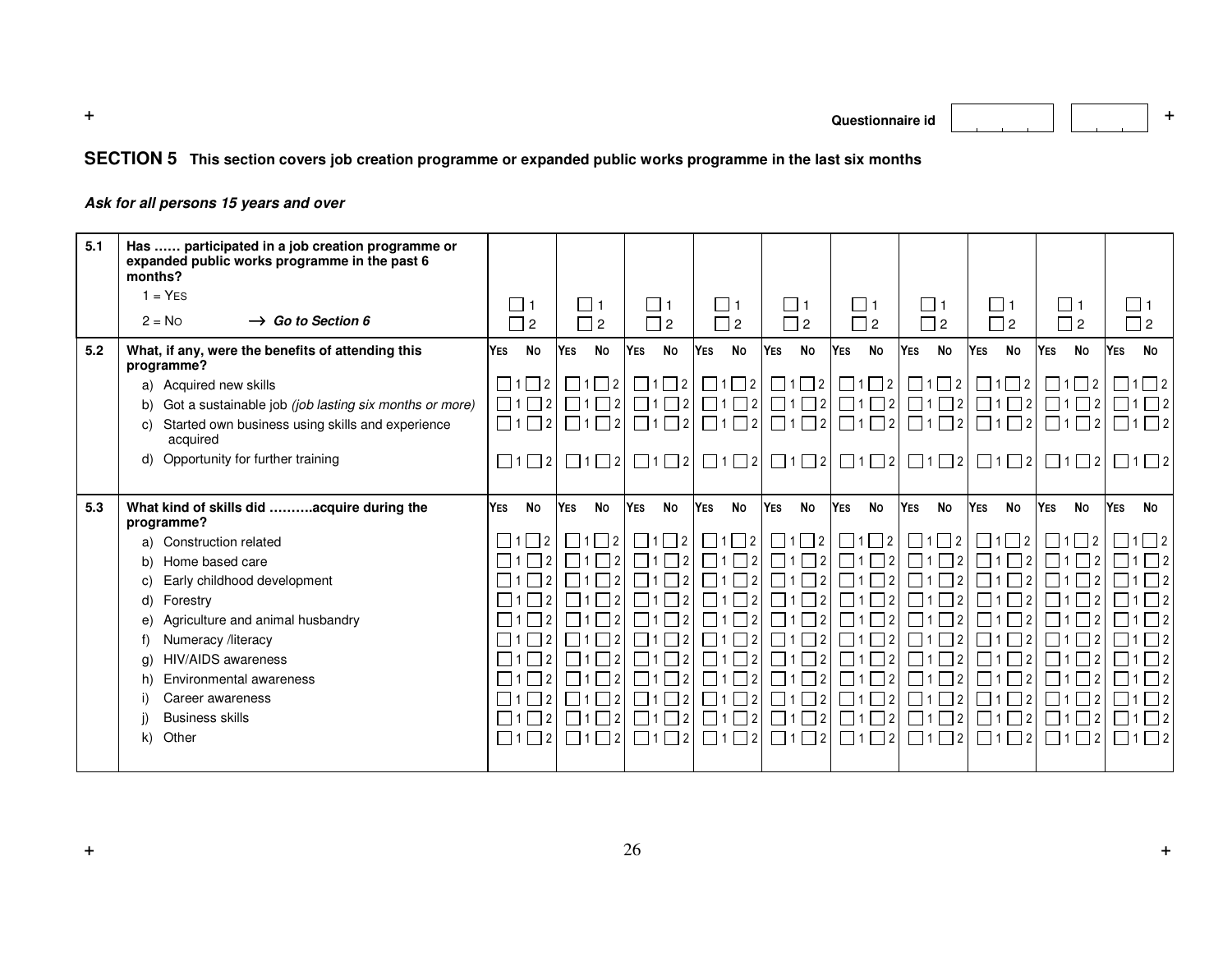**Questionnaire id**

### **<sup>+</sup>**

#### **SECTION** ${\sf N}$   $6$   $\hphantom{1}$  This section covers information regarding agricultural activities and uncompensated activities in the past 12 months

*Ask for all persons 15 years and over*

|     |                                                                                                                                                                                                                                                                                                          | 01                       | 02                       | 03                                               | 04                       | 05                                         | 06                   | 07                   | 08                   | 09                                                                                                                                                                                                                                                                                                                                          | 10                                                                                                                                                                    |
|-----|----------------------------------------------------------------------------------------------------------------------------------------------------------------------------------------------------------------------------------------------------------------------------------------------------------|--------------------------|--------------------------|--------------------------------------------------|--------------------------|--------------------------------------------|----------------------|----------------------|----------------------|---------------------------------------------------------------------------------------------------------------------------------------------------------------------------------------------------------------------------------------------------------------------------------------------------------------------------------------------|-----------------------------------------------------------------------------------------------------------------------------------------------------------------------|
| 6.1 | Did  grow or help to grow any produce, e.g.<br>maize or other crops, vegetables or fruit, or keep, or<br>help to keep, any stock, e.g. cattle, sheep, goats,<br>horses, even chickens, for sale or for household use<br>during the last 12 months?<br>$1 = Yes$<br>$2 = No$<br>$\rightarrow$ Go to Q 6.4 | $\Box$ 1<br>$\Box$ 2     | $\Box$ 1<br>$\Box$ 2     | $\Box$ 1<br>$\Box$ 2                             | $\Box$ 1<br>$\Box$ 2     | $\Box$ 1<br>$\Box$ 2                       | $\Box$ 1<br>$\Box$ 2 | $\Box$ 1<br>$\Box$ 2 | $\Box$ 1<br>$\Box$ 2 | $\Box$ 1<br>$\Box$ 2                                                                                                                                                                                                                                                                                                                        | - 11<br>□ 2                                                                                                                                                           |
| 6.2 | During which months was  engaged in growing<br>produce or keeping stock in the last 12 months?                                                                                                                                                                                                           |                          |                          |                                                  |                          |                                            |                      |                      |                      |                                                                                                                                                                                                                                                                                                                                             |                                                                                                                                                                       |
|     | Mark a "YES" or a "No" for all months                                                                                                                                                                                                                                                                    | YES NO                   | YES NO                   | YES NO YES NO YES NO YES NO YES NO YES NO YES NO |                          |                                            |                      |                      |                      | YES NO                                                                                                                                                                                                                                                                                                                                      | YES NO                                                                                                                                                                |
|     |                                                                                                                                                                                                                                                                                                          | $\Box$ 1 $\Box$ 2 $\Box$ | $\Box$ 1 $\Box$ 2        |                                                  |                          |                                            |                      |                      |                      |                                                                                                                                                                                                                                                                                                                                             | $\Box$ 1 \Box 2 \Box 1 \Box 2 \Box 1 \Box 2 \Box 1 \Box 2 \Box 1 \Box 2 \Box 1 \Box 2 \Box 1 \Box 2 \Box 1 \Box 2 \Box 1 \Box 2                                       |
|     |                                                                                                                                                                                                                                                                                                          | $\overline{2}$           | $1 \square 2$            | $\Box$ 1 $\Box$ 2                                |                          |                                            |                      |                      |                      | $\boxed{11} \boxed{2} \boxed{11} \boxed{2} \boxed{11} \boxed{2} \boxed{11} \boxed{12} \boxed{11} \boxed{2} \boxed{11} \boxed{2} \boxed{11} \boxed{2}$                                                                                                                                                                                       |                                                                                                                                                                       |
|     |                                                                                                                                                                                                                                                                                                          | $\Box$ 1<br>$\Box$ 2     | $\Box$ 1 $\Box$ 2        |                                                  |                          |                                            |                      |                      |                      |                                                                                                                                                                                                                                                                                                                                             | $\Box$ 1\Box2\Box1 $\Box$ 1 $\Box$ 2 $\Box$ 1 $\Box$ 1 $\Box$ 2 $\Box$ 1 $\Box$ 2 $\Box$ 1 $\Box$ 1 $\Box$ 1 $\Box$ 2 $\Box$ 1 $\Box$ 2                               |
|     |                                                                                                                                                                                                                                                                                                          | $\overline{2}$           | $\Box$ 1 $\Box$ 2 $\Box$ |                                                  |                          |                                            |                      |                      |                      | $\Box$ 1 \Box 2 \Box 1 \Box 2 \Box 1 \Box 2 \Box 1 \Box 2 \Box 1 \Box 2 \Box 1 \Box 2 \Box 1 \Box 2 \Box 1 \Box 2 \Box                                                                                                                                                                                                                      | $\Box$ 1 $\Box$ 2                                                                                                                                                     |
|     |                                                                                                                                                                                                                                                                                                          | $\Box$ 1<br>$\Box$ 2     | $\Box$ 1 $\Box$ 2        |                                                  |                          |                                            |                      |                      |                      |                                                                                                                                                                                                                                                                                                                                             | $\Box$ 1 \Box 2 \vert \Box 1 $\Box$ 2 $\vert \Box$ 1 $\Box$ 2 $\vert \Box$ 1 $\Box$ 2 $\vert \Box$ 1 $\Box$ 2 $\vert \Box$ 1 $\Box$ 2 $\vert \Box$ 1 $\Box$ 2 $\vert$ |
|     |                                                                                                                                                                                                                                                                                                          | $\overline{2}$           | ヿ2                       | $\Box$ 1 $\Box$ 2                                | $\Box$ 1 $\Box$ 2 $\Box$ | $1 \square 2$                              |                      |                      |                      | $\Box$ 1 $\Box$ 2 $\Box$                                                                                                                                                                                                                                                                                                                    |                                                                                                                                                                       |
|     |                                                                                                                                                                                                                                                                                                          | $\overline{2}$           | $\Box$ 2                 | $\Box$ 1 $\Box$ 2 $\Box$                         |                          | $\Box$ 1 $\Box$ 2 $\Box$ 1 $\Box$ 2 $\Box$ |                      |                      |                      | $\Box$ 1 $\Box$ 2 $\Box$                                                                                                                                                                                                                                                                                                                    | $1\Box 2$                                                                                                                                                             |
|     |                                                                                                                                                                                                                                                                                                          | $\Box$ 2                 | $1 \square 2$            |                                                  |                          |                                            |                      |                      |                      | $\Box$ 1\Box2\Box1 $\Box$ 1 $\Box$ 1 $\Box$ 1 $\Box$ 2 $\Box$ 1 $\Box$ 2 $\Box$ 1 $\Box$ 1 $\Box$ 2 $\Box$ 1 $\Box$ 2 $\Box$ 1 $\Box$ 2 $\Box$ 1 $\Box$ 2 $\Box$ 1 $\Box$ 2 $\Box$ 1 $\Box$ 2 $\Box$ 1 $\Box$ 2 $\Box$ 1 $\Box$ 2 $\Box$ 1 $\Box$ 2 $\Box$ 1 $\Box$ 2 $\Box$ 1 $\Box$ 2 $\Box$ 1 $\Box$ 2 $\Box$ 1 $\Box$ 2 $\Box$ 1 $\Box$ | $\Box$ 1 $\Box$ 2                                                                                                                                                     |
|     |                                                                                                                                                                                                                                                                                                          | I⊟ 1<br>$\overline{2}$   | $1 \square 2$            |                                                  |                          |                                            |                      |                      |                      |                                                                                                                                                                                                                                                                                                                                             | $\Box$ 1 \Box 2 \vert \Box1 $\Box$ 2 $\vert \Box$ 1 $\Box$ 2 $\vert \Box$ 1 $\Box$ 2 $\vert \Box$ 1 $\Box$ 2 $\vert \Box$ 1 $\Box$ 2 $\vert \Box$ 1 $\Box$ 2 $\vert$  |
|     |                                                                                                                                                                                                                                                                                                          | $\mathcal{P}$            | $\Box$ 2                 | $\Box$ 1 $\Box$ 2                                | $\Box$ 1 $\Box$ 2 $\Box$ | $1 \square 2$                              |                      |                      |                      |                                                                                                                                                                                                                                                                                                                                             | $\Box$ 1 $\Box$ 2                                                                                                                                                     |
|     |                                                                                                                                                                                                                                                                                                          | $\Box$ 2                 | $\Box$ 1 $\Box$ 2 $\Box$ |                                                  |                          |                                            |                      |                      |                      |                                                                                                                                                                                                                                                                                                                                             | $\Box$ 1 \Box 2 \vert \Box 1 $\Box$ 2 $\vert \Box$ 1 $\Box$ 2 $\vert \Box$ 1 $\Box$ 2 $\vert \Box$ 1 $\Box$ 2 $\vert \Box$ 1 $\Box$ 2 $\vert \Box$ 1 $\Box$ 2 $\vert$ |
|     |                                                                                                                                                                                                                                                                                                          |                          |                          |                                                  |                          |                                            |                      |                      |                      |                                                                                                                                                                                                                                                                                                                                             |                                                                                                                                                                       |
| 6.3 | Why does  grow or help in growing farm<br>produce or keep stock for the household?                                                                                                                                                                                                                       |                          |                          |                                                  |                          |                                            |                      |                      |                      |                                                                                                                                                                                                                                                                                                                                             |                                                                                                                                                                       |
|     | $1 = As$ a main source of food for the household                                                                                                                                                                                                                                                         | $\Box$ 1                 | $\mathsf{L}$ 11          | $\Box$ 1                                         | $\Box$ 1                 | $\Box$ 1                                   | $\Box$ 1             | $\Box$ 1             | $\Box$ 1             | $\Box$ 1                                                                                                                                                                                                                                                                                                                                    | $\overline{11}$                                                                                                                                                       |
|     | $2 = As$ the main source of income/earning a living                                                                                                                                                                                                                                                      | $\Box$ 2                 | $\Box$ 2                 | $\Box$ 2                                         | $\Box$ 2                 | $\Box$ 2                                   | $\Box$ 2             | $\Box$ 2             | $\Box$ 2             | $\Box$ 2                                                                                                                                                                                                                                                                                                                                    | $\Box$ 2                                                                                                                                                              |
|     | $3 = As$ an extra source of income                                                                                                                                                                                                                                                                       | $\Box$ 3                 | $\Box$ 3                 | $\Box$ 3                                         | □ 3                      | $\Box$ 3                                   | $\Box$ 3             | $\Box$ 3             | $\Box$ 3             | $\Box$ 3                                                                                                                                                                                                                                                                                                                                    | — 1 з                                                                                                                                                                 |
|     | $4 = As$ an extra source of food for the household                                                                                                                                                                                                                                                       | 4                        | $\vert$ 4                | $\Box$ 4                                         | $\blacksquare$           | $\Box$ 4                                   | $\Box$ 4             | $\Box$ 4             | $\Box$ 4             | $\Box$ 4                                                                                                                                                                                                                                                                                                                                    | □ 4                                                                                                                                                                   |
|     | $5 = As$ a leisure activity or hobby, e.g. gardening                                                                                                                                                                                                                                                     | $\Box$ 5                 | l 15                     | $\square$ 5                                      | $\Box$ 5                 | l 15                                       | $\Box$ 5             | $\Box$ 5             | $\Box$ 5             | $\Box$ 5                                                                                                                                                                                                                                                                                                                                    | l 15                                                                                                                                                                  |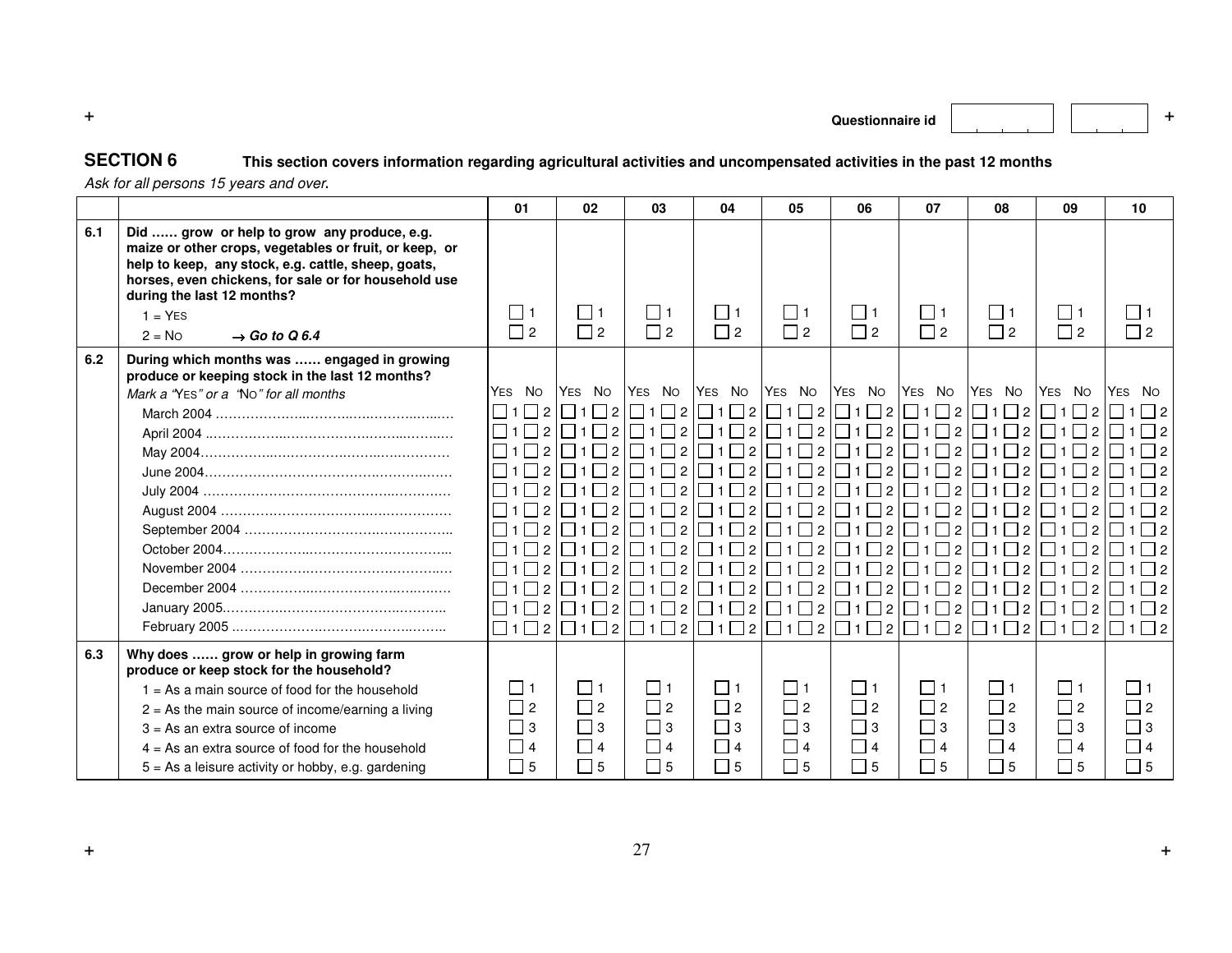|     |                                                                                                                                                                                                              | 01                   | 02                   | 03                                                                                                                                                                                                                                     | 04                                               | 05                   | 06                   | 07                   | 08                   | 09                    | 10                   |
|-----|--------------------------------------------------------------------------------------------------------------------------------------------------------------------------------------------------------------|----------------------|----------------------|----------------------------------------------------------------------------------------------------------------------------------------------------------------------------------------------------------------------------------------|--------------------------------------------------|----------------------|----------------------|----------------------|----------------------|-----------------------|----------------------|
| 6.4 | In the last 12 months, did  do any uncompensated<br>work for the benefit of a community, neighbourhood,<br>or an interest group?<br>$1 = YES$<br>$\rightarrow$ End of Section 6 for this person.<br>$2 = No$ | $\Box$ 1<br>$\Box$ 2 | $\Box$ 1<br>$\Box$ 2 | $\Box$ 1<br>$\Box$ 2                                                                                                                                                                                                                   | $\Box$ 1<br>$\Box$ 2                             | $\Box$ 1<br>$\Box$ 2 | $\Box$ 1<br>$\Box$ 2 | $\Box$ 1<br>$\Box$ 2 | $\Box$ 1<br>$\Box$ 2 | $\vert$ 1<br>$\Box$ 2 | $\Box$ 1<br>$\Box$ 2 |
|     |                                                                                                                                                                                                              |                      |                      |                                                                                                                                                                                                                                        |                                                  |                      |                      |                      |                      |                       |                      |
| 6.5 | In which of the following areas was the uncompensated<br>work  did in the last 12 months? Was it<br>$a =$ to help sick or handicapped people in their everyday<br>life activities                            | YES NO YES NO        |                      | YES NO<br>$\Box$ 1 \Box 2 \Box 1 \Box 2 \Box 1 \Box 2 \Box 1 \Box 2 \Box 1 \Box 2 \Box 1 \Box 2 \Box 1 \Box 2 \Box 1 \Box 2 \Box 1 \Box 2 \Box 1 \Box 2 \Box 1 \Box 2                                                                  | YES NO YES NO YES NO YES NO YES NO YES NO YES NO |                      |                      |                      |                      |                       | YES NO               |
|     | $b =$ to provide medical care, or counselling, to sick or<br>handicapped people                                                                                                                              |                      |                      | $\boxed{ \Box 1 \Box 2 \Box 1 \Box 2 \Box 1 \Box 2 \Box 1 \Box 2 \Box 1 \Box 2 \Box 1 \Box 2 \Box 1 \Box 2 \Box 1 \Box 2 \Box 1 \Box 2 \Box 1 \Box 2 \Box 1 \Box 2}}$                                                                  |                                                  |                      |                      |                      |                      |                       |                      |
|     | $c =$ to provide training or instruction to others                                                                                                                                                           |                      |                      | $\Box$ 1 \Box 2 \vert \Box1 \Box 2 \vert \Box1 \Box 2 \vert \Box1 \Box 2 \vert \Box1 \Box 2 \vert \Box1 \Box 2 \vert \Box1 \Box 2 \vert \Box1 \Box 2 \vert \Box1 \Box 2 \vert \Box1 \Box 2                                             |                                                  |                      |                      |                      |                      |                       |                      |
|     | $d =$ to keep law and order in a community                                                                                                                                                                   |                      |                      | $\boxed{ \square 1 \square 2 \square 1 \square 2 \square 1 \square 2 \square 1 \square 2 \square 1 \square 2 \square 1 \square 2 \square 1 \square 2 \square 1 \square 2 \square 1 \square 2 \square 1 \square 2 \square 1 \square 2}$ |                                                  |                      |                      |                      |                      |                       |                      |
|     | e.= to maintain or replenish community resources<br>(e.g.building or improving roads, water supply,<br>structures, green areas, etc.)                                                                        |                      |                      |                                                                                                                                                                                                                                        |                                                  |                      |                      |                      |                      |                       |                      |
|     | $f =$ to organise cultural events (e.g. music, dance, or<br>performance), sporting events, or recreational<br>activities for a community, neighbourhood, or a<br>group                                       |                      |                      | $\boxed{ \square 1 \square 2 \square 1 \square 2 \square 1 \square 2 \square 1 \square 2 \square 1 \square 2 \square 1 \square 2 \square 1 \square 2 \square 1 \square 2 \square 1 \square 2 \square 1 \square 2 \square 1 \square 2}$ |                                                  |                      |                      |                      |                      |                       |                      |
|     | $g =$ to collect money for an organisation/institution                                                                                                                                                       |                      |                      |                                                                                                                                                                                                                                        |                                                  |                      |                      |                      |                      |                       |                      |
|     | $h =$ to organise events to collect money for an<br>organisation/institution                                                                                                                                 |                      |                      | $\boxed{ \square 1 \square 2 \square 1 \square 2 \square 1 \square 2 \square 1 \square 2 \square 1 \square 2 \square 1 \square 2 \square 1 \square 2 \square 1 \square 2 \square 1 \square 2 \square 1 \square 2 \square 1 \square 2}$ |                                                  |                      |                      |                      |                      |                       |                      |
|     |                                                                                                                                                                                                              |                      |                      | $\boxed{ \square 1 \square 2 \square 1 \square 2 \square 1 \square 2 \square 1 \square 2 \square 1 \square 2 \square 1 \square 2 \square 1 \square 2 \square 1 \square 2 \square 1 \square 2 \square 1 \square 2 \square 1 \square 2}$ |                                                  |                      |                      |                      |                      |                       |                      |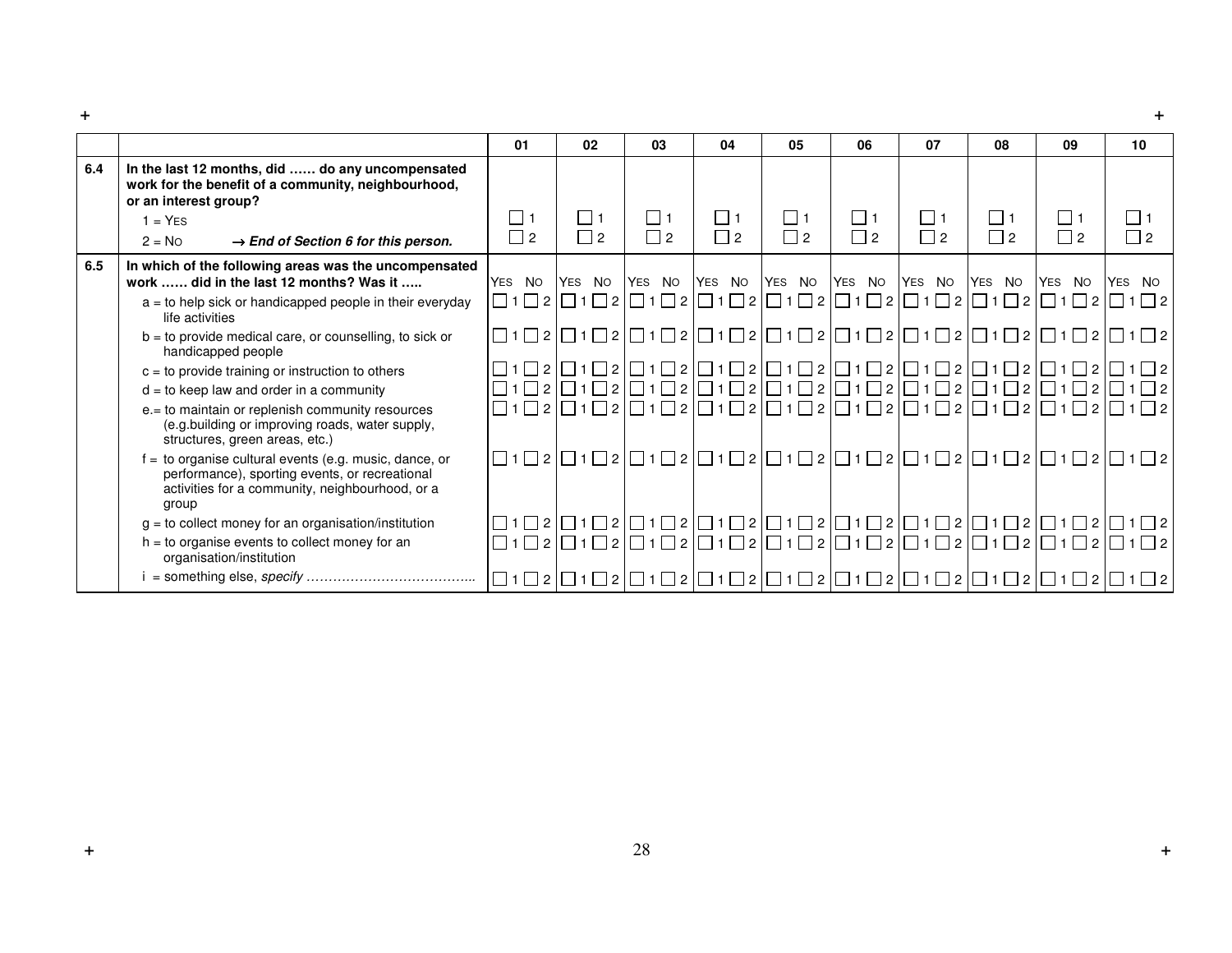**Questionnaire id <sup>+</sup>**

### **SECTION 7 This section covers information regarding the household.**

#### *Ask <sup>a</sup> responsible adult in the household*

| 7.1 | Indicate the type of main dwelling and other<br>dwelling that the household occupies?<br>$01 =$ DWELLING OR BRICK STRUCTURE ON A SEPARATE | Main<br>dwelling<br>l 01 | Other<br>dwelling<br>01 |
|-----|-------------------------------------------------------------------------------------------------------------------------------------------|--------------------------|-------------------------|
|     | STAND OR YARD OR ON FARM<br>02 = TRADITIONAL DWELLING/HUT/STRUCTURE MADE                                                                  | 02                       | $\overline{0}$          |
|     | OF TRADITIONAL MATERIALS                                                                                                                  |                          |                         |
|     | $03$ = FLAT OR APARTMENT IN A BLOCK OF FLATS                                                                                              | 03                       | 03                      |
|     | $04 = Town/CLUSTER/SEM-DETACHED HOUSE$<br>(Simplex, Duplex or Triplex)                                                                    | 04                       | l 04                    |
|     | $05 =$ UNIT IN RETIREMENT VILLAGE                                                                                                         | 05                       | 05                      |
|     | $06 =$ DWELLING/FLAT/ROOM IN BACKYARD                                                                                                     | 06                       | 06                      |
|     | 07 = INFORMAL DWELLING/SHACK IN BACKYARD                                                                                                  | 07                       | 07                      |
|     | 08 = INFORMAL DWELLING/SHACK NOT IN BACKYARD,<br>E.G. IN AN INFORMAL/SQUATTER SETTLEMENT OR ON<br><b>FARM</b>                             | 08                       | <b>108</b>              |
|     | $09 =$ ROOM/FLATLET                                                                                                                       | 09                       | 09                      |
|     | $10 =$ CARAVAN/TENT                                                                                                                       | 10                       | 10                      |
|     |                                                                                                                                           |                          |                         |

| 7.2 | What is the main material used for the walls and<br>the roof of the main dwelling? |       |      |
|-----|------------------------------------------------------------------------------------|-------|------|
|     | Mark one code in each column.                                                      | Walls | Roof |
|     | $01 =$ BRICKS                                                                      | 01    | 01   |
|     | 02 = CEMENT BLOCK/CONCRETE                                                         | 02    | 02   |
|     | $03 = \text{CORRUGATED IRON/ZINC}$                                                 | 03    | 03   |
|     | $04 = W$ OOD                                                                       | 04    | 04   |
|     | $05 =$ PLASTIC                                                                     | 05    | 05   |
|     | $06 =$ CARDBOARD                                                                   | 06    | 06   |
|     | $07 =$ MIXTURE OF MUD AND CEMENT                                                   | 07    | 07   |
|     | $08 = \text{WATE}$ and DAUB                                                        | 08    | 08   |
|     | $09 =$ TILE                                                                        | 09    | 09   |
|     | $10 = MUD$                                                                         | 10    | 10   |
|     | $11 = THATCHING$                                                                   | 11    | 11   |
|     | $12 =$ ASBESTOS                                                                    | 12    | 12   |
|     |                                                                                    | 13    | 13   |
|     |                                                                                    |       |      |
| 7.3 | In what condition are the walls and the roof of                                    |       |      |
|     | the main dwelling?                                                                 | Walls | Roof |
|     | $1 = Very weak$                                                                    | 1     |      |
|     | $2 = \text{Weak}$                                                                  | 2     | 2    |
|     | $3$ = Needs minor repairs                                                          | 3     | З    |
|     | $4 = Good$                                                                         | 4     | 4    |
|     | $5 =$ Very good                                                                    | 5     | 5    |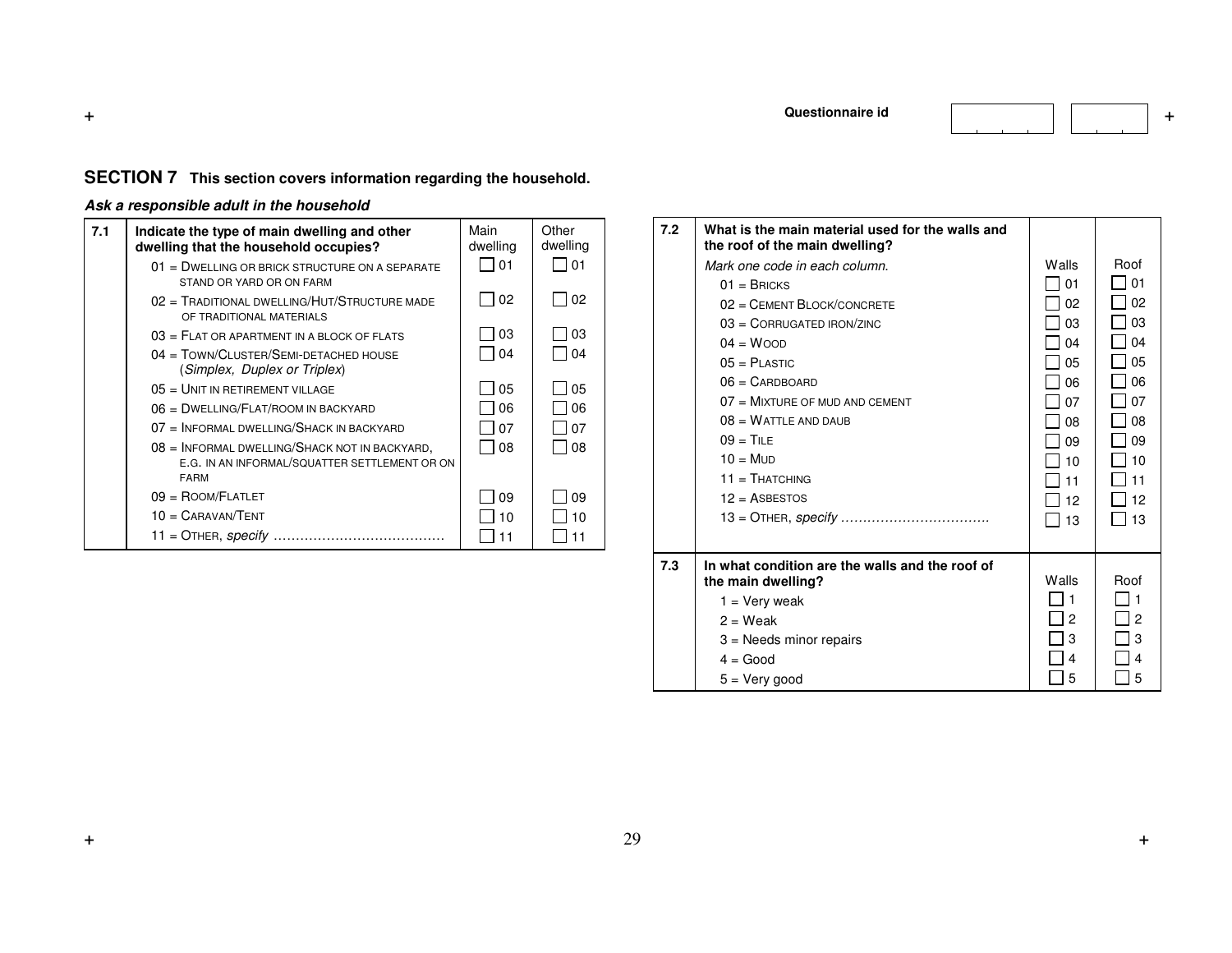| 7.4 | Is the dwelling                                                                  |   |
|-----|----------------------------------------------------------------------------------|---|
|     | $1 =$ Owned and fully paid off?                                                  |   |
|     | 2 = Owned, but not yet fully paid off (e.g. with a mortgage)?                    |   |
|     | $3 =$ Rented?                                                                    |   |
|     | $4 =$ Occupied rent-free as part of employment contract of<br>family member?     |   |
|     | $5 =$ Occupied rent-free not as part of employment contract<br>of family member? | 5 |
|     | $6 =$ Other, <i>specify</i>                                                      |   |

#### *Ask if the dwelling is owned (options 1 or 2 in Q7.4) otherwise go to Q7.6*

| 7.5 | If you were to rent this dwelling, how much would |  |
|-----|---------------------------------------------------|--|
|     | you pay for it per month?                         |  |

#### *Ask if answer to Q7.4 is 3, 4 or 5, otherwise go to Q7.10*

| 7.6 | What is the amount of rent paid or value of rent (if rented<br>free) for this dwelling? |  |
|-----|-----------------------------------------------------------------------------------------|--|
|     | 1.1 Amount paid by you excluding amount subsidised, or<br>value of rent, if rented free |  |
|     | 1.2 Amount subsidised (e.g. by employer)                                                |  |
|     | 1.3 Amount paid for garage and/or domestic worker's room if<br>rented separately        |  |
|     | 1.4 Total rent paid or value of rent, if rented free, for this<br>dwelling              |  |
|     | Add 1.1, 1.2 and 1.3 to confirm 1.4.                                                    |  |
| 7.7 | Is this a                                                                               |  |
|     | $1 = WEEKLY AMQUNT?$                                                                    |  |
|     | $2 =$ FORTNIGHTLY AMOUNT?                                                               |  |
|     | $3 =$ MONTHLY AMOUNT?                                                                   |  |
|     | $4 =$ ANNUAL AMOUNT?                                                                    |  |

| 7.8  | Does the rent include                                                                                                  | YES No |
|------|------------------------------------------------------------------------------------------------------------------------|--------|
|      | $1 =$ Electricity?                                                                                                     |        |
|      | $2 = Water?$                                                                                                           |        |
|      | $3 = \text{Garage}/\text{parking space}$ ?                                                                             |        |
|      | $4 =$ Refuse removal?                                                                                                  |        |
|      |                                                                                                                        |        |
| 7.9  | Is this dwelling rented with or without furniture?                                                                     |        |
|      | $1 =$ UNFURNISHED                                                                                                      |        |
|      | $2 =$ SEMI-FURNISHED                                                                                                   |        |
|      | $3 =$ FURNISHED                                                                                                        |        |
|      |                                                                                                                        |        |
| 7.10 | What is the total number of rooms in the dwelling(s) that                                                              |        |
|      | the household occupies?                                                                                                |        |
|      | Give the total number of rooms, including living rooms,<br>bedrooms and kitchens, but excluding bathrooms and toilets. |        |
|      |                                                                                                                        |        |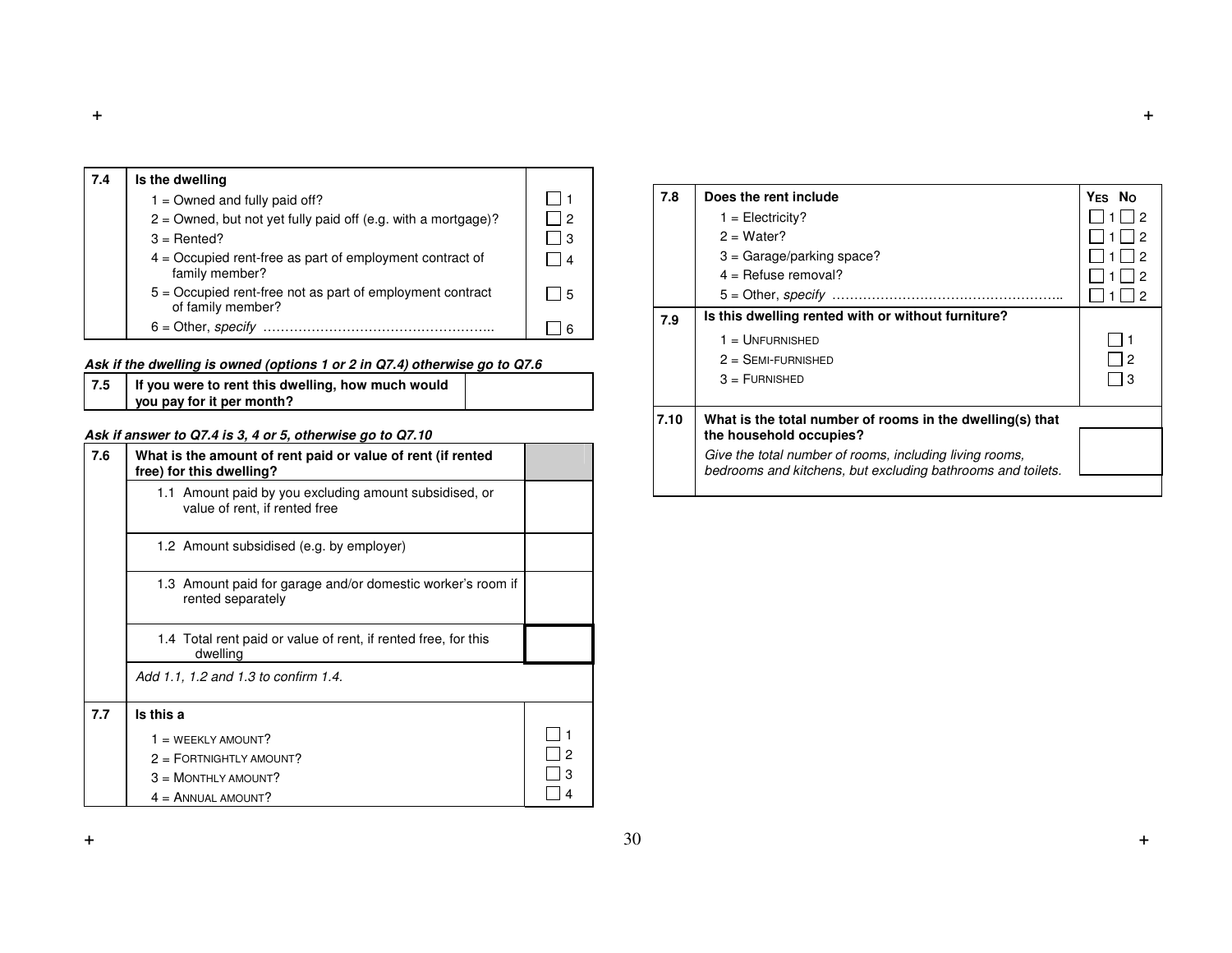**Questionnaire id <sup>+</sup>**

| 7.11 | Indicate the column number of the person who answered<br>the questions in Section 7                                                                                                                                                                                                                                                   |                                                                      |
|------|---------------------------------------------------------------------------------------------------------------------------------------------------------------------------------------------------------------------------------------------------------------------------------------------------------------------------------------|----------------------------------------------------------------------|
| 7.12 | In what language was the main part of the interview<br>conducted?                                                                                                                                                                                                                                                                     |                                                                      |
|      | $01 = AFRIKAANS$<br>$02$ = ENGLISH<br>$03 =$ ISINDEBELE/SOUTH NDEBELE/NORTH NDEBELE<br>$04 =$ ISIXHOSA/XHOSA<br>$05 =$ Isizulu/Zulu<br>$06 =$ SEPEDI/NORTHERN SOTHO<br>07 = SESOTHO/SOUTHERN SOTHO/SOTHO<br>$08 =$ SETSWANA/TSWANA<br>$09 =$ SISWATI/SWAZI<br>$10 =$ TSHIVENDA/VENDA<br>11 = XITSONGA/TSONGA<br>$12 =$ OTHER, specify | 01<br>02<br>03<br>04<br>05<br>06<br>07<br>08<br>09<br>10<br>11<br>12 |
| 7.13 | What is the type of these living quarters?<br>$1 =$ PRIVATE DWELLING<br>$2 = WORKERS HOSTEL$                                                                                                                                                                                                                                          | $\frac{12}{2}$                                                       |

#### *End of the interview. Thank the respondent for his/her co-operation*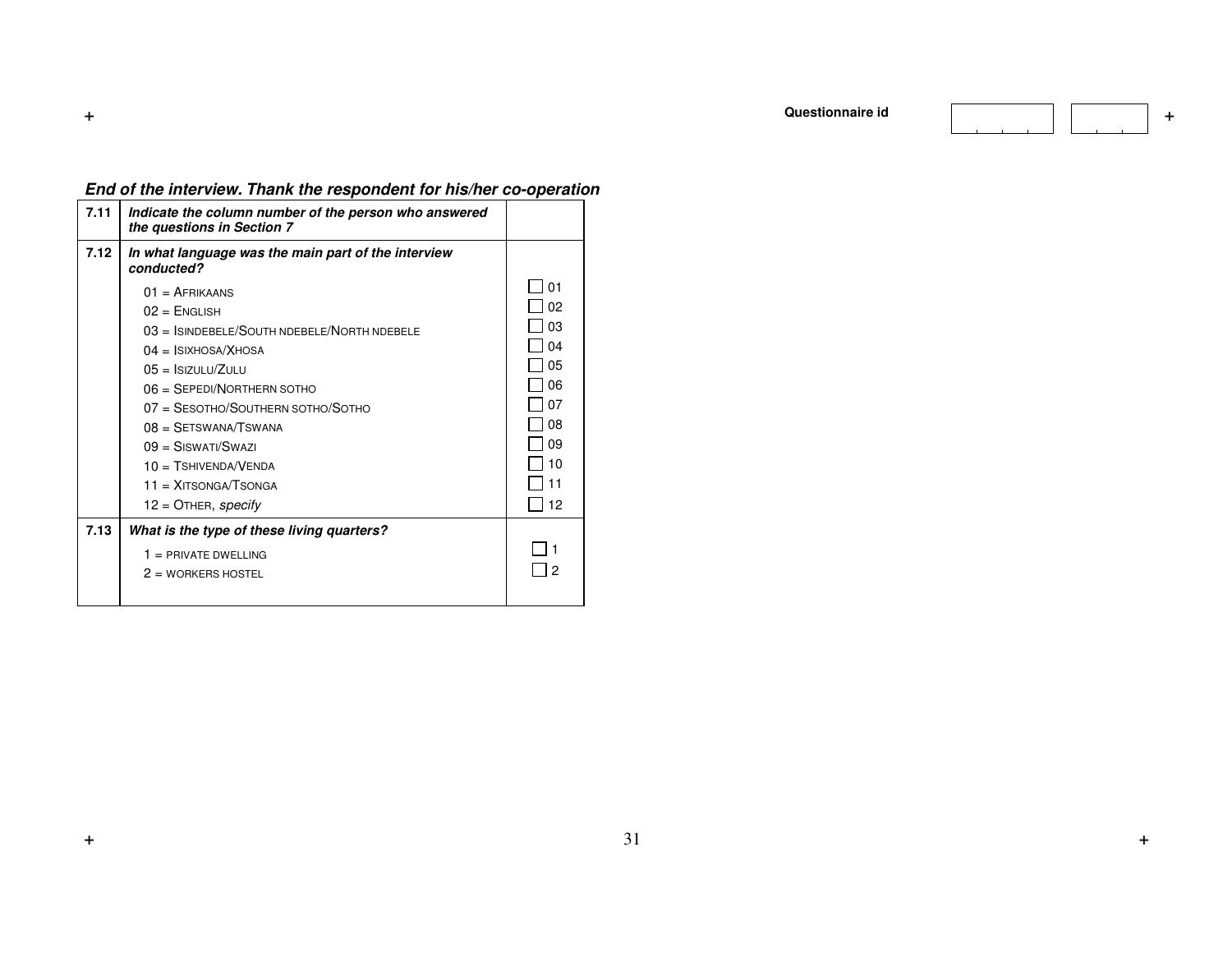**++**